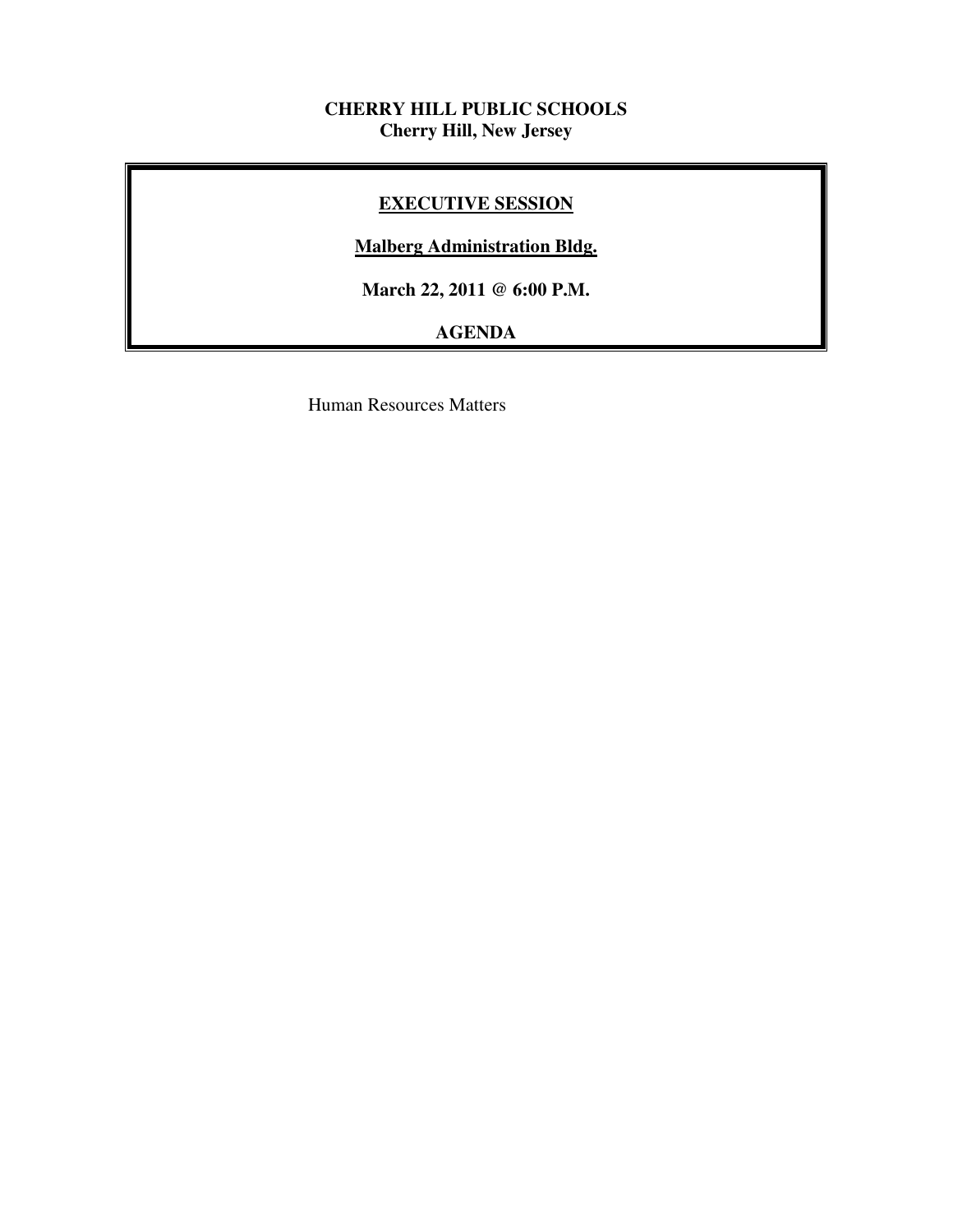### CHERRY HILL PUBLIC SCHOOLS Cherry Hill, New Jersey

## **ACTION AGENDA**

March 22, 2011

Malberg Administration Bldg.

7:00 P.M. Action Meeting

 **Meeting called to order by \_\_\_\_\_\_\_\_\_\_\_\_\_\_\_\_\_\_\_\_\_\_\_\_\_\_\_** 

# **ROLL CALL**

 Mr. Seth Klukoff, President Mrs. Kathy Judge, Vice president Mrs. Sherrie Cohen Mr. Eric Goodwin Mrs. Colleen Horiates Mrs. Carol Matlack Mr. Steven Robbins Mr. Elliott Roth Mr. Wayne Tarken

 *Student Representatives to the Board of Education* 

**Jonathan Silverstone, H.S. East** Chandani Desai, H.S. East Alternate

*Samantha Farkas, H.S. West Chandani Desai, H.S. East Alternate Kevin Ryan, H.S. West Alternate* 

 *Dr. David C. Campbell, Superintendent Mr. James Devereaux, Assistant Superintendent, Business/Board Secretary Dr. Lawyer Chapman, Assistant Superintendent, Pre-K – 12 Dr. Maureen Reusche, Assistant Superintendent, Curriculum & Instruction Ms. Nancy Adrian, Director of Human Resources Mr. Donald Bart, Director of Support Operations Mrs. Susan Bastnagel, Public Information Officer* 

 *Mr. Paul Green – Board Solicitor* 

 **Pledge of Allegiance** 

 **Approval of Minutes**: Regular Meeting dated February 22, 2011, Board Work Session and Special Action meeting dated February 8, 2011, and Special Meetings dated February 1, 2011 and February 2, 2011. Executive Sessions dated February 1, 2011, February 2, 2011, February 8, 2011, and February 22, 2011.

**MOTION\_\_\_\_\_\_\_\_\_\_\_\_\_\_\_\_\_\_\_\_\_\_\_\_SECOND\_\_\_\_\_\_\_\_\_\_\_\_\_\_\_\_\_\_\_\_\_\_\_\_ VOTE\_\_\_\_\_\_\_\_\_\_\_\_\_\_** 

Presentation: Correspondence

Presentation:<br>Board Representative Reports Public Discussion (up to three minutes per person) Superintendent's Comments Action Agenda Second Public Discussion (up to three minutes per person)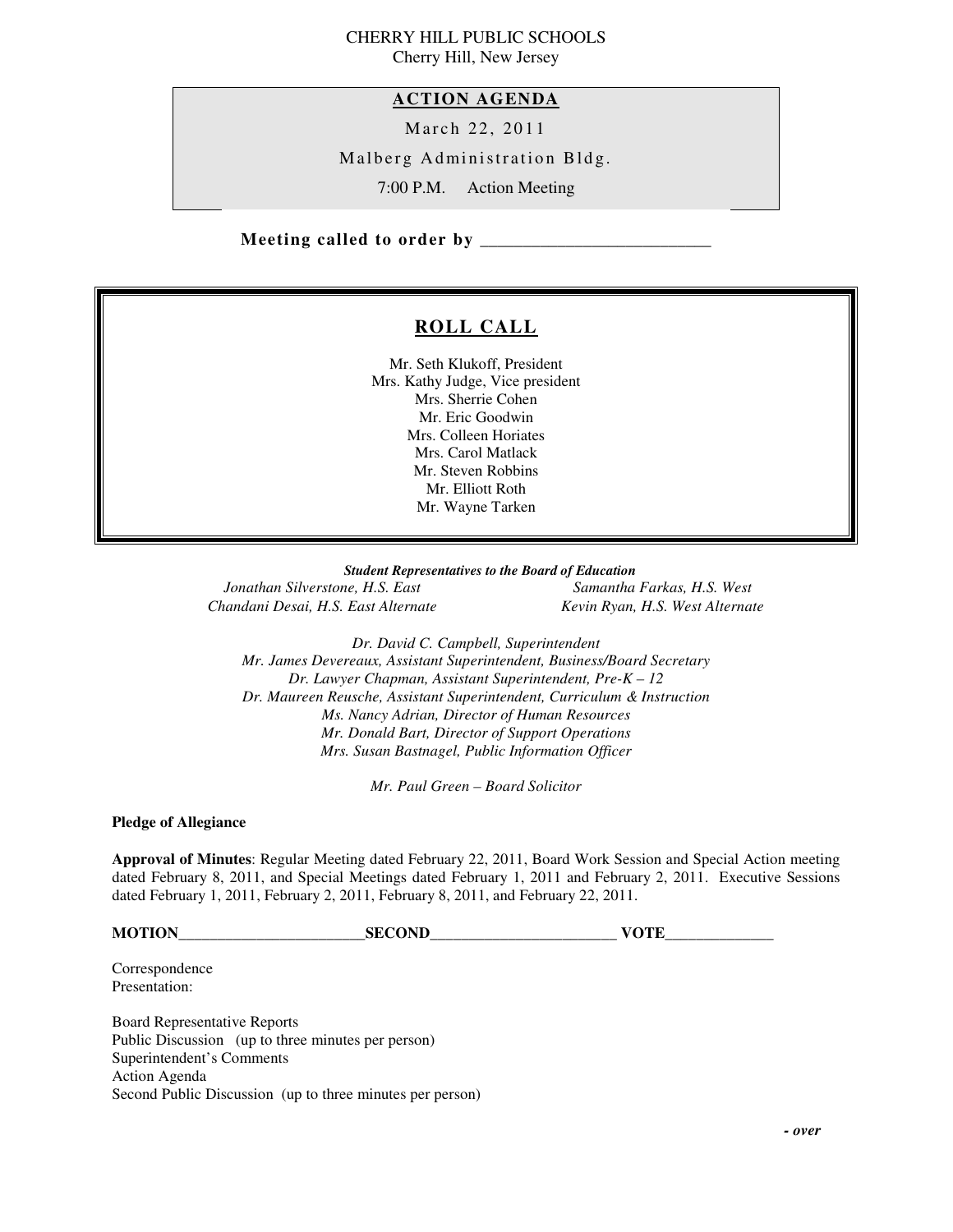### **ACTION AGENDA M a r c h 2 2 , 2 0 1 1**

### **BOARD OF EDUCATION COMMITTEES**

### **Curriculum & Instruction Committee Members (yellow)**

Chairperson: Eric Goodwin

Administrative Liaison: Maureen Reusche

Committee Members: Sherrie Cohen, Colleen Horiates, Carol Matlack

### **Business & Facilities Committee Members (blue)**

Chairperson: Steve Robbins

Administrative Liaison: James Devereaux

Committee Members: Elliott Roth, Wayne Tarken

### **Negotiations, Human Resources & Litigation Committee Members (pink)**

Chairperson: Kathy Judge

Administrative Liaison: Nancy Adrian

Committee Members: Sherrie Cohen, Colleen Horiates

### **Policy & Legislation Committee Members (green)**

Chairperson: Kathy Judge

Administrative Liaison: James Riordan

Committee Members: Eric Goodwin, Seth Klukoff, Carol Matlack

### **Strategic Planning**

Chairperson: Elliott Roth

Administrative Liaison: James Devereaux

Steve Robbins, Seth Klukoff, Wayne Tarken



 *PLEASE NOTE: ALL CHANGES & ADDITIONS TO THE ACTION MEETING ARE TYPED IN BOLD FACE*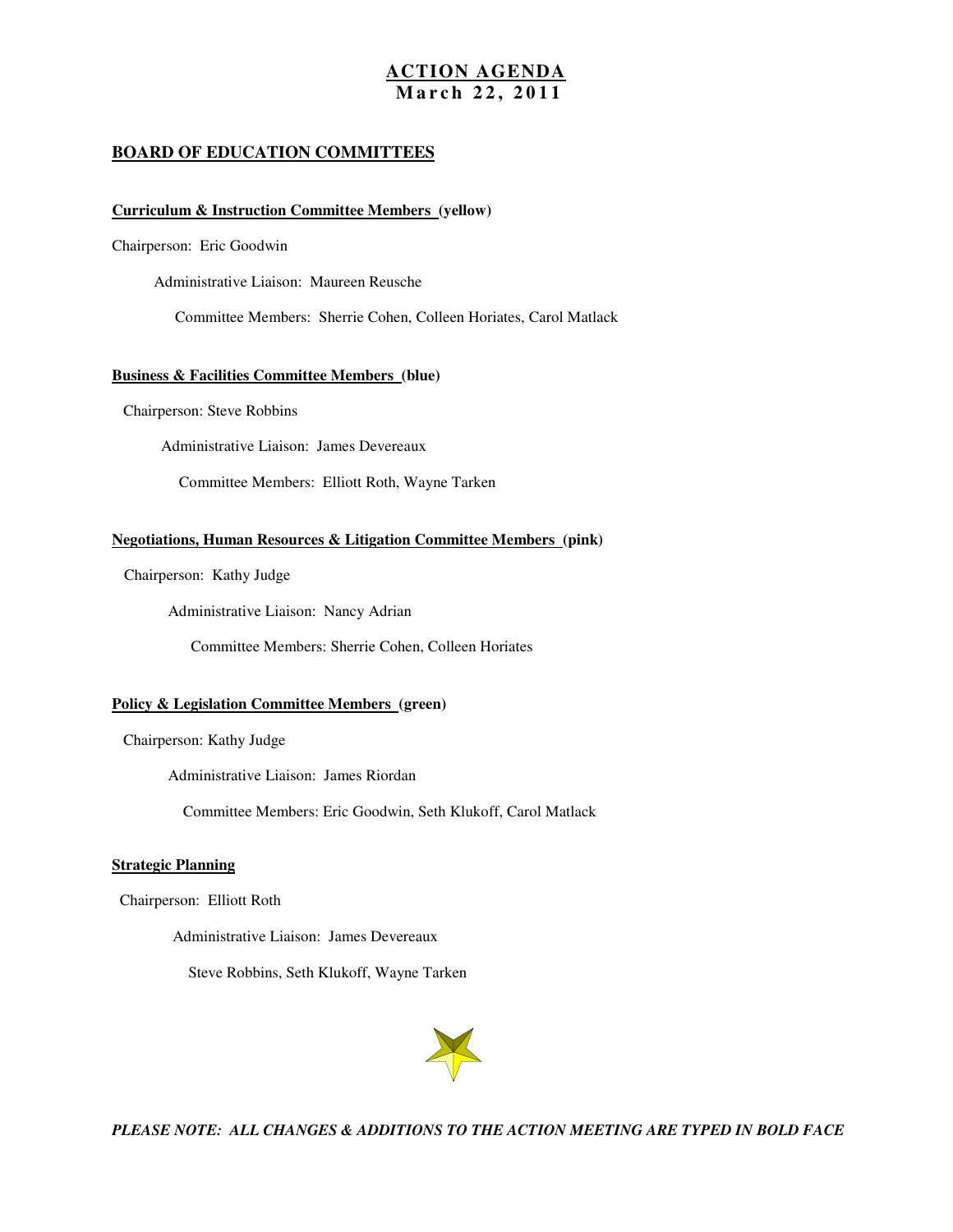# **A. CURRICULUM & INSTRUCTION**

 *Long Range Plan Goals:* 

- \_ *"Establish for students, high academic, social and moral standards which reflect the attributes of a responsible, well-rounded and contributing member of society."*
- \_ *"Design all aspects of curriculum to ensure all students are provided with opportunities to meet or exceed high academic standards."*
- \_ *"Design curriculum that ensures all students acquire the knowledge, skills and behavior necessary to prepare them for higher education and/or the workplace now and in the future."*

The Superintendent recommends the following:

- 1. Approval to Amend Professional Services Agreement
- 2. Approval of Out of District Student Placements
- 3. Approval of Resolutions for Services
- 4. Approval of Tuition Reimbursement
- **5. Approval of High School Custom Readers**
- **6. Approval of Attendance at Conferences and Workshops**
- **7. Approval of Non-Public School Textbooks 2010-2011**

### **ITEM 1. APPROVAL TO AMEND PROFESSIONAL SERVICES AGREEMENT**

### **AGREEMENT BETWEEN THE BOARD AND RUTGERS CONTINUING STUDIES**

 **WHEREAS,** on December 21, 2010 the Cherry Hill Board of Education (the "Board") approved a contract with Rutgers Continuing Studies to provide professional development related to Talented and Gifted; and

 **WHEREAS**, the Board has determined that it must expend additional funds to obtain additional professional development services under the current agreement for the 2010-2011 academic year; and

 **NOW, THEREFORE, BE IT RESOLVED,** that the Cherry Hill Board of Education approves a rider to the professional services contract between the Board and Rutgers Continuing Studies during the period May, 2011 through June 2011, for the provision of additional services under that Agreement in the additional amount of Seven Thousand Five Hundred Dollars (\$7,500.00) for a total amount of the contract not to exceed Nineteen Thousand Dollars (\$19,000.00), at the rates set forth in the original Agreement for all such services provided; and be it

 **FURTHER RESOLVED**, that the Board authorizes its President and Secretary to execute the negotiated professional services contract with Rutgers Continuing Studies.

> PO # 11-05128 20-275-200-300-99-0000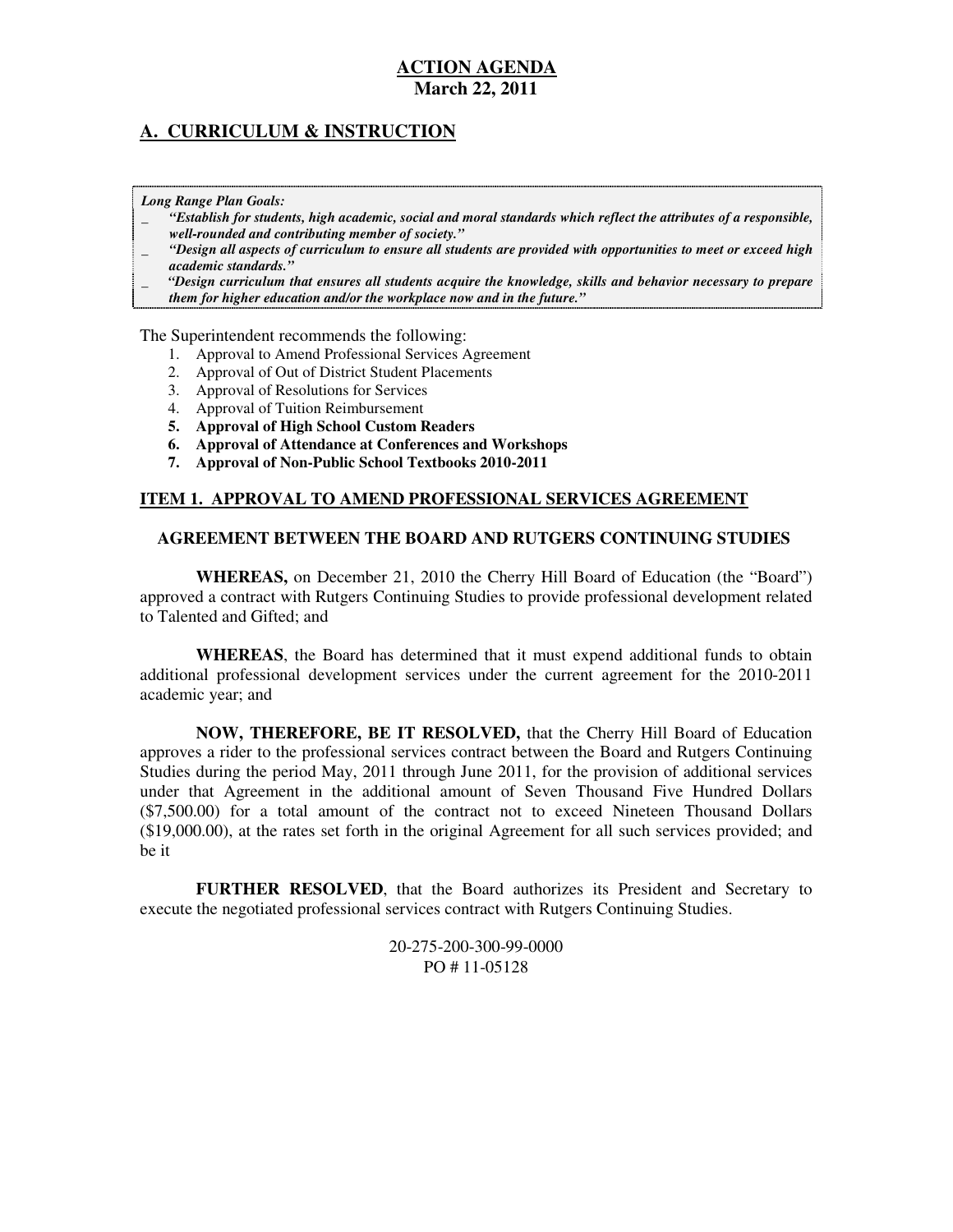# **A. CURRICULUM & INSTRUCTION**

## **ITEM 2. APPROVAL OF OUT OF DISTRICT STUDENT PLACEMENTS**

 It is requested that the following out of district tuition contracts be submitted to the Board of Education for approval for the 2010-2011 school year during the March 2011 cycle. There are nine students: five new student placements, one student transfer and three amended contracts previously approved.

| <b>VENDOR</b>                | ID      | CL         | <b>TERM</b>     | <b>TUITION</b> | RES | <b>AIDE</b>                                                | ESY | <b>ESY AIDE</b> | <b>EXTRA</b> | <b>AMOUNT</b>                                                 |
|------------------------------|---------|------------|-----------------|----------------|-----|------------------------------------------------------------|-----|-----------------|--------------|---------------------------------------------------------------|
| Archbishop Damiano           | 3009160 | CI         | 1/31/11-6/2011  |                |     | \$14,731                                                   |     |                 |              | 14,731                                                        |
|                              |         |            |                 |                |     | Previously approved for tuition & ESY (two days) July 2010 |     |                 |              |                                                               |
| <b>Brookfield Transition</b> | 3002324 | CI         | 2/14/11-6/2011  | 15,015         |     |                                                            |     |                 |              | 15,015                                                        |
| Durand Academy               | 3004693 | <b>MIC</b> | 1/31/11-6/2011  |                |     |                                                            |     |                 | 4,800        | 4,800                                                         |
|                              |         |            |                 |                |     |                                                            |     |                 |              | Previously approved for tuition, aide & services January 2011 |
| <b>Orchard Friends</b>       | 2020657 | OHI        | 1/3/11-6/2011   | 16,703         |     |                                                            |     |                 |              | 16,703                                                        |
| New Hope Academy             | 2020828 | AUT        | 2/23/11-6/2011  | 15,700         |     |                                                            |     |                 |              | 15,700                                                        |
| Rancocas Valley              | 2001252 | OHI        | 12/20/10-6/2011 | 27,000         |     |                                                            |     |                 |              | 27,000                                                        |
| YALE                         | 3005624 | 0HI        | 1/31/11-6/2011  | 21,154         |     |                                                            |     |                 |              | 21,154                                                        |
| YALE                         | 3010094 | ED         | 1/11/11-6/2011  | 23,740         |     |                                                            |     |                 |              | 23,740                                                        |
| YALE                         | 2031567 | <b>MD</b>  | 1/11/11-6/2011  |                |     | 18,000                                                     |     |                 |              | 18,000                                                        |
|                              |         |            |                 |                |     |                                                            |     |                 |              | Previously approved for tuition only December 2010            |
|                              |         |            |                 |                |     |                                                            |     |                 |              | 156,843                                                       |

OUT OF DISTRICT TUITIONS (March 2011)

 Nine students: five new students, one student transfer and two previously approved adding extraordinary services and one previously approved adding extra services

### **ITEM 3. APPROVAL OF RESOLUTIONS FOR SERVICES**

 **WHEREAS,** the Cherry Hill Board of Education (the "Board") has a legal responsibility to conduct various evaluations of students with suspected and confirmed disabilities, including independent and initial evaluations of such students, and to from time to time obtain consultation services and to provide direct professional services to said students; and

 **WHEREAS**, such evaluations, consultations and services must be conducted by appropriately licensed and certified professionals and in accordance with the strictures of  $\hat{N}$ J.A.C. 6A:14-3.4 and N.J.A.C. 6A:14-2.5, and therefore are considered professional services pursuant to N.J.S.A.  $18A:18A-5$ ; and

 **WHEREAS** the Special Education Department has compiled a list of private providers, qualified to perform such evaluations, consultations and services; and

 **WHEREAS**, the total amount to be paid to any one vendor on such list shall not exceed the sum of  $$17,500.00$  for the current school year;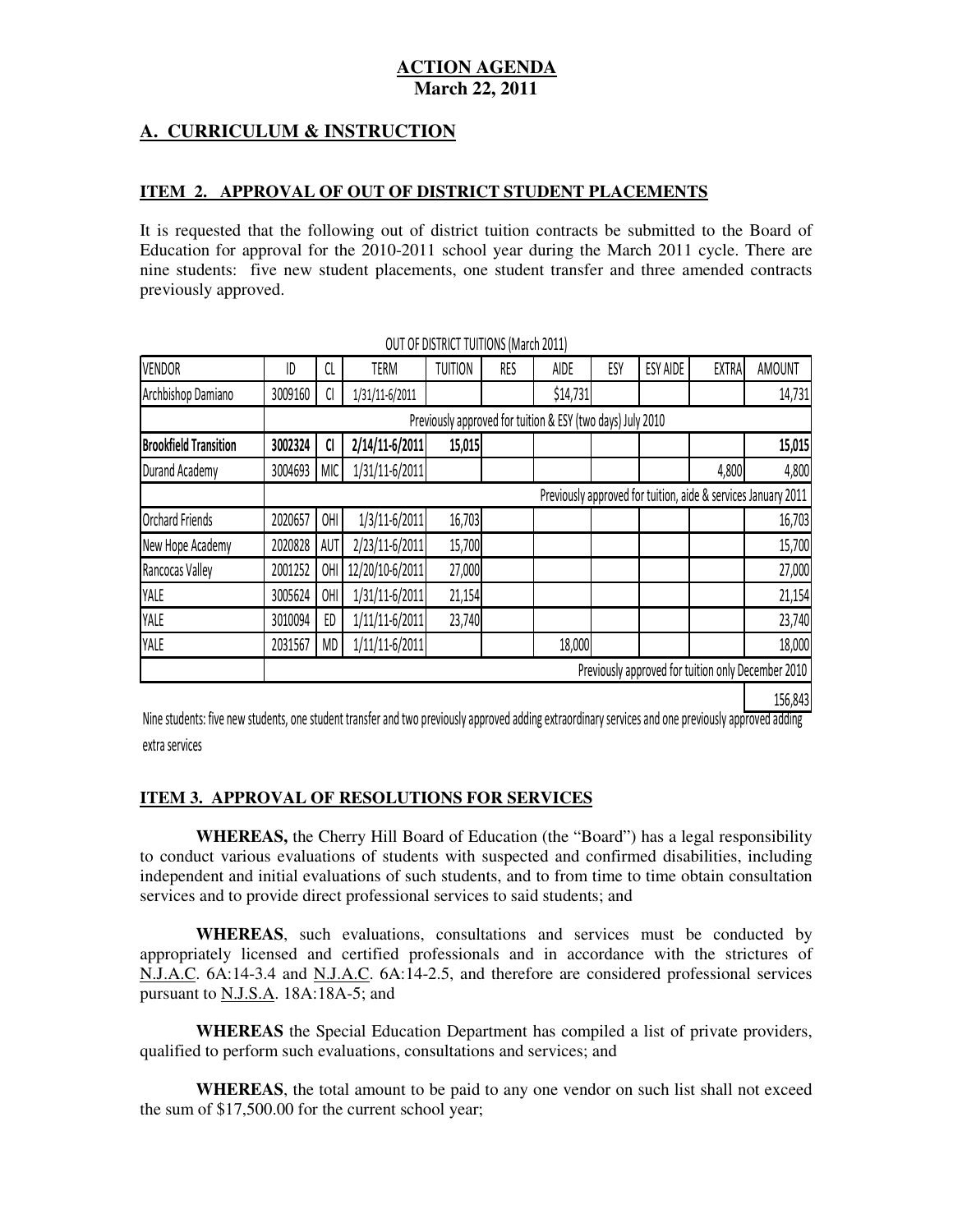# **A. CURRICULUM & INSTRUCTION**

### **ITEM 3. APPROVAL OF RESOLUTIONS FOR SERVICES-continued**

 **NOW, THEREFORE, BE IT RESOLVED** by the Cherry Hill Board of Education, that the Board hereby approves the appended list of Approved Private Providers to perform such evaluations, consultations and services as are determined necessary and prudent by the Assistant Superintendent for Curriculum & Instruction and Student Services for the 2010-2011 school year; and be it

 **FURTHER RESOLVED**, that the total amount charged for any one independent evaluation shall not exceed the usual and customary amount typically charged to school districts for such evaluations, but in no event shall any one evaluation exceed a total amount of Two Thousand (\$2,000.00) Dollars; and be it

 **FURTHER RESOLVED**, that the Board herby authorizes its Solicitor to prepare all necessary documentation, riders, purchase orders or contracts as are appropriate to effectuate the purposes set forth in this Resolution; and be it

 **FURTHER RESOLVED**, that a copy of this Resolution and the requisite summary of the contract award shall be published once in an official newspaper of record for the District in accordance with the requirements of *N.J.S.A.* 18A:18A-5a.(1).

> Kennedy Health System To provide drug screening September 2010 – June 2011 Previously approved for \$13,000 (BOE 8/24/10) Additional amount of \$4,000, for an amount not to exceed \$17,000 PO # 11-02421 11-000-213-320-71-0001

> Stephanie Newcomb To provide learning evaluations September 2010 – June 2011 Previously approved for \$4,000 (BOE 9/28/10) Additional amount of \$6,500, for an amount not to exceed \$10,500 PO #11-02098 - \$4,000.00 PO #11-02098A - \$6,500.00 11-000-219-320-71-0001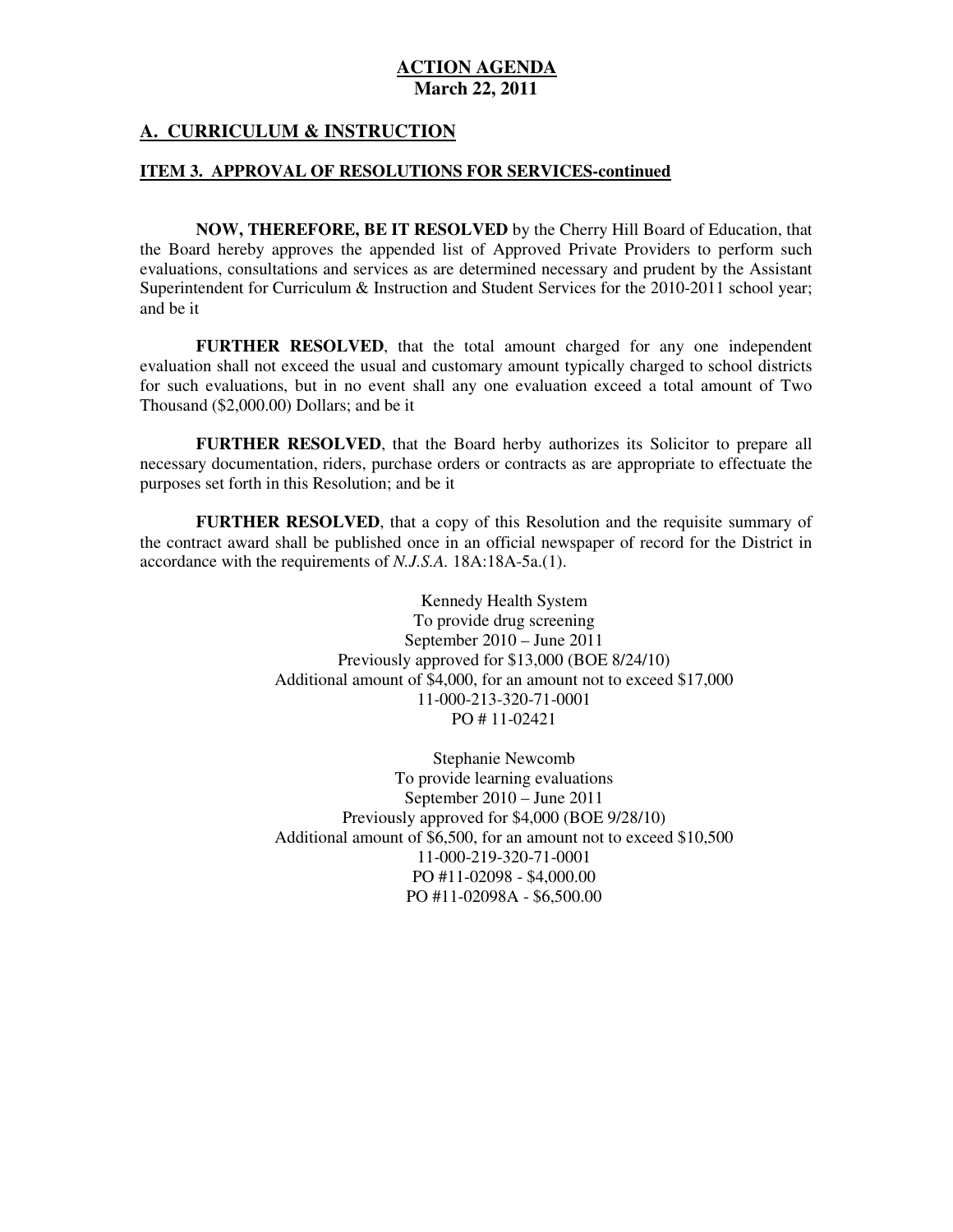# **A. CURRICULUM & INSTRUCTION**

# **ITEM 4. APPROVAL OF TUITION REIMBURSEMENT**

 It is recommended that the following motion be approved as given by the Business Office for a student tuition reimbursement.

 Motion to approve student #2030646 for tuition, extended school year tuition and transportation reimbursement to Elsinboro BOE. The student was parentally placed in a group home located in Elsinboro in June 2010 and attends Mannington Regional Day School. The district was not notified of the placement until late 2010. Elsinboro has paid the educational costs of the student and has requested reimbursement from Cherry Hill BOE as the district of responsibility.

 For services provided June 4, 2010 to June 23, 2010: Tuition Transportation For services to be provided for the 2010-2011 school year. 2010-2011 **ESY** Tuition Transportation **ESY Tuition** Transportation 2009-2010 per diem \$145.39 Total \$2,035.46 per diem  $$ 44.94$  Total  $$ 629.16$ **\$2,664.62**  per diem  $$4,299.00$  Total \$4,299.00 per diem  $$ 29.00$  Total  $$ 870.00$ **\$5,169.00**  per diem \$152.11 Total \$27,380.00 per diem  $$ 55.00$  Total  $$ 9,900.00$ **\$37,280.00** 

 **Total Due Elsinboro BOE \$45,113.62** 

# **Purchase Order #11-06219**

### **ITEM 5. APPROVAL OF HIGH SCHOOL READERS**

 **It is recommended that the Board approve High School Custom Readers for students at Alternative, East and West for grades 9-12 as discussed at the February 28, 2011 Curriculum and Instruction meeting**.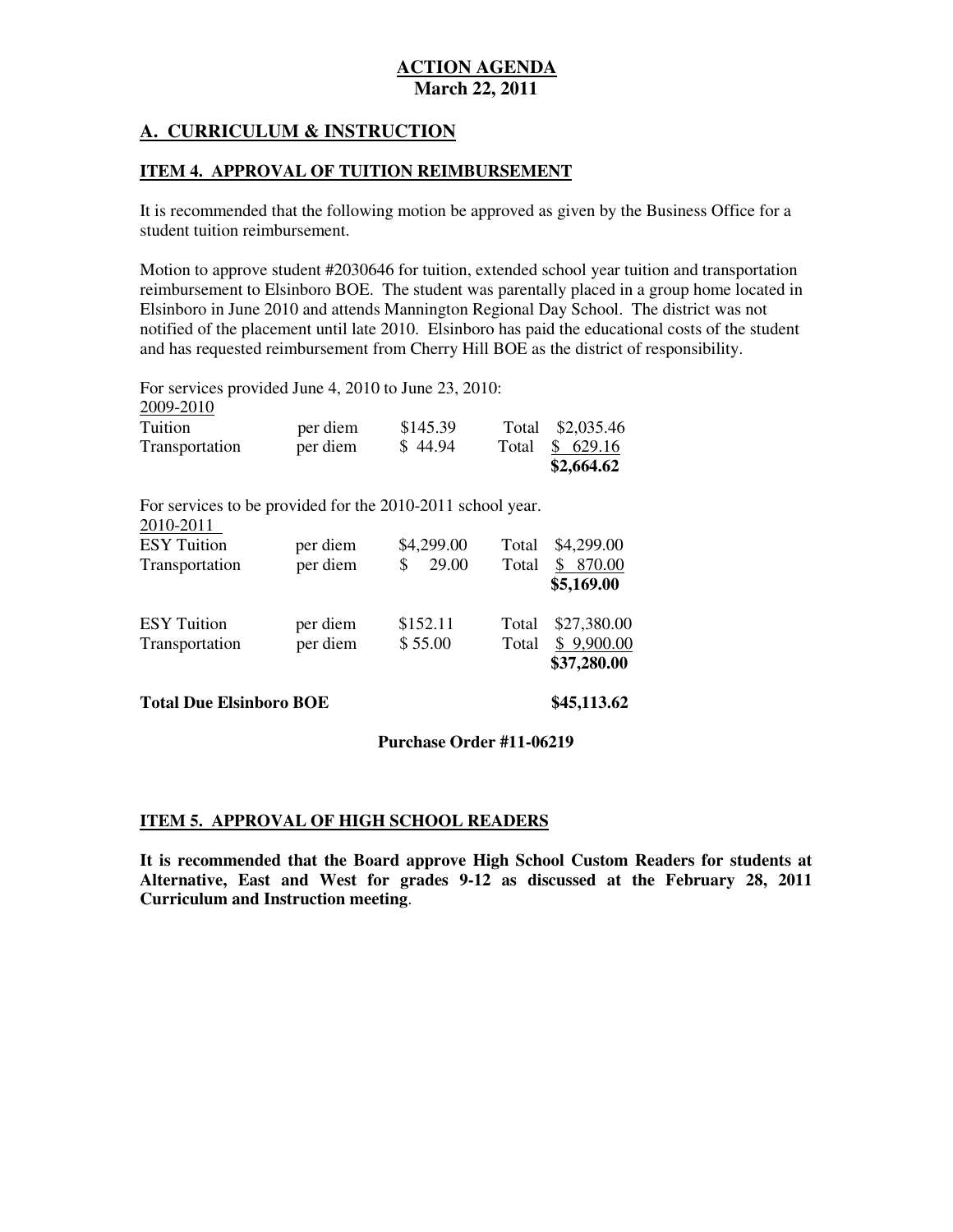# **A. CURRICULUM & INSTRUCTION**

## **ITEM 6. APPROVAL OF ATTENDANCE AT CONFERENCES AND WORKSHOPS**

 **WHEREAS**, certain Cherry Hill School District employees have requested authorization to attend the conference(s)/workshop(s) listed below, and

 **WHEREAS**, the attendance of each employee at the specified conference/workshop is educationally necessary, fiscally prudent and 1) directly related to and within the scope of the employee's current responsibilities and the District's professional development plan, and 2) critical to the instructional needs of the District or furthers the efficient operation of the District;

 **NOW, THEREFORE, BE ITRESOLVED**, that the Cherry Hill Board of Education authorizes the attendance of the employees at the specified conferences/workshops listed below, and be it

 **FURTHER RESOLVED**, that the Board hereby determines that the estimated expenses related to the authorized travel listed below are justified and therefore authorizes payment of any registration fees and reimbursement of statutorily authorized travel expenditures to the designated employees, not to exceed District budgetary limitations and to be in accordance with the provisions of *N.J.S.A.* 18A:11-12, the District's travel policy and procedures, State travel payment guidelines established by the Department of Treasury in NJOMB circular letter 08-13 OMB, and with guidelines established by the federal Office of Management and Budget:

 $C$  $C$  $T$ 

|              |                                                                    |                                                                                          |                                                                        | UUJ 1                                                           |
|--------------|--------------------------------------------------------------------|------------------------------------------------------------------------------------------|------------------------------------------------------------------------|-----------------------------------------------------------------|
| #            | <b>NAME</b>                                                        | <b>CONFERENCE</b>                                                                        | <b>DATE</b>                                                            | <b>NOT TO EXCEED</b>                                            |
| $\mathbf{A}$ | <b>Debbie Witt</b><br><b>TKCS</b>                                  | <b>Designing a Differentiated</b><br>Lesson Plan, Cherry Hill, NJ                        | 4/14/11                                                                | \$199.00<br><b>Registration</b><br><b>Title IIA</b>             |
| B            | Joanne<br><b>McTamney</b><br><b>Camden Catholic</b><br><b>H.S.</b> | <b>How to Dramatically</b><br><b>Improve Foreign Language,</b><br><b>Cherry Hill, NJ</b> | 5/04/11                                                                | \$199.00<br><b>Registration</b><br><b>Title IIA</b>             |
| $\mathbf C$  | <b>David Campbell</b><br><b>Malberg</b>                            | NJASA/NJSBA 29 <sup>th</sup> Annual<br><b>Spring Conference, Long</b><br>Branch, NJ      | 5/23-24, 2011                                                          | \$777.51<br><b>Registration/Lodging/</b><br><b>Travel/Meals</b> |
| D            | <b>Sherrie Cohen</b><br><b>Board Member</b>                        | 2011 NJBSA & NJPTA<br><b>Legislative Event, Trenton,</b><br>NJ                           | 5/16/11<br>(Previously<br>approved<br>3/8/11, date<br><i>changed</i> ) | \$15.00<br><b>Registration</b><br><b>General Funds</b>          |
| E            | <b>Kathy Judge</b><br><b>Board Member</b>                          | 2011 NJBSA & NJPTA<br><b>Legislative Event, Trenton,</b><br>NJ                           | 5/16/11<br>( <i>Previously</i><br>approved<br>3/8/11, date<br>changed) | \$15.00<br><b>Registration/Mileage</b><br><b>General Funds</b>  |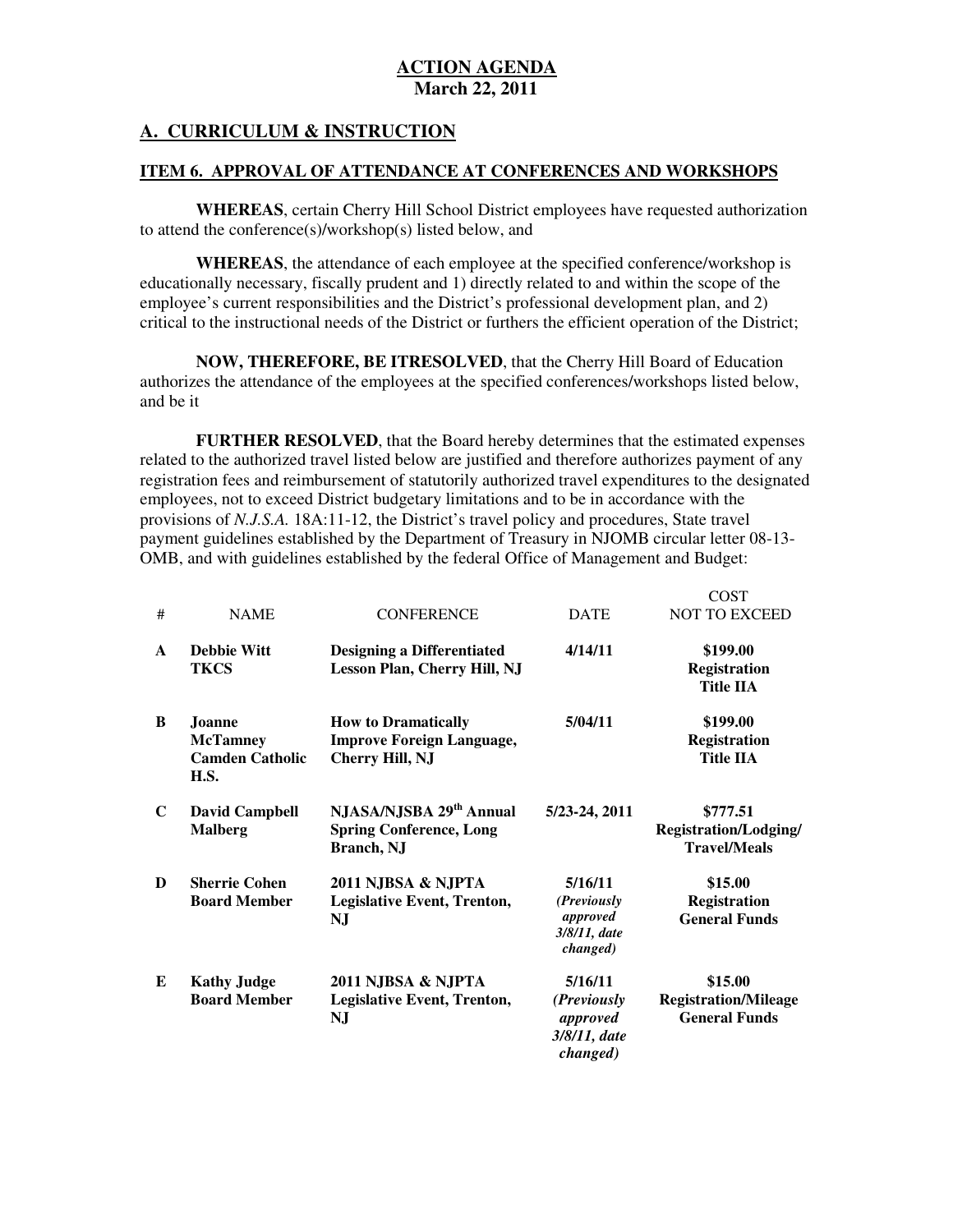## **A. CURRICULUM & INSTRUCTION**

### **ITEM 6. APPROVAL OF ATTENDANCE AT CONFERENCES AND WORKSHOPScontinued**

 $C<sub>CD</sub>$ 

| #            | <b>NAME</b>                                 | <b>CONFERENCE</b>                                                                      | <b>DATE</b>                                                    | COS 1<br>NOT TO EXCEED                                          |
|--------------|---------------------------------------------|----------------------------------------------------------------------------------------|----------------------------------------------------------------|-----------------------------------------------------------------|
| F            | <b>Marta Audino</b><br><b>Malberg</b>       | <b>Safety Techniques Train-the-</b><br>Trainer, Villanova, PA                          | 5/19-20, 2011                                                  | \$491.14<br><b>Registration/Mileage</b><br><b>General Funds</b> |
| G            | Marta Audino<br><b>Malberg</b>              | <b>Personal Emergency</b><br><b>Interventions Train-the-</b><br>Trainer, Villanova, PA | 5/23-24, 2011                                                  | \$316.14<br><b>Registration/Mileage</b><br><b>General Funds</b> |
| H            | <b>Neil Burti</b><br><b>Alternative</b>     | <b>Safety Techniques Train-the-</b><br>Trainer, Villanova, PA                          | 5/19-20, 2011                                                  | \$450.00<br><b>Registration</b><br><b>General Funds</b>         |
| $\mathbf{I}$ | <b>Neil Burti</b><br><b>Alternative</b>     | <b>Personal Emergency</b><br><b>Interventions Train-the-</b><br>Trainer, Villanova, PA | 5/23-24, 2011                                                  | \$275.00<br><b>Registration</b><br><b>General Funds</b>         |
| ${\bf J}$    | <b>John Moody</b><br><b>Malberg</b>         | <b>Safety Techniques Train-the-</b><br>Trainer, Villanova, PA                          | 5/19-20, 2011                                                  | \$491.14<br><b>Registration/Mileage</b><br><b>General Funds</b> |
| K            | <b>John Moody</b><br><b>Malberg</b>         | <b>Personal Emergency</b><br><b>Interventions Train-the-</b><br>Trainer, Villanova, PA | 5/23-24, 2011                                                  | \$316.14<br><b>Registration/Mileage</b><br><b>General Funds</b> |
| L            | <b>Thomas Carter</b><br><b>Malberg</b>      | 42 <sup>nd</sup> Public Purchasing<br><b>Educational Forum, Atlantic</b><br>City, NJ   | $5/4 - 5$ , 2011                                               | \$375.00<br><b>Registration</b><br><b>General Funds</b>         |
| M            | <b>Carol Matlack</b><br><b>Board Member</b> | 2011 NJBSA & NJPTA<br>Legislative Event, Trenton,<br><b>NJ</b>                         | 5/16/11<br>(Previously<br>approved<br>3/8/11, date<br>changed) | \$34.28<br><b>Registration/Mileage</b><br><b>General Funds</b>  |

### **ITEM7 . APPROVAL OF NON PUBLIC SCHOOL TEXTBOOKS 2010-2011**

 2010-2011 school year. It is recommended that the Board approve textbooks for the Non Public Schools for the

The King's Christian School

| Subject - Textbook Name                 |  |
|-----------------------------------------|--|
| Algebra I source book and practice book |  |

ISBN# 978-0-8215-8339-5

| Motion | Second | ole |  |
|--------|--------|-----|--|
|        |        |     |  |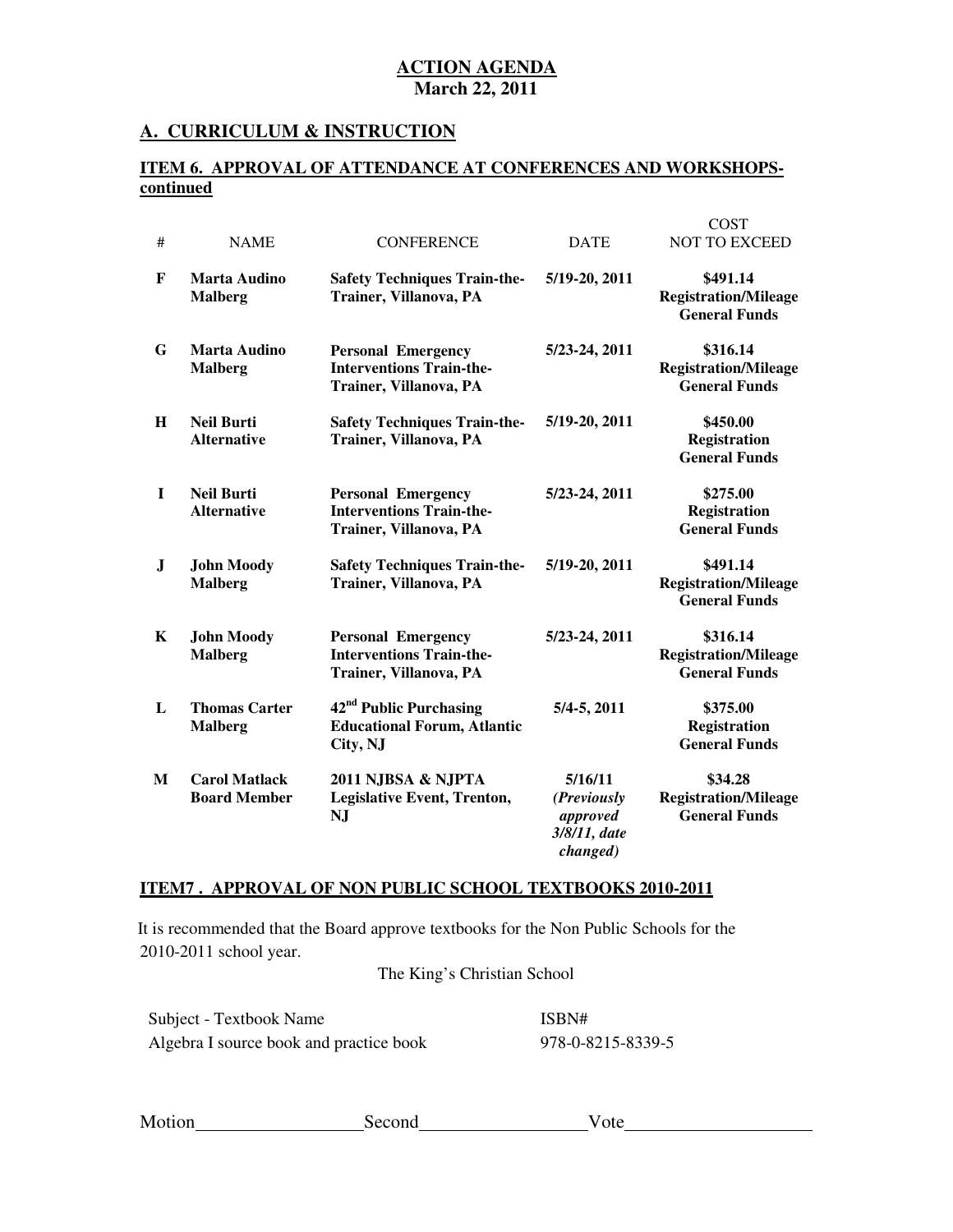#### **B. BUSINESS AND FACILITIES**

- 1. Financial Reports
- 2. Resolutions
- 3. Resolution for the Award of Bids
- 4. Resolution for the Award of Transportation
- 5. Acceptance of Donations

# *The Superintendent recommends the following:*

#### **ITEM 1. FINANCIAL REPORTS**

- a) BOARD SECRETARY'S CERTIFICATION AND TREASURER'S REPORT FOR JANUARY 2011
- $b)$ SACC FINANCIAL REPORT FOR JANUARY 2011
- $c)$ LINE ITEM TRANSFER REPORTS FOR THE MONTH OF JANUARY 2011
- $\mathbf{d}$ FOOD SERVICE OPERATING STATEMENT FOR JANUARY 2011
- e) DISBURSEMENT OF FUNDS
- f) APPROVAL OF BILL LIST

#### **ITEM 2. RESOLUTIONS**

- a) RESOLUTION AUTHORIZING CONTRACTS WITH APPROVED STATE CONTRACT VENDORS
- b) RESOLUTION AUTHORIZING THE USE OF AWARDED VENDORS THROUGH CAMDEN COUNTY COOPERATIVE PRICING SYSTEM
- **c) RESOLUTION AUTHORIZING THE USE OF AWARDED VENDORS THROUGH EDUCATIONAL DATA SERVICES**
- **d) RESOLUTION FOR SHARED SERVICES AGREEMENT BETWEEN THE TOWNSHIP AND THE BOARD OF EDUCATION TO SHARE SOLID WASTE, RECYCLING COLLECTION, AND DISPOSAL SERVICES**
- **e) AMENDMENT OF LONG RANGE FACILITIES PLAN (LRFP)**
- **f) RESOLUTION APPROVING SUBMISSION OF SCHOOL FACILITIES PROJECTS THE NEW JERSEY DEPARTMENT OF EDUCATION**

#### **ITEM 3. RESOLUTION FOR THE AWARD OF BIDS**

- a) #SPKID-030311 SPECIAL ED TRANSPORTATION FOR ONE DISTRICT ROUTE 2010/2011 SCHOOL YEAR (3-3-11)
- b)  $\#DWRRP-031511 ROOF REPRESENTS (3-15-11)$

#### **ITEM 4. RESOLUTION FOR THE AWARD OF TRANSPORTATION**

- a) JOINTURE CAMDEN CITY SCHOOL DISTRICT /CAMDEN COUNTY TECHNICAL **SCHOOL**
- b) ROUTE #CME-3N MALBERG ALTERNATIVE HIGH SCHOOL
- c) ROUTE #HDELL-A HOLLYDELL SCHOOL AIDE
- d) JOINTURE MOORESTOWN SCHOOL DISTRICT BROOKFIELD ACADEMY
- e) ROUTE #QEAST MCKINNEY-VENTO SICKLERVILLE
- f) ROUTE #QWWEST MCKINNEY-VENTO -WILLINGBORO
- g) ROUTE #WOS-5N KNIGHT ELEMENTARY SCHOOL
- **h) ROUTE #KLCX2 KINGSWAY LEARNING CENTER, HADDONFIELD ADDITIONAL SHUTTLE**

#### **ITEM 5. ACCEPTANCE OF DONATIONS**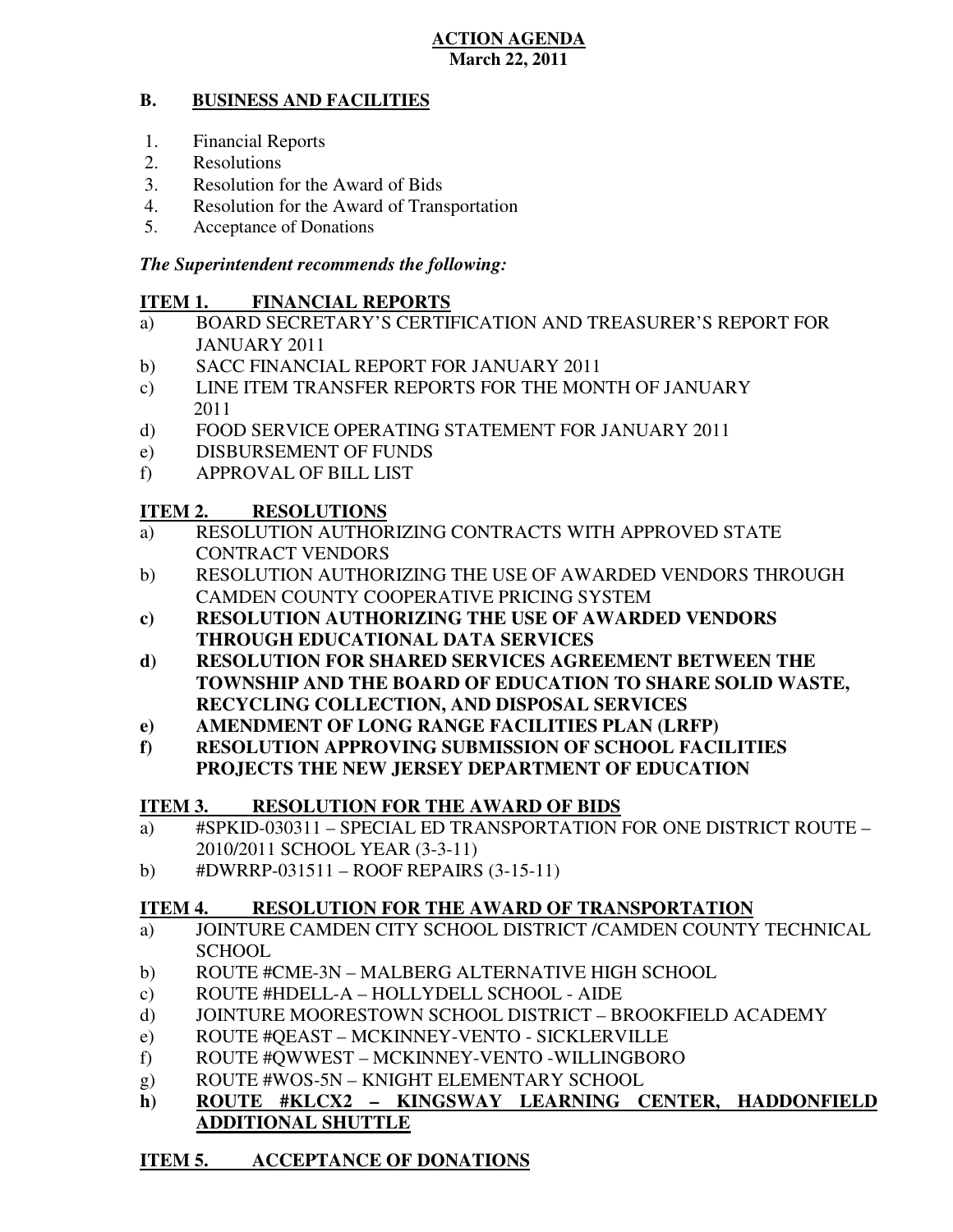#### **B. B. BUSINESS AND FACILITIES**

 *Long Range Plan Goals* 

- *"Provide a clean, healthy, safe, and secure physical environment for all students and staff."*
- *upgrading, and repairing all school district facilities."*  ● *"Consistently allocate the funds necessary for systematically maintaining,*

 *The Superintendent recommends the following:* 

#### **ITEM 1. FINANCIAL REPORTS**

# a) BOARD SECRETARY'S CERTIFICATION AND TREASURER'S REPORT FOR JANUARY 2011

 Pursuant to N.J.A.C. 6A:23A-16.10 (c) 3, I certify that as of January 31, 2011 no budgetary line item account has obligations and payments (contractual orders) which in total exceed the amount appropriated by the Cherry Hill Board of Education pursuant to N.J.S.A. 18A:22-8.1 and N.J.S.A. 18A:22-8.2 and no budgetary line item account has been over-expended in violation of N.J.A.C. 6:23-2.12 (a) 1.

 Pursuant to N.J.A.C. 6A:23A-16.10 (c) 4, the Cherry Hill Board of Education certifies that as of January 31, 2011 and after review of the Secretary's Monthly Financial Report and the Treasurer's Monthly Financial Report and upon consultation with the appropriate district officials, to the best of the Boards' knowledge, no major account or fund has been over-expended in violation of N.J.A.C.  $6A:23A-16.10$  (a) 1 and that sufficient funds are available to meet the district's financial obligations for the remainder of the fiscal year.

#### $b)$ b) SACC FINANCIAL REPORT FOR JANUARY 2011

 It is recommended that the Financial Report for the Cherry Hill School Age Child Care Program for the month of January 2011 be accepted as submitted.

#### $c)$ LINE ITEM TRANSFER REPORTS FOR THE MONTH OF JANUARY 2011

 It is recommended that the 2010/2011 Budget be revised by the transfer of funds between line items as listed on the monthly transfer report. (Systems 3000 transfer report).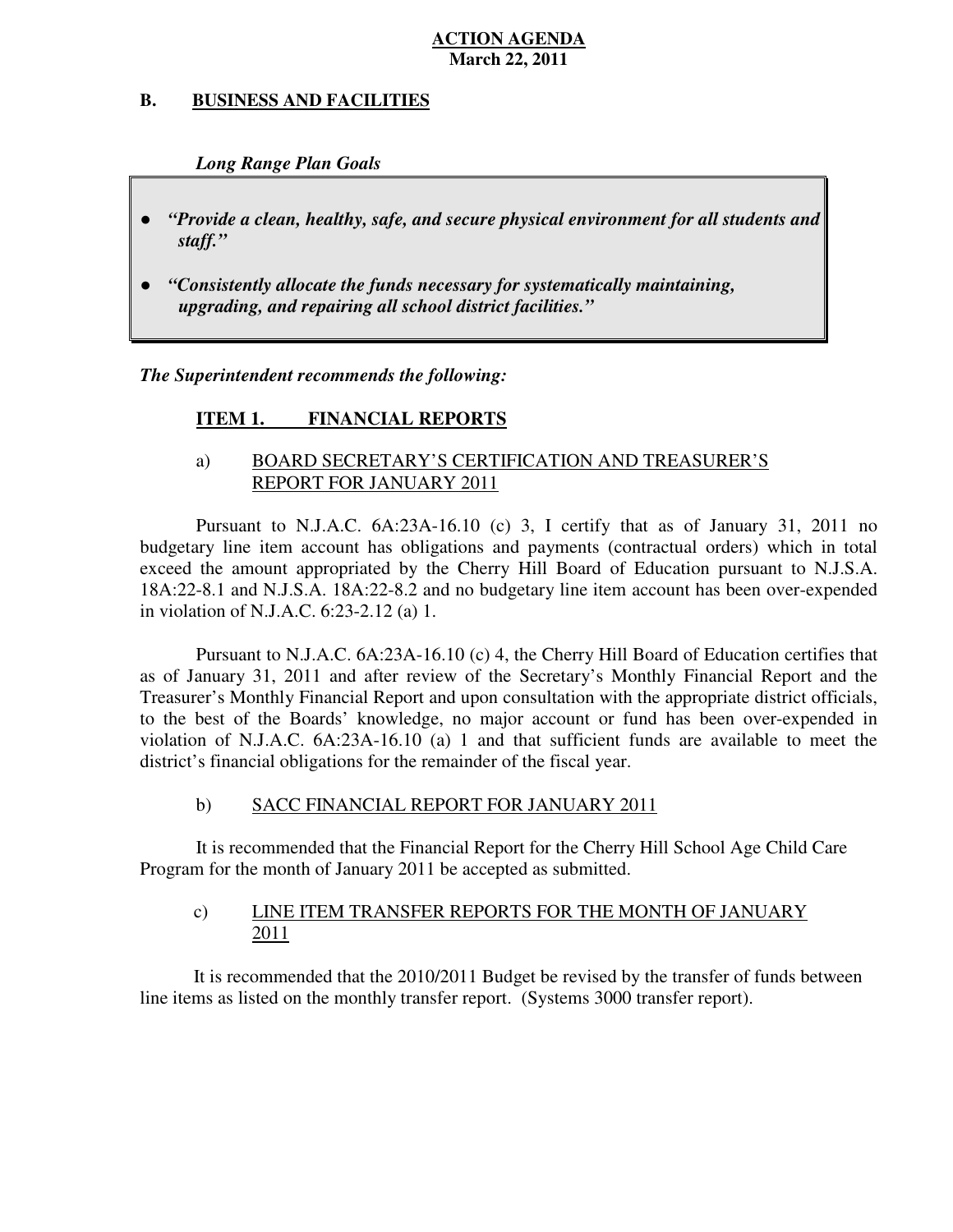#### **B. BUSINESS AND FACILITIES**

#### **ITEM 1. FINANCIAL REPORTS**

#### $\mathbf{d}$ FOOD SERVICE OPERATING STATEMENT FOR JANUARY 2011

 It is recommended that the Operating Statement for Cherry Hill Food Services for the month ending January, 2011 be accepted as submitted.

# e) DISBURSEMENT OF FUNDS

| <b>FUND</b>          | <b>AMOUNT</b>  | <b>REPORT DATED</b>      |
|----------------------|----------------|--------------------------|
| Payroll & FICA       | \$4,512,987.42 | Payroll Date 3/4/11      |
| <b>Food Services</b> | \$287,330.91   | 2/24/11                  |
| SACC                 | \$25,914.70    | $2/15/11$ thru $3/14/11$ |
| <b>Grand Total</b>   | \$4,826,233.03 |                          |

# f) APPROVAL OF BILL LIST

 be approved as submitted. It is recommended that the Bill List dated March 22, 2011, in the amount of \$2,654,493.58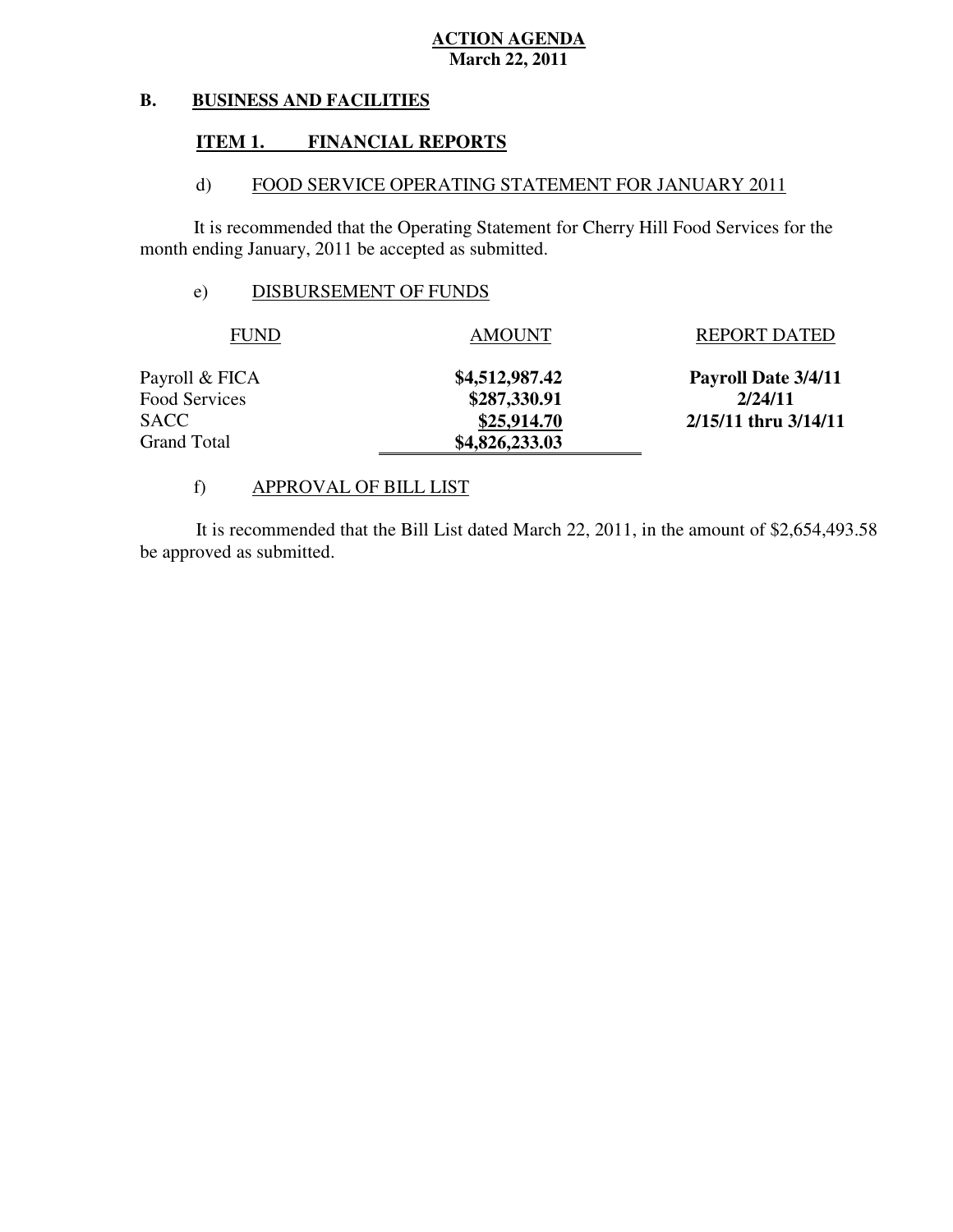#### **B. BUSINESS AND FACILITIES**

#### **ITEM 2. RESOLUTIONS**

# a) RESOLUTION AUTHORIZING CONTRACTS WITH APPROVED STATE CONTRACT VENDORS

 WHEREAS, the Cherry Hill Board of Education, pursuant to N.J.S.A. 18A:18A-10a and N.J.A.C. 5:34-7.29(c), may by resolution and without advertising for bids, purchase any goods or services under the State of New Jersey Cooperative Purchasing Program for any State Contracts entered into on behalf of the State by the Division of Purchase and Property in the Department of the Treasury; and

 WHEREAS, the Cherry Hill Board of Education has the need on a timely basis to purchase goods and services utilizing State Contracts; and

 WHEREAS, the Cherry Hill Board of Education may enter into contracts with the referenced State Contract Vendors through this resolution and properly executed contracts, which shall be subject to all the conditions applicable to the current State Contracts.

 NOW, THEREFORE, BE IT RESOLVED, the Cherry Hill Board of Education authorizes the Purchasing Agent to purchase certain goods or services from those approved New Jersey State Contract Vendors as listed below for the 2010/2011 school year pursuant to all conditions of the individual State Contracts; and

 the availability of sufficient funds prior to the expenditure of funds for such goods or services; and BE IT FURTHER RESOLVED, that James J. Devereaux, Board Secretary shall certify to

 Cherry Hill Board of Education and the referenced State Contract Vendors not to exceed the amounts stated shall be as follows: BE IT FURTHER RESOLVED, that the expiration date of the contracts between the

| Contract<br>Number | Vendor                                       | Commodity/Service                                                    | New Jersey State<br>Contract<br><b>Expiration Date</b> | <b>Amount Not</b><br>to Exceed |
|--------------------|----------------------------------------------|----------------------------------------------------------------------|--------------------------------------------------------|--------------------------------|
| A72605             | W. W. Grainger                               | MRO Supplies and<br>Equipment                                        | $4 - 30 - 11$                                          | \$12,000                       |
| A65604             | W. B. Mason                                  | Library Supplies,<br>School Supplies $\&$<br><b>Teaching Aids</b>    | $8 - 31 - 11$                                          | \$70,000                       |
| A76612             | John Deere<br>Landscapes                     | Fertilizer: Farm, Lawn<br>and Garden Equipment                       | $4 - 30 - 12$                                          | \$20,000                       |
| A76907             | <b>Cherry Valley</b><br><b>Tractor Sales</b> | <b>Parts and Repairs for</b><br><b>Lawn and Grounds</b><br>Equipment | $6 - 28 - 13$                                          | \$100,000                      |
| A76922             | <b>Rodio Tractor</b><br>Sales, Inc.          | <b>Parts and Repairs for</b><br><b>Lawn and Grounds</b><br>Equipment | $6 - 28 - 13$                                          | \$100,000                      |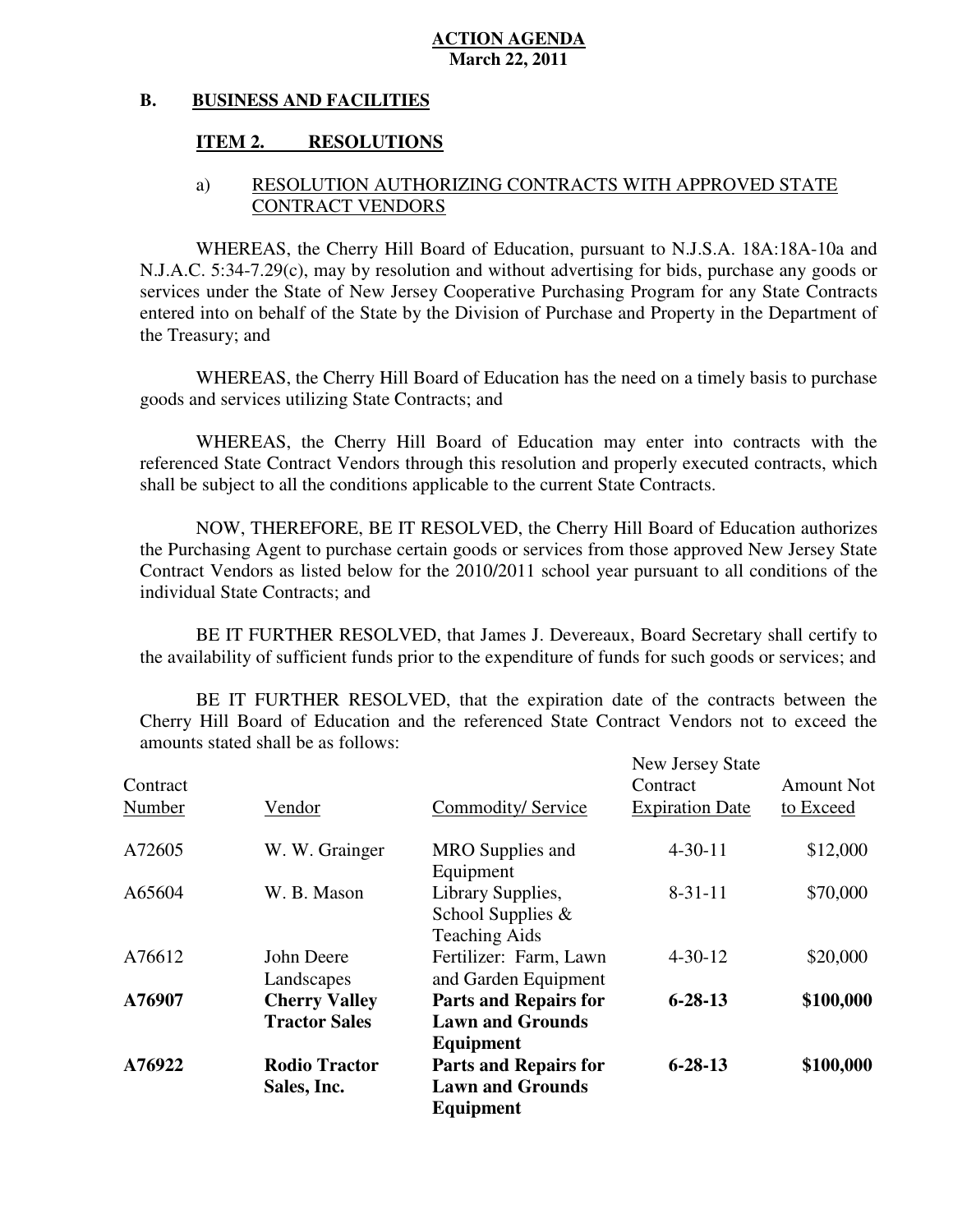#### **B. BUSINESS AND FACILITIES**

# **ITEM 2. RESOLUTIONS**

# a) RESOLUTION AUTHORIZING CONTRACTS WITH APPROVED STATE CONTRACT VENDORS continued

|        |                                                                                       |                           | New Jersey State       |                   |
|--------|---------------------------------------------------------------------------------------|---------------------------|------------------------|-------------------|
|        | Contract                                                                              |                           | Contract               | <b>Amount Not</b> |
|        | <b>Number</b><br>Vendor                                                               | <b>Commodity/ Service</b> | <b>Expiration Date</b> | to Exceed         |
|        | *Tanner Furniture-Authorized Dealer for State Contract Vendors listed below and noted |                           |                        | \$200,000         |
|        | by an asterisk for Sale of Furniture – Classroom and Folding                          |                           |                        |                   |
| A67809 | *Palmer Hamilton, LLC                                                                 | Furniture – Classroom     | $2 - 29 - 12$          |                   |
|        |                                                                                       | and Folding               |                        |                   |
| A67822 | *Jonti Craft, Inc.,                                                                   | Furniture - Classroom     | $2 - 29 - 12$          |                   |
|        |                                                                                       | and Folding               |                        |                   |
| A67832 | <i>*</i> Capital Seating                                                              | Furniture - Classroom     | $2 - 29 - 12$          |                   |
|        | Company                                                                               | and Folding               |                        |                   |
| A67807 | *Columbia                                                                             | Furniture - Classroom     | $2 - 29 - 12$          |                   |
|        | Manufacturing Inc                                                                     | and Folding               |                        |                   |
| A67836 | *Miti-Lite, Inc.                                                                      | Furniture - Classroom     | $2 - 29 - 12$          |                   |
|        |                                                                                       | and Folding               |                        |                   |
| A67810 | *National Public Seating                                                              | Furniture - Classroom     | $2 - 29 - 12$          |                   |
|        | Corp.                                                                                 | and Folding               |                        |                   |
| A67823 | *Smith System                                                                         | Furniture - Classroom     | $2 - 29 - 12$          |                   |
|        | Manufacturing                                                                         | and Folding               |                        |                   |
| A67818 | *Krueger International,                                                               | Furniture - Classroom     | $2 - 29 - 12$          |                   |
|        | Inc.                                                                                  | and Folding               |                        |                   |
| A67816 | *Midwest Folding                                                                      | Furniture – Classroom     | $2 - 29 - 12$          |                   |
|        | Products                                                                              | and Folding               |                        |                   |
|        | *Roberts Brothers, LLC-Authorized Dealer for State Contract Vendors listed below and  |                           |                        | \$200,000         |
|        | noted by an asterisk for Sale of Furniture - Classroom and Folding                    |                           |                        |                   |
| A67811 | *Adelphia Steel Equip.                                                                | Furniture - Classroom     | $2 - 29 - 12$          |                   |
|        | Co.                                                                                   | and Folding               |                        |                   |
| A67822 | *Jonti Craft, Inc.,                                                                   | Furniture – Classroom     | $2 - 29 - 12$          |                   |
|        |                                                                                       | and Folding               |                        |                   |
| A67813 | *Virco, Inc.                                                                          | Furniture - Classroom     | $2 - 29 - 12$          |                   |
|        |                                                                                       | and Folding               |                        |                   |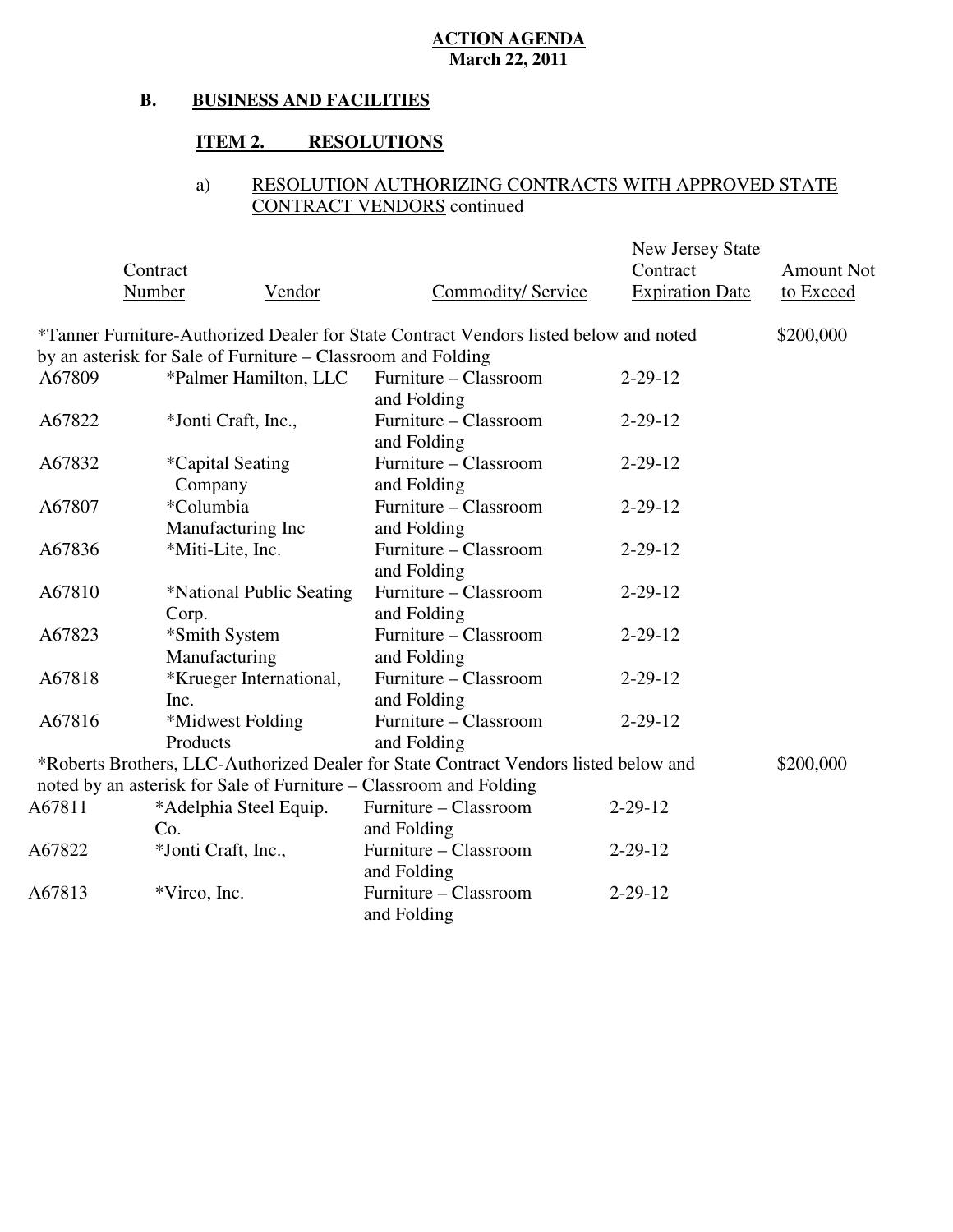#### **B. BUSINESS AND FACILITIES**

#### **ITEM 2. RESOLUTIONS**

# b) RESOLUTION AUTHORIZING THE USE OF AWARDED VENDORS THROUGH CAMDEN COUNTY COOPERATIVE PRICING SYSTEM

 WHEREAS, the State of New Jersey has encouraged school districts to cooperatively purchase supplies and/or services; and

 WHEREAS, Camden County Cooperative Pricing System provides a list of vendors who have been awarded bids through their open bid process; and

 WHEREAS, the Cherry Hill Board of Education in an effort to save taxpayers money through efficient and cost effective purchasing has entered into an agreement with the Camden County Cooperative Pricing System to participate in the cooperative bids for supplies and services;

 NOW, THEREFORE, BE IT RESOLVED that the Cherry Hill Board of Education approve the following vendors who have been awarded an extension of bids through the Camden County Cooperative Pricing System, said bids expire August 31, 2011.

 COPY AND COMPUTER PAPER AND ENVELOPES – BID #A-23

Office Basics, Boothwyn, PA

Paper Mart, East Hanover, PA

W. B. Mason, Pennsauken, NJ RIS Paper, Pennsauken, NJ

Quill Corporation, Lincolnshire, IL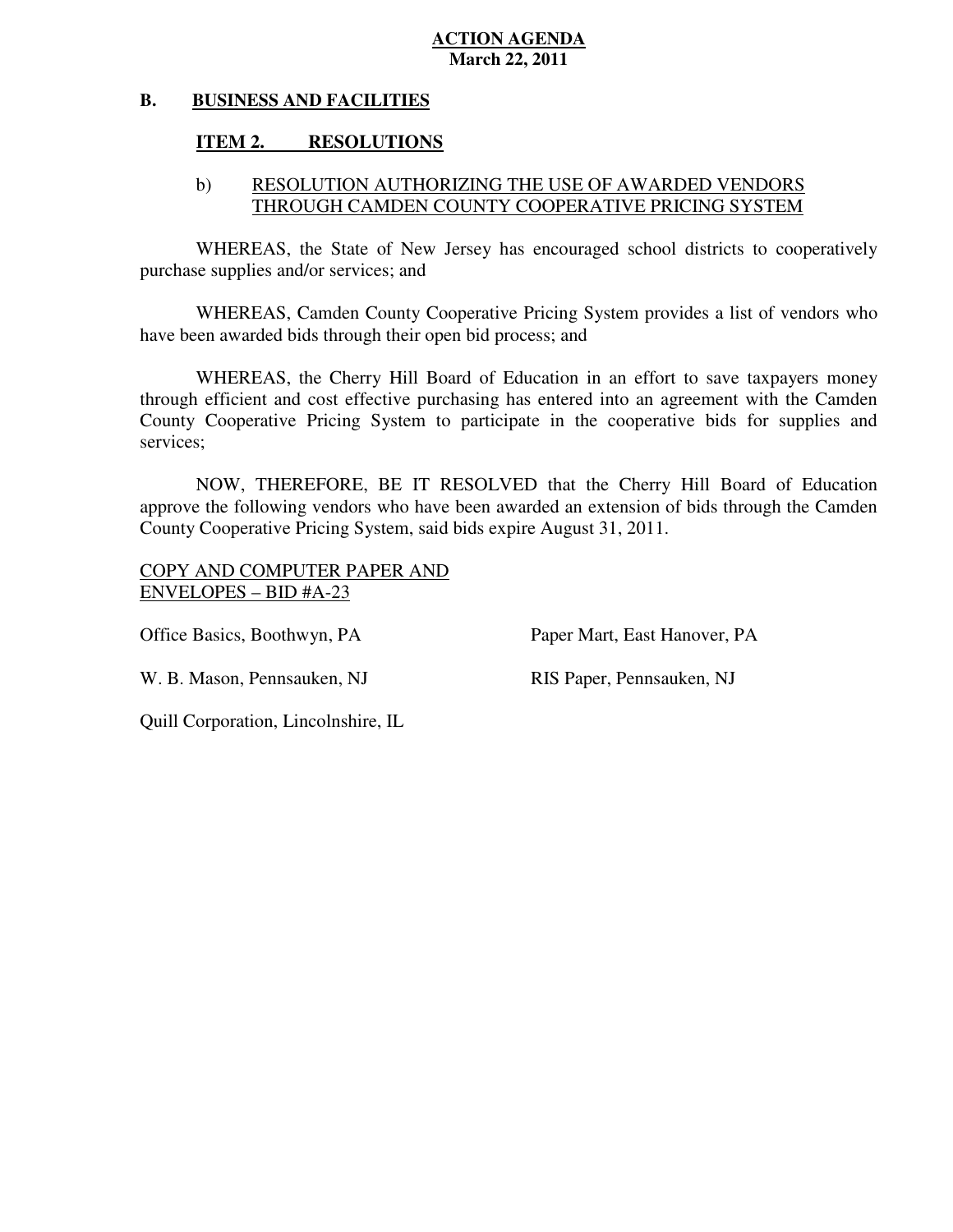#### **B. BUSINESS AND FACILITIES**

#### **ITEM 2. RESOLUTIONS**

# **c) RESOLUTION AUTHORIZING THE USE OF AWARDED VENDORS THROUGH EDUCATIONAL DATA SERVICES**

 **WHEREAS, the State of New Jersey has encouraged school districts to cooperatively purchase supplies and/or services; and** 

 **WHEREAS, Educational Data Services provides a list of vendors who have been awarded bids through their open bid process; and** 

 **WHEREAS, the Cherry Hill Board of Education in an effort to save taxpayers money through efficient and cost effective purchasing has entered into an agreement with Educational Data Services to participate in the cooperative bids for supplies and services;** 

 **NOW, THEREFORE BE IT FURTHER RESOLVED that prior action by the Cherry Hill Board of Education be modified to approve the following vendors who have been awarded bids through the Educational Data Services, not to exceed amounts stated, said bids expire on March 31, 2011.** 

# **TIME AND MATERIALS MAINTENANCE BIDS**

| <b>PACKAGE #22</b>    | Not to    | <b>LOCKER REPAIR</b>        | Not to    |
|-----------------------|-----------|-----------------------------|-----------|
|                       | exceed    |                             | exceed    |
| <b>Primary</b>        |           | <b>Secondary</b>            |           |
| <b>The Locker Man</b> | \$200,000 | <b>Rabco Equipment Corp</b> | \$100,000 |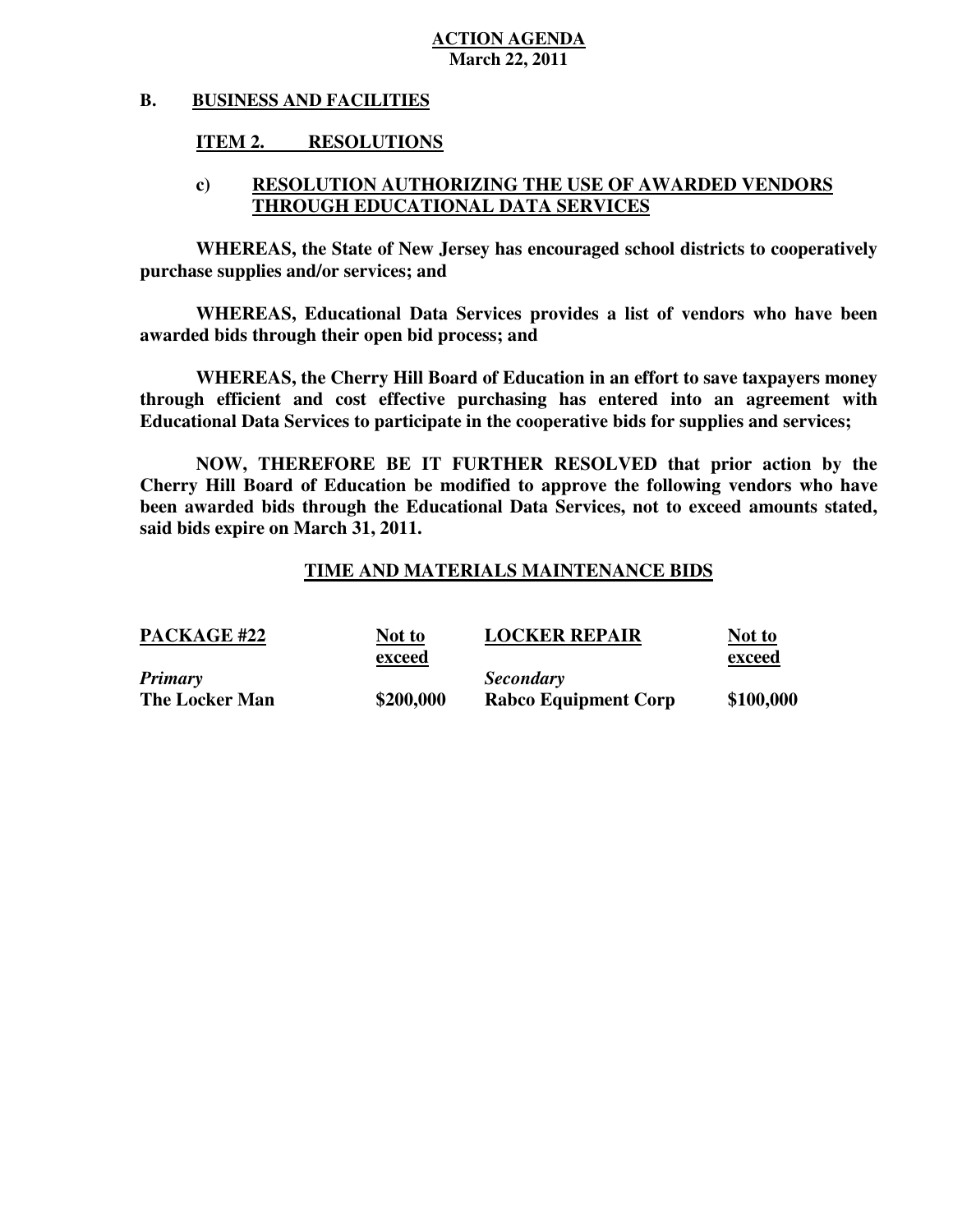#### **B. BUSINESS AND FACILITIES**

#### **ITEM 2. RESOLUTIONS**

# **d) RESOLUTION FOR SHARED SERVICES AGREEMENT BETWEEN THE TOWNSHIP AND THE BOARD OF EDUCATION TO SHARE SOLID WASTE, RECYCLING COLLECTION, AND DISPOSAL SERVICES.**

 **RESOLVED, upon the recommendation of the Superintendent of Schools and the Assistant Superintendent-Business, that the Cherry Hill Board of Education hereby approves the Shared Services Agreement between the Board and the Township of Cherry Hill for provision of municipal solid waste, recycling collection and disposal services, on file in the office of the Assistant Superintendent-Business; and be it** 

 **FURTHER RESOLVED, that the Board President and Secretary are authorized and directed to execute such Agreement on behalf of the Board.**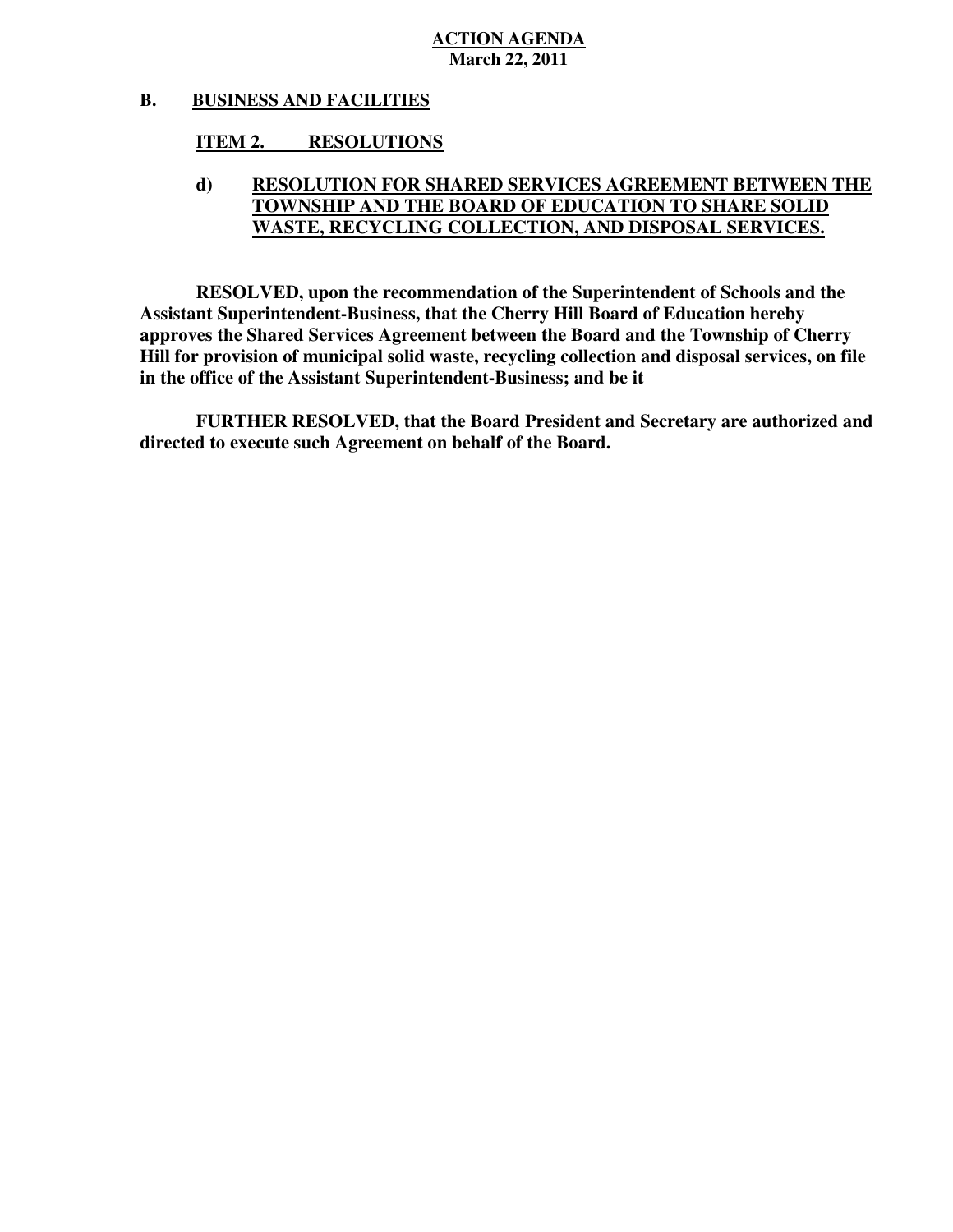#### **B. B. BUSINESS AND FACILITIES**

#### **ITEM 2. RESOLUTIONS**

### **e) AMENDMENT OF LONG RANGE FACILITIES PLAN (LRFP)**

 **WHEREAS, a list of proposed school facilities projects has been developed for the capital portion of the Cherry Hill School District's preliminary 2011-2012 school budget; and** 

 **WHEREAS, the identified projects are not currently included in the LRFP previously submitted to and approved by the New Jersey Department of Education; and** 

 **WHEREAS, the School District is required by law to amend its LRFP prior to seeking approval to undertake the identified capital projects;** 

 **NOW, THEREFORE, BE IT** 

 **RESOLVED, that pursuant to** *N.J.A.C.* **6A:26-2.1** *et seq.***, the Board of Education hereby authorizes submission of an application to the Commissioner of Education of New Jersey to amend the School District's LRFP to include the following capital school facilities projects:** 

### **High School East:**

- **Auditorium Alterations including Floor Finishes, Seating, House Interior Finishes**
- **Roof Replacement (Lecture Room and Weight Room)**
- **Chiller/Cooling Tower Replacement**
- **Auxiliary Gym Mitigation of Water Infiltration**

 **High School West:** 

- **Roof Replacement (D, E, & F-wing)**
- **E-Storage Room Mitigation of Water Infiltration**
- **•** 1<sup>st</sup> & 2<sup>nd</sup> Floor D-wing Toilet Room Alterations
- **Stand-by Generator for Secure Communications**

# **West Sports Complex:**  •

 • **Visitor Bleacher Repair** 

### **Rosa Middle School:**

- **Roof Replacement (A & B-wing)**
- **Curtain Wall Replacement**

### **Kingston Elementary School:**

 • **Roof Deck Repair** 

### **Marklress Rd.:**

 • **Stand-by Generator for Information Technology Systems** 

### **and be it**

 **FURTHER RESOLVED, the Board hereby authorizes and directs its Assistant Superintendent-Business to take any steps necessary to effectuate the terms of this resolution and to submit the LRFP amendment to the New Jersey Department of Education.**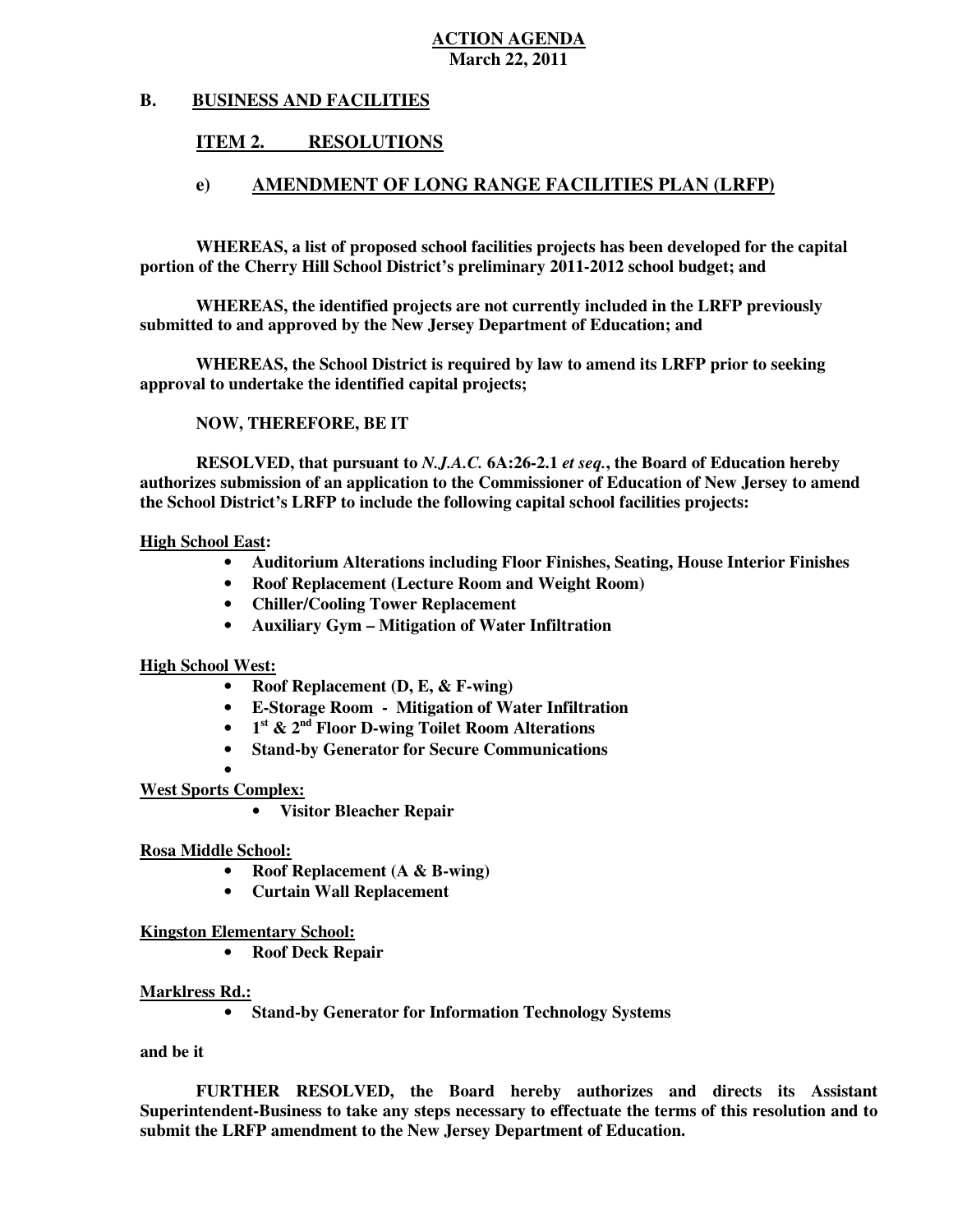#### **B. BUSINESS AND FACILITIES**

#### **ITEM 2. RESOLUTIONS**

# **f) RESOLUTION APPROVING SUBMISSION OF SCHOOL FACILITIES PROJECTS TO THE NEW JERSEY DEPARTMENT OF EDUCATION**

 **WHEREAS, the Board of Education of the Township of Cherry Hill, Camden County (the "Board") has determined that certain capital improvement projects are required in the District; and** 

 **WHEREAS, the Board specifically desires to proceed with the following school facilities projects (the "Projects"):** 

 **High School East – School Facilities Projects** 

- **Auditorium Alterations including Floor Finishes, Seating, House Interior Finishes**
- **Roof Replacement (Lecture Room and Weight Room)**
- **Chiller/Cooling Tower Replacement**
- **Auxiliary Gym Mitigation of Water Infiltration**

 **High School West - School Facilities Projects** 

- � **Roof Replacement (D, E, & F-wing)**
- � **E-storage Room Mitigation of Water Infiltration**
- **1**<sup>st</sup> & 2<sup>nd</sup> Floor D-wing Toilet Room Alternations
- � **Stand-by Generator of Secure Communications**

### **West Sports Complex:**

 • **Visitor Bleacher Repair** 

 **Rosa Middle School – School Facilities Project** 

- � **Roof Replacement (A & B-wing)**
- � **Curtain Wall Replacement**

### **Kingston Elementary School**

 � **Roof Deck Repair** 

### **Marklress Rd.:**

 • **Stand-by Generator for Information Technology Systems** 

### **and**

 **WHEREAS, the Board has authorized the architectural/engineering firm, Becica Associates, LLC, to prepare schematic documentation for the Projects; and** 

 **WHEREAS, the Board intends to finance the local share of the Projects' total cost through the use of available capital projects funds and, where eligible, to apply for grants pursuant to** *N.J.S.A.* **18A:7G-15;** 

 **NOW, THEREFORE, BE IT** 

 **RESOLVED that the Board hereby approves the Projects as delineated above, and the Board further approves funding of the local share for such Projects through funds currently budgeted in capital outlay for the 2011-2012 school year; and be it** 

 **FURTHER RESOLVED that pursuant to** *N.J.A.C.* **6A:26-3.2, the Board hereby authorizes and directs its Assistant Superintendent-Business and its Architect to submit applications to the Division of Finance in the New Jersey Department of Education in the usual course for filing and approval of the Projects; and be it** 

 **FURTHER RESOLVED, that the Board President, Superintendent, and Assistant Superintendent- Business/Secretary are hereby authorized to execute any documents necessary to effectuate the terms of this Resolution.**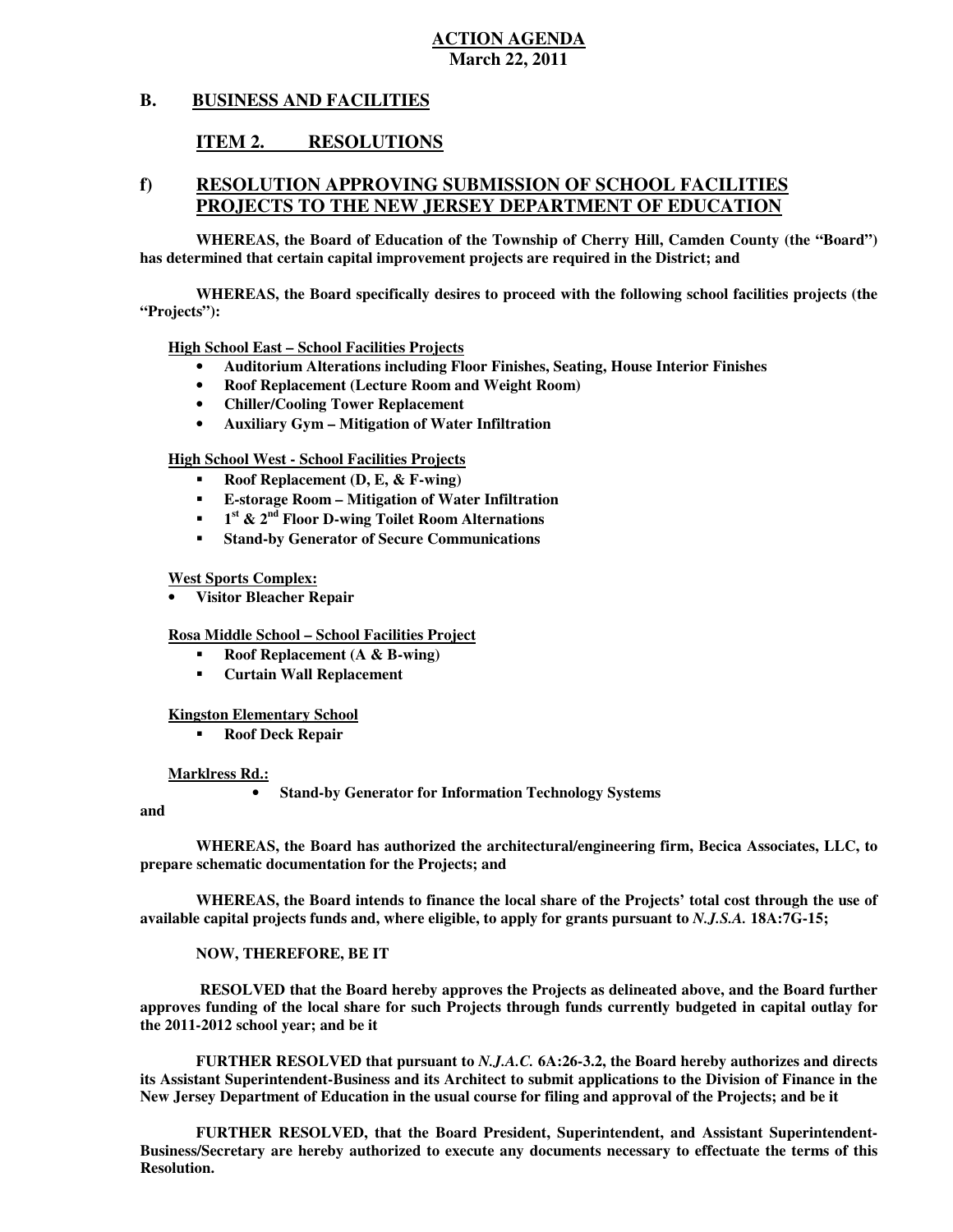#### **B. BUSINESS AND FACILITIES**

#### **ITEM 3. RESOLUTION FOR THE AWARD OF BIDS**

# a) #SPKID-030311 – SPECIAL ED TRANSPORTATION FOR ONE DISTRICT ROUTE – 2010/2011 SCHOOL YEAR (3-3-11)

# **INFORMATION:**

 Specifications for the procurement of one (1) line item of transportation for special education were advertised and solicited with the following results.

|                                           | <b>BID TOTAL</b> |
|-------------------------------------------|------------------|
| <b>BIDDER</b>                             | PER DIEM         |
|                                           |                  |
| T&L Transportation, Gibbsboro, NJ         | \$105.00         |
| Rick's Bus Co., Ewing, NJ                 | 122.00           |
| Safety Bus Service, Pennsauken, NJ        | 159.17           |
| Laurel Enterprises, Inc., Southampton, NJ | 222.00           |
| Holcomb Bus Service, Bellmawr, NJ         | 274.00           |
| Hillman's Bus Service, West Berlin, NJ    | 334.00           |

## **RECOMMENDATION:**

 It is recommended that one (1) line item of transportation from a) #SPKID-030311 – SPECIAL ED TRANSPORTATION FOR ONE DISTRICT ROUTE – 2010/2011 SCHOOL YEAR be awarded as follows based on the lowest responsive and responsible bidder. PO#11-06544

| <b>BIDDER</b>                             | ROUTE #                                         | <b>PER</b><br><b>DIEM</b><br><b>RATE</b> | INC/DEC<br><b>RATE</b><br>PER MILE | <b>AIDE PER</b><br><b>DIEM EACH</b> | <b>PER</b><br><b>ANNUM</b><br><b>RATE</b> |
|-------------------------------------------|-------------------------------------------------|------------------------------------------|------------------------------------|-------------------------------------|-------------------------------------------|
| T & L<br>Transportation,<br>Gibbsboro, NJ | $KINGD-Kingston -$<br>home to school/round trip | \$75.00                                  | \$1.50                             | \$30.00                             | \$7,245.00                                |

Account Code: 11 000 270 514 83 0001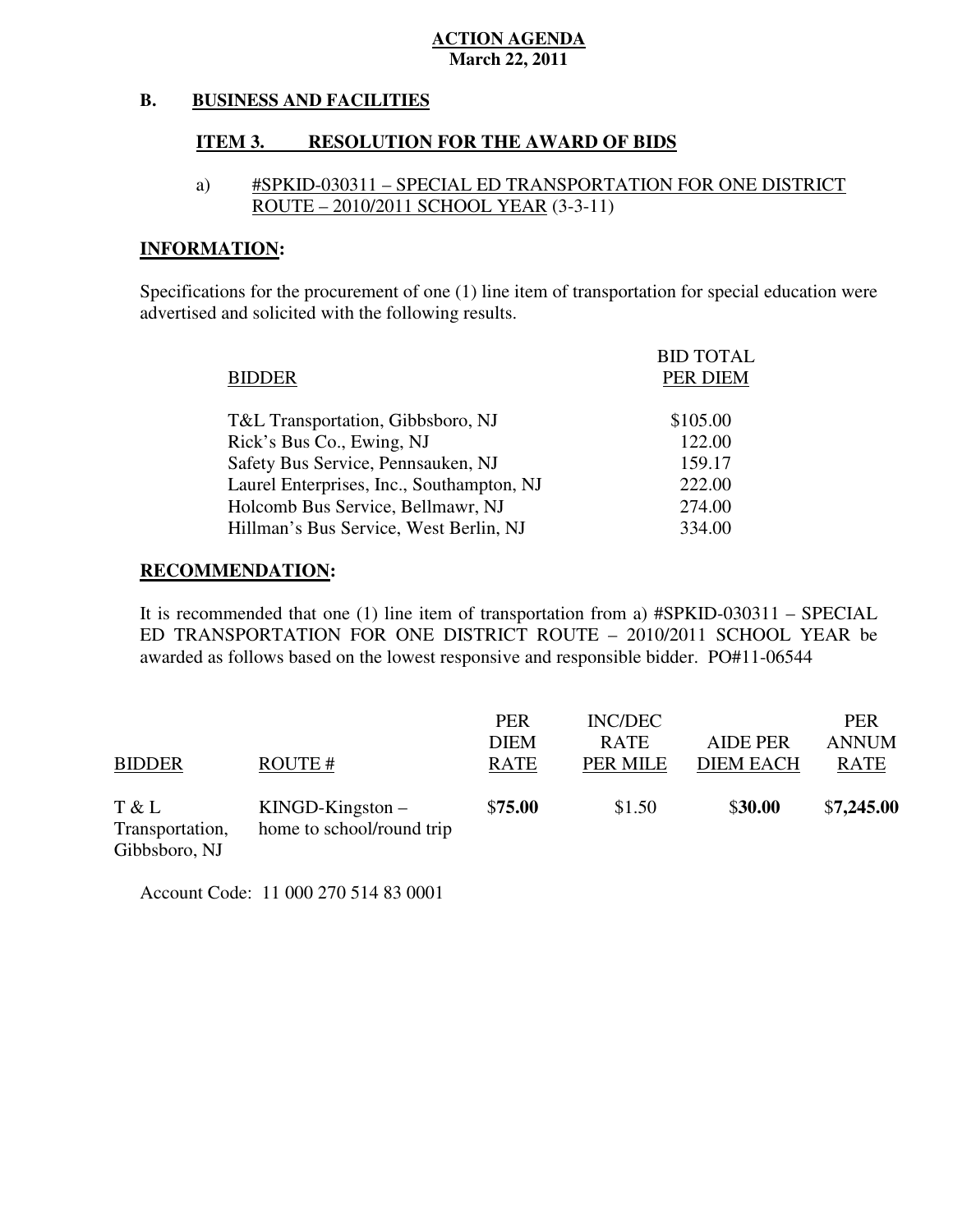#### **B. BUSINESS AND FACILITIES**

#### **ITEM 3. RESOLUTION FOR THE AWARD OF BIDS**

# b)  $\#DWRRP-031511 - ROOF REPRESENTS (3-15-11)$

### **INFORMATION:**

 Specifications for the procurement of a vendor to provide roof repairs throughout the district for the 2010-2011 school year, on an as needed basis were advertised and solicited with the following results.

| <b>BIDDER</b>              | <b>HOURLY RATE</b>   | <b>HOURLY RATE</b> |
|----------------------------|----------------------|--------------------|
|                            | <b>STRAIGHT TIME</b> | PREMIUM TIME       |
| <b>Alper Enterprises,</b>  | \$85.00              | \$110.00           |
| Moorestown, NJ             |                      |                    |
| <b>Service Point/iSqFt</b> |                      |                    |
| Planroom,                  | N/R                  | N/R                |
| Philadelphia PA            |                      |                    |
| Mike Kobithen Roofing &    |                      |                    |
| Insulation,                | N/R                  | N/R                |
| <b>Churchville, PA</b>     |                      |                    |
| P & C Roofing, Inc.,       |                      |                    |
| <b>New Castle, DE</b>      | N/R                  | N/R                |
| <b>Atlantic Roofing,</b>   |                      |                    |
| <b>Green Lane, PA</b>      | N/R                  | N/R                |

### **RECOMMENDATION:**

 It is recommended that BID #DWRRP-031511 – ROOF REPAIRS for the 2010-2011 school year for the district, on an as needed basis, be awarded as follows based on the lowest responsive and responsible bidder. PO# 11-06420

| <b>BIDDER</b>                               | <b>HOURLY RATE</b><br>STRAIGHT TIME | <b>HOURLY RATE</b><br>PREMIUM TIME |
|---------------------------------------------|-------------------------------------|------------------------------------|
| <b>Alper Enterprises,</b><br>Moorestown, NJ | \$85.00                             | \$110.00                           |

Account Code: 11 000 261 420 86 0001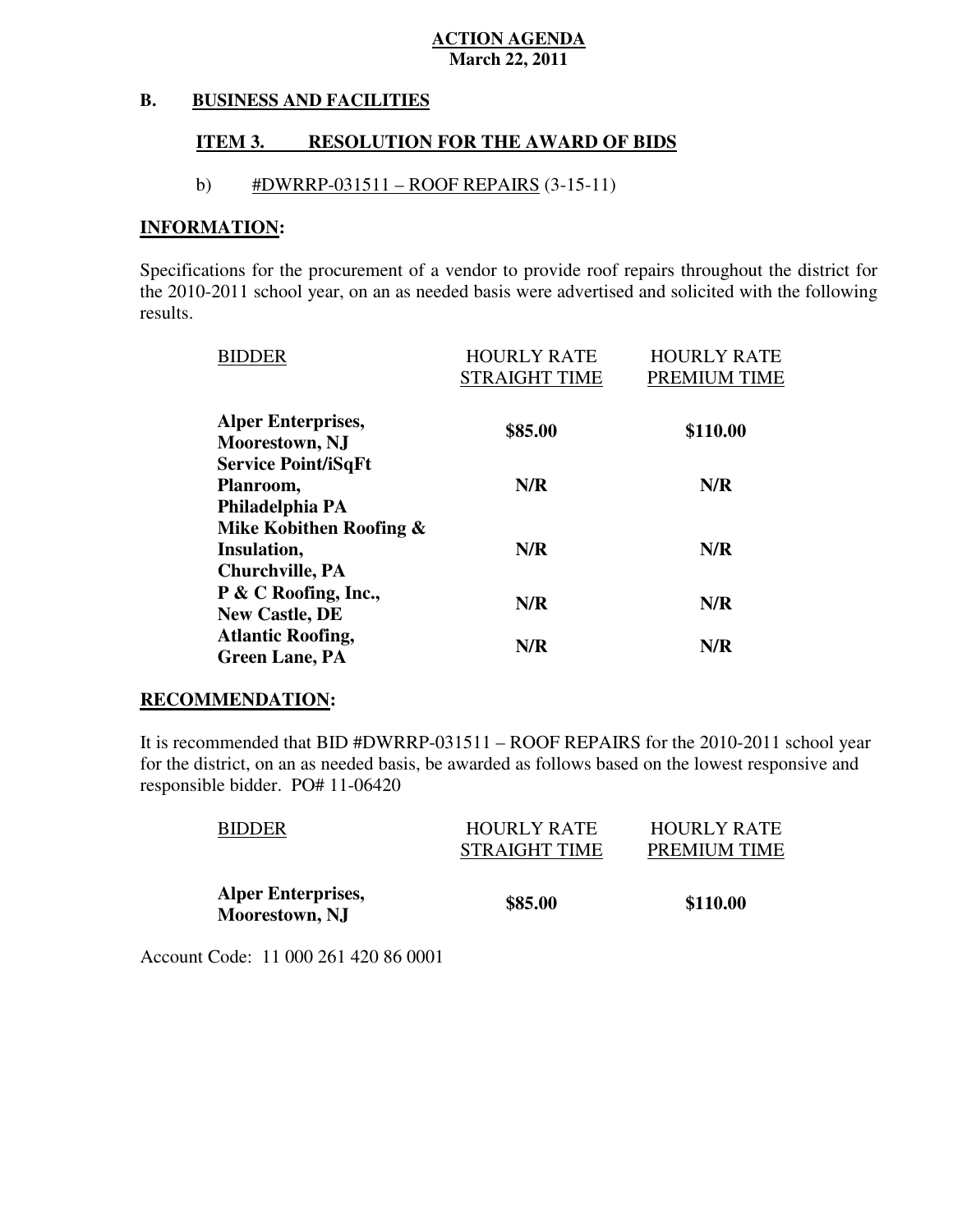#### **B. BUSINESS AND FACILITIES**

#### **ITEM 4. RESOLUTION FOR THE AWARD OF TRANSPORTATION**

#### a) TECHNICAL SCHOOL JOINTURE CAMDEN CITY SCHOOL DISTRICT /CAMDEN COUNTY

## **INFORMATION:**

 The Cherry Hill Transportation Department has received a request to provide a Jointure with Camden City School District to transport one (1) Camden student along with our six (6) Cherry Hill students to Camden County Technical School (Sicklerville). Camden City School District, in forming a jointure with our district, is utilizing Hillman Bus Service as the bus contractor under original contract amount of \$38,883.77. Camden City School District will reimburse Cherry Hill School District \$2,746.80 starting 2/14/11 to 6/17/11, on original route #CCV-1 under original bid #5536.

# **RECOMMENDATION:**

 It is recommended that prior administrative approval be ratified to grant Cherry Hill Public Schools to have a jointure with Camden City School District to transport one (1) Camden student along with our six (6) Cherry Hill students to Camden County Technical School (Sicklerville). In forming this jointure with our district, utilizing Hillman Bus Service as the bus contractor, under original contract amount of \$38,883.77 Camden City School District will reimburse Cherry Hill School District \$2,746.80 starting 2/14/11 to 6/17/11, on original route #CCV-1, under original bid #5536 and original. P.O.#11-03557

Account Code: 11000-270-514-83-0001

# b) ROUTE #CME-3N – MALBERG ALTERNATIVE HIGH SCHOOL

# **INFORMATION:**

 The Cherry Hill Transportation Department has received a request to provide a shuttle at 11:30am for a classified student from Malberg Alternative High School to home (on route CME-3N) with Hillman Bus Service under original Bid#5538 on original route CME-3 at \$35.00 per diem from 2/17/11 to 6/20/11 (81 days) totaling \$2,835.00.

### **RECOMMENDATION:**

 It is recommended that prior administrative approval be ratified to grant Hillman Bus Service to provide a shuttle at 11:30am for a classified student from Malberg Alternative School to home (on route CME-3N) under original Bid#5538 on original route CME-3 at \$35.00 per diem from 2/17/11 to 6/20/11 (81 days) totaling \$2,835.00. P.O.# 11-06358

Account Code: 11-000-270-514-83-0001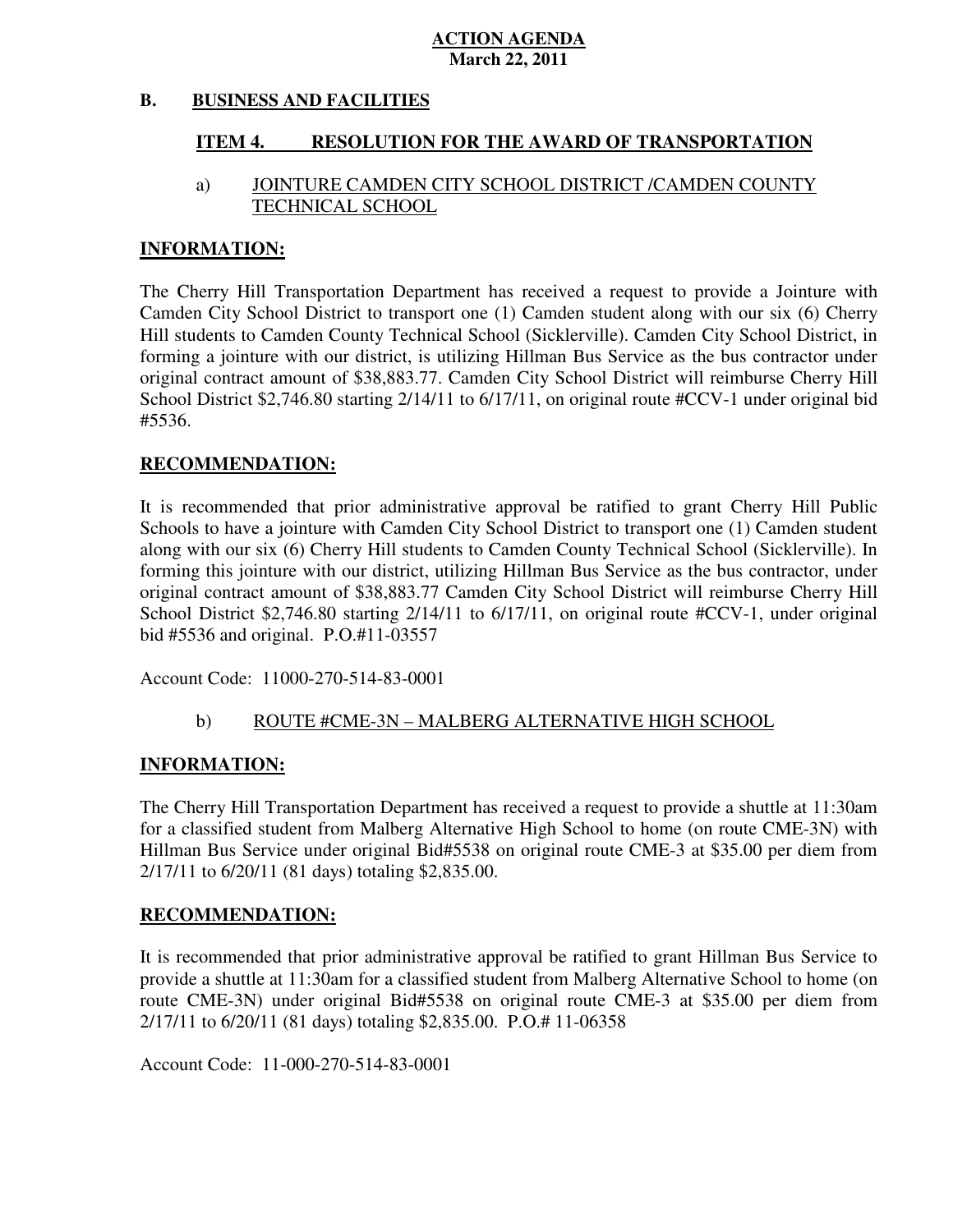#### **B. BUSINESS AND FACILITIES**

#### **ITEM 4. RESOLUTION FOR THE AWARD OF TRANSPORTATION**

# c) ROUTE #HDELL-A – HOLLYDELL SCHOOL - AIDE

## **INFORMATION:**

 The Cherry Hill Transportation Department has received a request to provide an additional aide for a classified student (on route: HDELL-A) to Hollydell School with Mc Gough Bus Company under original Bid# 5659 on original route HOLLYD at \$50.00 per diem from 9/1/10 to 6/23/11 (182 days) totaling \$9,100.00.

# **RECOMMENDATION:**

 It is recommended that prior administrative approval be ratified to grant Mc Gough Bus Company to provide an additional aide for a classified student to Hollydell School (on route: HDELL-A) under original Bid# 5659 on original route HOLLYD at \$50.00 per diem from 9/1/10 to 6/23/11 (182 days) totaling \$9,100.00. PO# 11-06359

Account Code: 11-000-270-514-83-0001

#### d) JOINTURE MOORESTOWN SCHOOL DISTRICT - BROOKFIELD ACADEMY

# **INFORMATION:**

 The Cherry Hill Transportation Department has received a request to provide a Jointure with Moorestown School District to transport one (1) Moorestown student along with our two (2) Cherry Hill students to Brookfield Academy (Haddon Heights). Moorestown School District, in forming a jointure with our district, is utilizing Laurel Bus Enterprise as the bus contractor under original contract amount of \$42,766.36. Moorestown School District will reimburse Cherry Hill School District \$6,971.37 starting 1/28/11 to 6/11/11, on original route #BEHH under original bid #5584.

## **RECOMMENDATION:**

 It is recommended that prior administrative approval be ratified to grant Cherry Hill Public Schools to have a jointure with Moorestown School District to transport one (1) Moorestown student along with our two (2) Cherry Hill students to Brookfield Academy (Haddon Heights). In forming this jointure with Moorestown School District utilizing Laurel Bus Enterprise as the bus contractor, under original contract amount of \$42,766.36 Moorestown School District will reimburse Cherry Hill School District \$6,971.37 starting 1/28/11 to 6/11/11, on original route #BEHH, under original bid #5584 and original P.O.#11-01669.

Account Code: 11-000-270-514-83-0001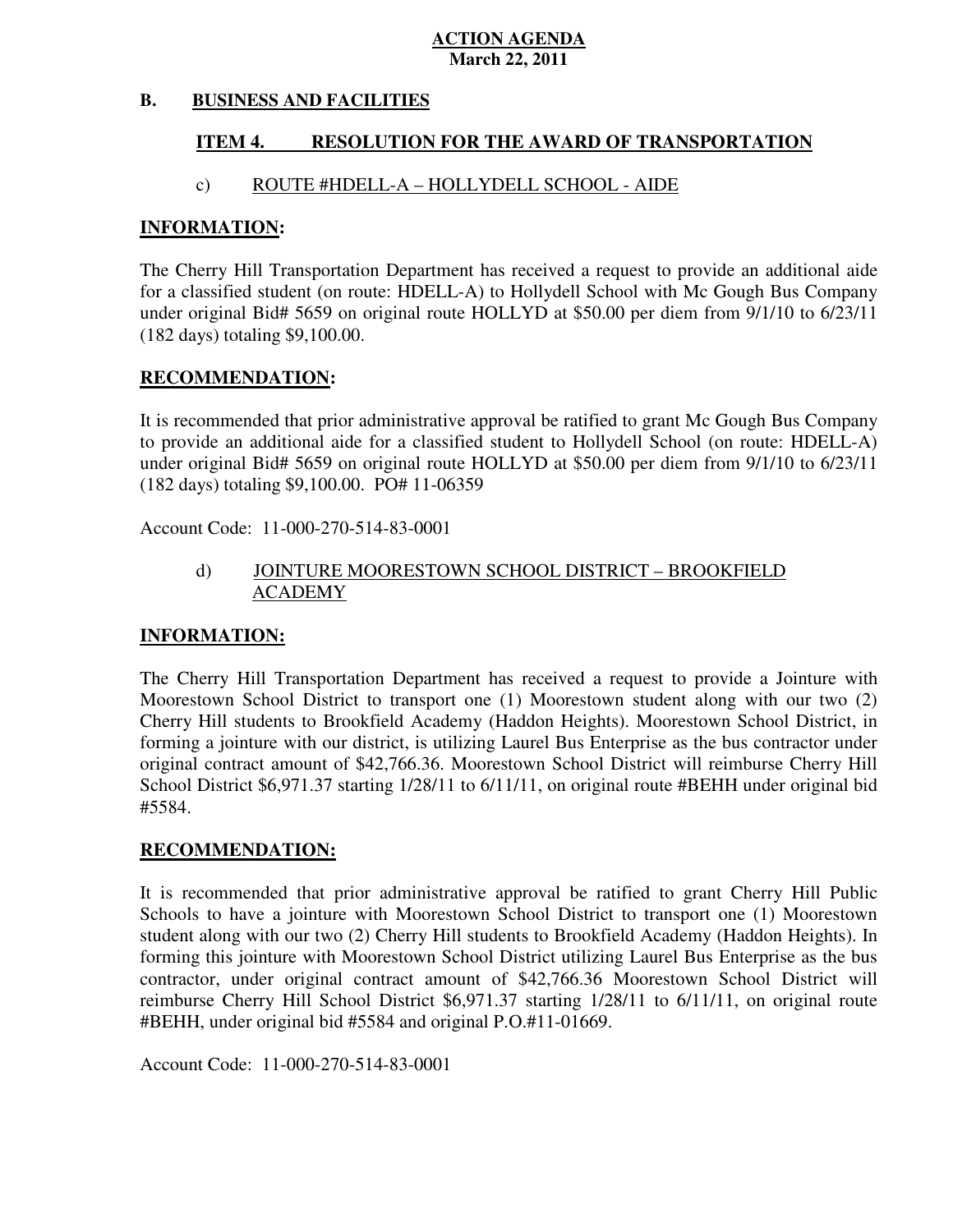#### **B. BUSINESS AND FACILITIES**

#### **ITEM 4. RESOLUTION FOR THE AWARD OF TRANSPORTATION**

## e) ROUTE #QEAST – MCKINNEY-VENTO - SICKLERVILLE

## **INFORMATION:**

 The Cherry Hill Transportation Department has received a request to provide transportation on quote for one (1) Mc Kinney-Vento student residing in Sicklerville and being transported to H.S. East (Route: QSEAST). Quotes were solicited from Mc Gough, Safety and Hillman Bus Service with the low quote coming from Hillman Bus Service in the amount of \$173.00 per diem Monday-Friday from 2/14/11 to 6/20/11, 84 days totaling \$14,532.00. (\$1.00 inc/dec).

## **RECOMMENDATION:**

 It is recommended that prior administrative approval be ratified to grant Hillman Bus Service to provide transportation for one (1) Mc Kinney-Vento student residing in Sicklerville and being transported to H.S. East (Route: QSEAST) Monday-Friday from 2/14/11 to 6/20/11, 84 days at \$173.00 per diem totaling \$14,532.00. (\$1.00 inc/dec). PO# 11-06360

Account Code: 11-000-270-511-83-0001

# f) ROUTE #QWWEST – MCKINNEY-VENTO -WILLINGBORO

### **INFORMATION:**

 The Cherry Hill Transportation Department has received a request to provide transportation on quote for one (1) Mc Kinney-Vento student residing in Willingboro and being transported to H.S. West (Route: QWWEST). Quotes were solicited from Mc Gough Bus Company, Hillman Bus Service and Rick's Bus Company with the low quote coming from Rick's Bus Company in the amount of \$204.00 per diem Monday-Friday from 2/14/11 to 6/20/11, 84 days totaling \$17,136.00. (\$2.50 inc/dec).

### **RECOMMENDATION:**

 It is recommended that prior administrative approval be ratified to grant Rick's Bus Company to provide transportation for one (1) Mc Kinney-Vento student residing in Willingboro and being transported to H.S. West (Route: QWWEST) Monday-Friday from 2/14/11 to 6/20/11, 84 days at \$204.00 per diem totaling \$17,136.00. (\$2.50 inc/dec). PO# 11-06361

Account Code: 11-000-270-511-83-0001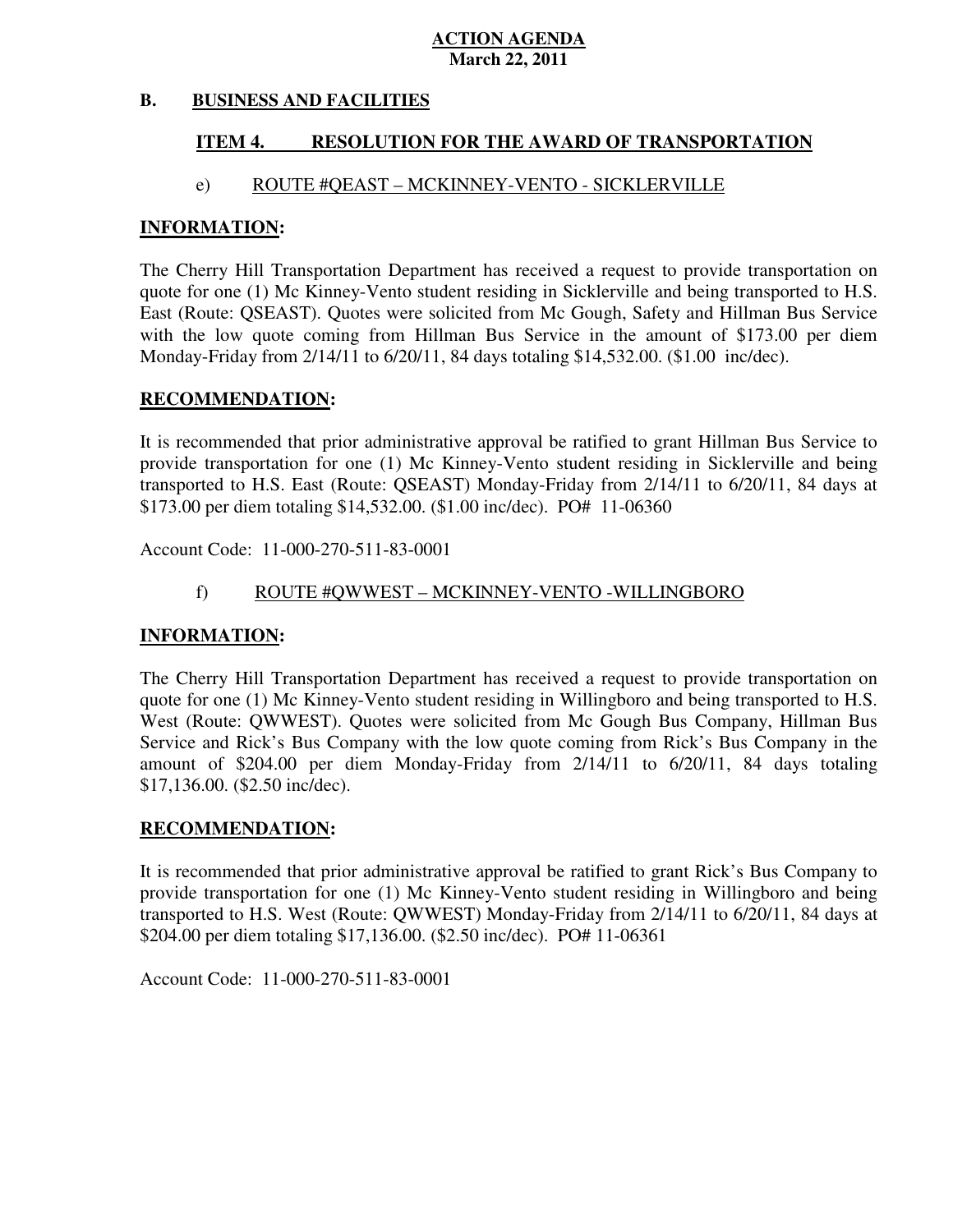#### **B. BUSINESS AND FACILITIES**

#### **ITEM 4. RESOLUTION FOR THE AWARD OF TRANSPORTATION**

# g) ROUTE #WOS-5N – KNIGHT ELEMENTARY SCHOOL

## **INFORMATION:**

 The Cherry Hill Transportation Department has received a request to provide a shuttle at 11:30am for a classified student from Knight School to home (on route WOS-5N) with Hillman Bus Service under original Bid#4696 on original route WOS-5 at \$35.00 per diem from 2/28/11 to 6/20/11 (74 days) totaling \$2,590.00.

# **RECOMMENDATION:**

 It is recommended that prior administrative approval be ratified to grant Hillman Bus Service to provide a shuttle at 11:30am for a classified student from Knight School to home (on route WOS-5N) under original Bid#4696 on original route WOS-5 at \$35.00 per diem from 2/28/11 to 6/20/11 (74 days) totaling \$2,590.00. P.O.# 11-06382

Account Code: 11-000-270-514-83-0001

### $\mathbf{h}$  **ADDITIONAL SHUTTLE ROUTE #KLCX2 – KINGSWAY LEARNING CENTER, HADDONFIELD**

### **INFORMATION:**

 **The Cherry Hill Transportation Department has received a request to provide a shuttle home at 4:30pm for a classified student from Kingsway Learning Center (Haddonfield) to home (on route KLCX2) with T&L Transportation under original Bid#4791 on original route KLC at \$80.00 per diem on March 15, 22, 29, April 5, 12, 19, May 3, 10, 17, 24, 10 days totaling \$800.00.** 

### **RECOMMENDATION:**

 **It is recommended that prior administrative approval be ratified to grant T&L Transportation to provide a shuttle at 4:30pm for a classified student from Kingsway Learning Center to home (on route KLCX2) under original Bid#4791 on original route KLC at \$80.00 per diem on March 15, 22, 29, April 5, 12, 19, May 3, 10, 17, 24, 10 days totaling \$800.00. P.O. # 11-06543** 

 **Account Code: 11-000-270-514-83-0001**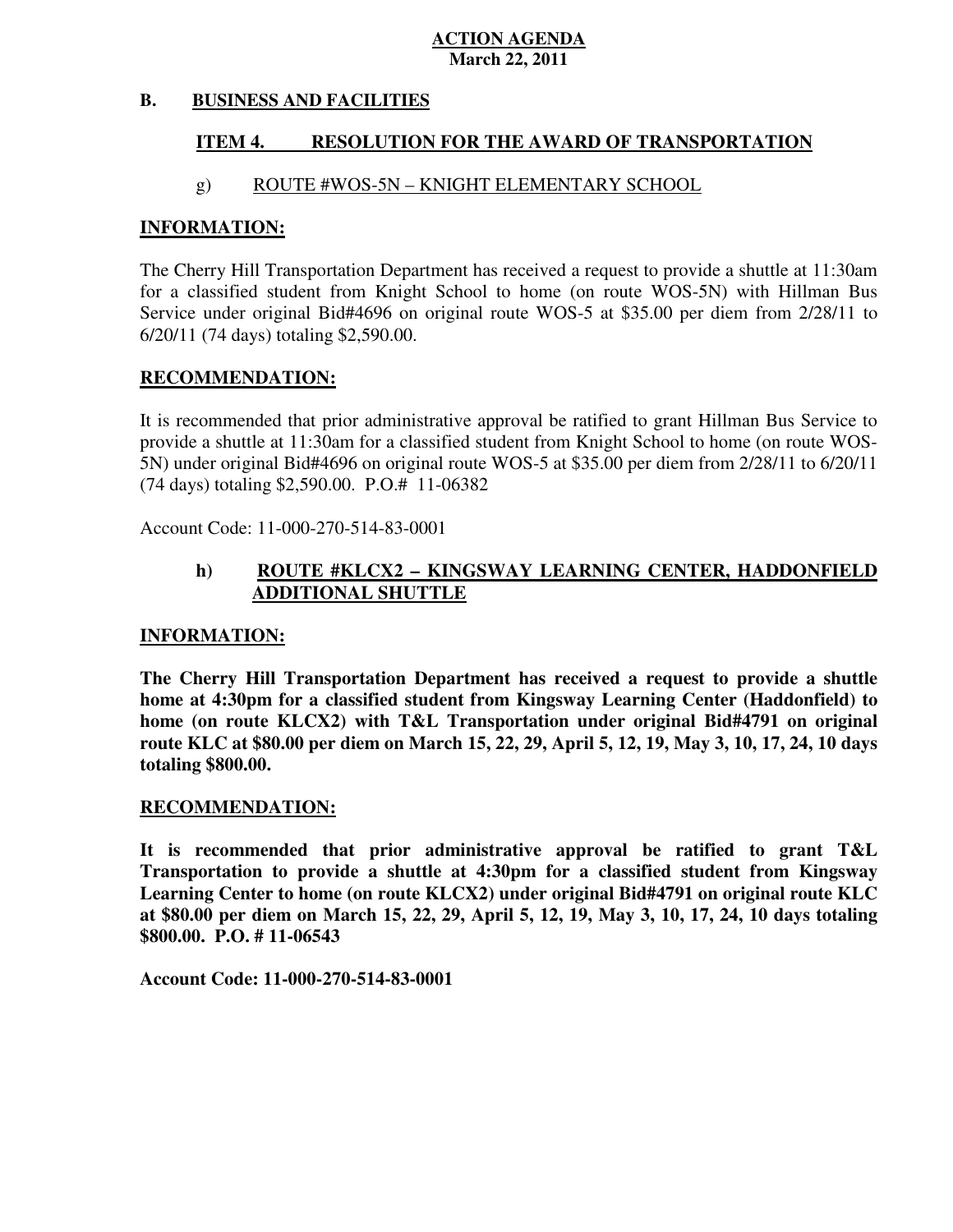#### **B. B. BUSINESS AND FACILITIES**

# **ITEM 5. ACCEPTANCE OF DONATIONS**

|                  |                                                             |                                                                                     | <b>GROUP OFFERING</b>                                                 |              |
|------------------|-------------------------------------------------------------|-------------------------------------------------------------------------------------|-----------------------------------------------------------------------|--------------|
|                  | <b>SCHOOL</b>                                               | <b>DONATION</b>                                                                     | <b>DONATION</b>                                                       | <b>VALUE</b> |
| 1.               | West HS                                                     | Baseball Scoreboard - tentative                                                     | Mr. Al Machtinger                                                     | \$8,880.00   |
| 2.               | West HS                                                     | <b>Financial Donation for Student Activities</b><br>Fund                            | <b>Big Lots</b>                                                       | \$2,500.00   |
| 3.               | <b>Barton ES</b>                                            | King School Book Series                                                             | <b>Cherry Hill Education</b><br>Foundation Grant *                    | \$509.00     |
| 4.               | <b>Barton ES</b>                                            | Tumble Book Library for ELL Students                                                | ↓                                                                     | \$1,918.00   |
| $\overline{5}$ . | <b>Barton ES</b>                                            | "Bucket Filling" - Character Education                                              | $\downarrow$                                                          | \$2,484.00   |
| 6.               | East & West<br><b>HS</b>                                    | <b>Videotaping/Editing Spring Concerts</b>                                          | $\downarrow$                                                          | \$2,700.00   |
| 7.               | Kingston ES                                                 | Listening Center Books/CD for Grades 1<br>&2                                        | $\downarrow$                                                          | \$720.00     |
| 8.               | Harte ES                                                    | Flip Video Camera                                                                   | ↓                                                                     | \$180.00     |
| 9.               | Carusi MS                                                   | <b>Fitness Center Equipment</b>                                                     | ↓                                                                     | \$2,050.00   |
| 10.              | East & West<br>HS                                           | Project Graduation - \$500.00 each school                                           | $\downarrow$                                                          | \$1,000.00   |
| 11.              | Kilmer ES                                                   | Closing the Reading Gap for Boys                                                    | ↓                                                                     | \$2,758.00   |
| 12.              | Sharp ES                                                    | Document Camera and Projector                                                       |                                                                       | \$895.00     |
| 13.              | <b>East HS</b>                                              | <b>Foul Poles and Flag Pole to Varsity</b><br><b>Baseball Field-</b> tentative      | <b>CH East Baseball</b><br><b>Booster Club</b>                        | \$6,500      |
| 14.              | Carusi, MS;<br>West HS &<br><b>Alternative</b><br><b>HS</b> | <b>Great American Salad Bar Project</b><br><b>Grant - Equipment = Salad Bar Kit</b> | <b>Whole Foods Market</b><br>in conjunction with<br><b>Aramark FS</b> | \$7,500      |

\* Unexpended funds will be returned to Cherry Hill Education Foundation.

Motion Second Vote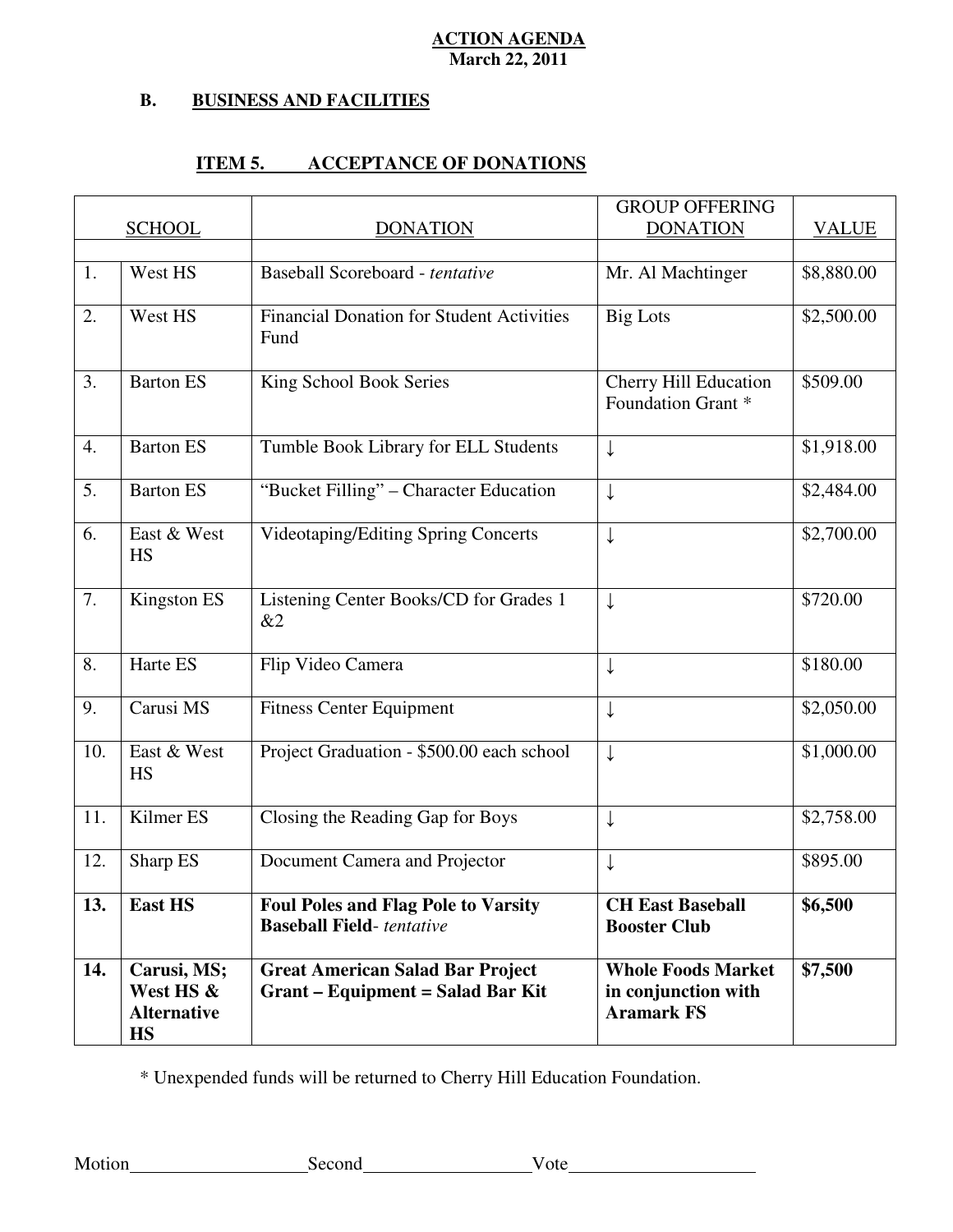# **C. HUMAN RESOURCES/NEGOTIATIONS**

 *Long Range Plan Goal:* 

**•** "Optimize Human Resource function to meet changing instructional and organizational *program requirements."* 

The Superintendent recommends the following:

- 1. Termination of Employment—Certificated
- 2. Termination of Employment—Non-Certificated
- 3. Appointments—Certificated
- 4. Appointments—Non-Certificated
- 5. Leaves of Absence—Certificated
- 6. Leaves of Absence—Non-Certificated
- 7. Assignment/Salary Change—Certificated
- 8. Assignment/Salary Change—Non-Certificated
- 9. Other Compensation—Certificated

# **ITEM 1. TERMINATION OF EMPLOYMENT-CERTIFICATED**

# (a) Resignations

# **RECOMMENDATION:**

 It is recommended that the following resignations be accepted on the dates listed for the reasons indicated:

| Name                   | Assignment                                                     | <b>Effective Date</b> | Reason            |
|------------------------|----------------------------------------------------------------|-----------------------|-------------------|
| <b>Michael DeMasi</b>  | <b>Carusi-Special Education</b>                                | 7/01/11               | <b>Retirement</b> |
|                        | <b>Teacher</b> (\$99,591)                                      |                       |                   |
| <b>Cheri Pierce</b>    | <b>Barton/CHHS East-ESL (Long</b><br>term substitute-\$50,798) | 3/14/11               | <b>Personal</b>   |
| <b>Christine Gill</b>  | <b>Sharp-Grade 2 (\$91,237)</b>                                | 7/01/11               | <b>Retirement</b> |
| <b>Susan Yoder</b>     | Kilmer-Kindergarten (\$88,948)                                 | 7/01/11               | <b>Retirement</b> |
| <b>Marjorie Levy</b>   | <b>CHHS West-English (\$97,960)</b>                            | 2/01/12               | <b>Retirement</b> |
| <b>Gloria Wuhl</b>     | District-Psychologist (\$109,550)                              | 7/01/11               | <b>Retirement</b> |
| Patricia Bednar        | <b>Kilmer-Grade 2 (\$91,237)</b>                               | 7/01/11               | <b>Retirement</b> |
| <b>Daniel Mitchell</b> | <b>CHHS East-Physical Education</b><br>$(\$46,677)$            | 7/01/11               | <b>Personal</b>   |
| <b>Linda Stimeck</b>   | 5. Stockton .5/Woodcrest                                       | 8/01/11               | <b>Retirement</b> |
|                        | Teacher Coach (\$102,376)                                      |                       |                   |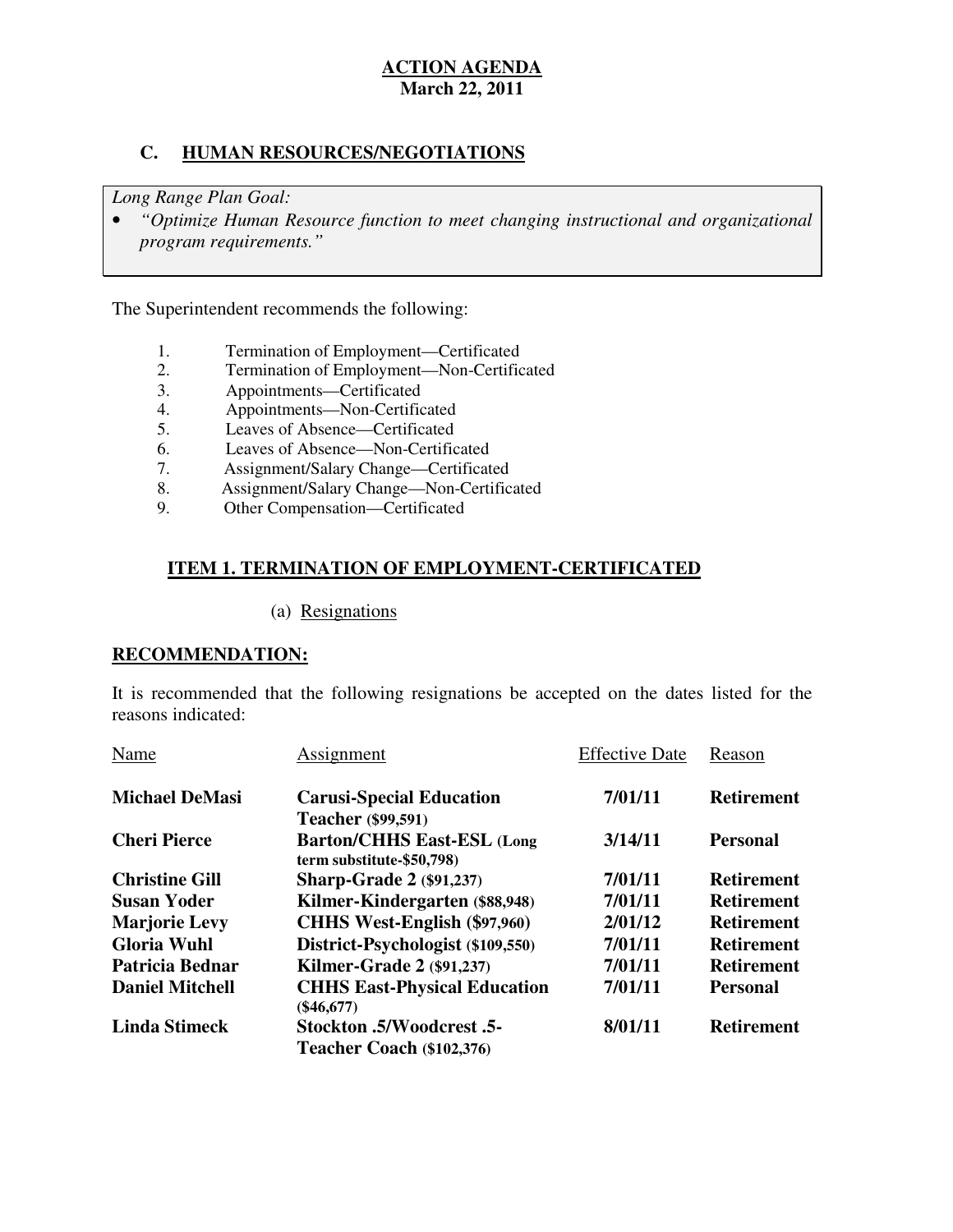# **C. HUMAN RESOURCES/NEGOTIATIONS**

# **ITEM 2. TERMINATION OF EMPLOYMENT-NON-CERTIFICATED**

# (a) Resignations

# **RECOMMENDATION:**

 It is recommended that the following resignations be accepted on the dates listed for the reasons indicated:

| Name                      | Assignment                                                 | <b>Effective Date</b> | Reason            |
|---------------------------|------------------------------------------------------------|-----------------------|-------------------|
| <b>Barbara McCaffery</b>  | Malberg-Workman's                                          | 7/01/11               | Retirement        |
|                           | Compensation/Unemployment                                  |                       |                   |
|                           | Coordinator (\$47,839)                                     |                       |                   |
| Joseph Peraino            | Rosa-Head Custodian (\$47,729)                             | 5/01/11               | Retirement        |
| <b>Martha Girgenti</b>    | <b>Kilmer-Educational</b>                                  | 7/01/11               | <b>Retirement</b> |
|                           | <b>Assistant</b> (\$12,220)                                |                       |                   |
| <b>Dawn Byrne</b>         | <b>Barclay-Educational</b>                                 | 3/16/11               | <b>Personal</b>   |
|                           | <b>Assistant</b> (\$13,410)                                |                       |                   |
| <b>Beth Strum</b>         | <b>Mann-Teacher II, SACC</b><br>$(\$5506)$                 | 3/07/11               | <b>Personal</b>   |
| <b>Karen Cope-Scarfo</b>  | <b>Knight-Educational</b>                                  | 3/18/11               | <b>Personal</b>   |
|                           | <b>Assistant</b> (\$15,664)                                |                       |                   |
| <b>Jerrel Hamilton</b>    | <b>Johnson-Teacher II, SACC</b><br>(\$9984)                | 4/02/11               | <b>Personal</b>   |
| <b>Karen Schweighofer</b> | <b>Kingston-Educational</b><br><b>Assistant</b> (\$10,430) | 3/18/11               | Personal          |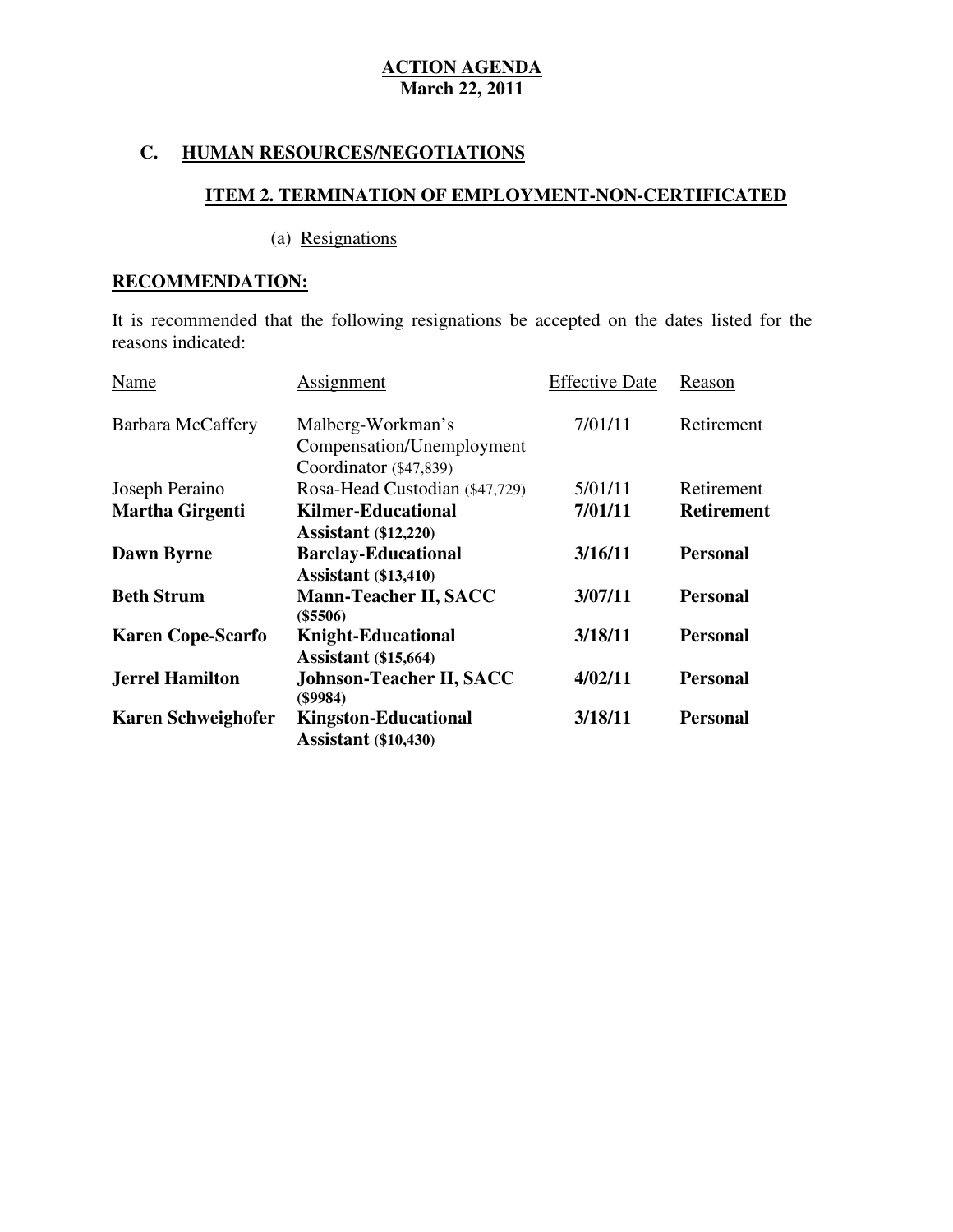# **C. HUMAN RESOURCES/NEGOTIATIONS**

# **ITEM 3. APPOINTMENTS—CERTIFICATED**

(a) Regular

# **RECOMMENDATION:**

 It is recommended that the persons listed be approved for 2010-11 school year in accord with the data presented:

| Name                                     | <b>Assignment</b>                                                                                                                     | <b>Effective Date</b>                  | <b>Salary</b>                                                         |
|------------------------------------------|---------------------------------------------------------------------------------------------------------------------------------------|----------------------------------------|-----------------------------------------------------------------------|
| Chamblyn<br>Traino                       | Carusi-Special Education (Long<br>term substitute for T. Bacani on leave<br>of absence-budget #11-213-100-101-<br>45-0100)            | 4/07/11-6/30/11<br>(contract extended) | $$51,581$ prorated<br>(Masters-step 5)                                |
| <b>Charlyn Magat</b>                     | <b>Beck-Science (Long term</b><br>substitute for J. Foltz on leave of<br>absence- budget #11-130-100-101-40-<br>0100)                 | 3/24/11-6/30/11                        | \$46,477 prorated<br>(Bachelors-step 2)                               |
| <b>Dana Seternus</b>                     | <b>Beck-Humanities (Long term</b><br>substitute for L. Dryden on leave of<br>absence-budget #11-130-100-101-40-<br>0100)              | 3/17/11-6/08/11                        | \$50,398 prorated<br>(Masters-step 1)                                 |
| <b>Melissa Hale-</b><br><b>Patterson</b> | Harte-Kindergarten (Long term<br>substitute for S. Weber on leave of<br>absence-budget #11-110-100-101-09-<br>0100)                   | 5/04/11-6/01/11<br>(contract extended) | \$46,477 prorated<br>(Bachelors-step 2)                               |
| <b>Cheryl Tumolo</b>                     | Harte-Grade 2 (Long term<br>substitute for R. O'Neil on leave of<br>absence-budget #11-120-100-101-09-<br>0100)                       | 3/18/11-5/02/11<br>(contract extended) | \$46,887 prorated<br>(Bachelors-step 3)                               |
| <b>Alisa</b><br>Zmijewski                | <b>Woodcrest-Grade 3 (Long term</b><br>substitute for L. Lampart on leave of<br>absence-budget #11-120-100-101-36-<br>0100)           | 3/21/11-6/30/11<br>(contract extended) | \$47,460 prorated<br>(Revised for salary-<br><b>Bachelors-step 5)</b> |
| <b>Michelle</b><br><b>Harris</b>         | <b>Knight-Grade 1, Inclusion</b><br>(Long term substitute for S. Bryson<br>on leave of absence-budget #11-213-<br>$100-101-21-0100$ ) | 3/31/11-6/30/11                        | \$46,277 prorated<br>(Bachelors-step 1)                               |
| <b>Bridget Doyle</b>                     | <b>Carusi-Language Arts (Long</b><br>term substitute for A. Budniak on<br>leave of absence-budget #11-130-100-<br>$101 - 45 - 0100$   | 5/05/11-6/30/11                        | \$46,277 prorated<br>(Bachelors-step 1)                               |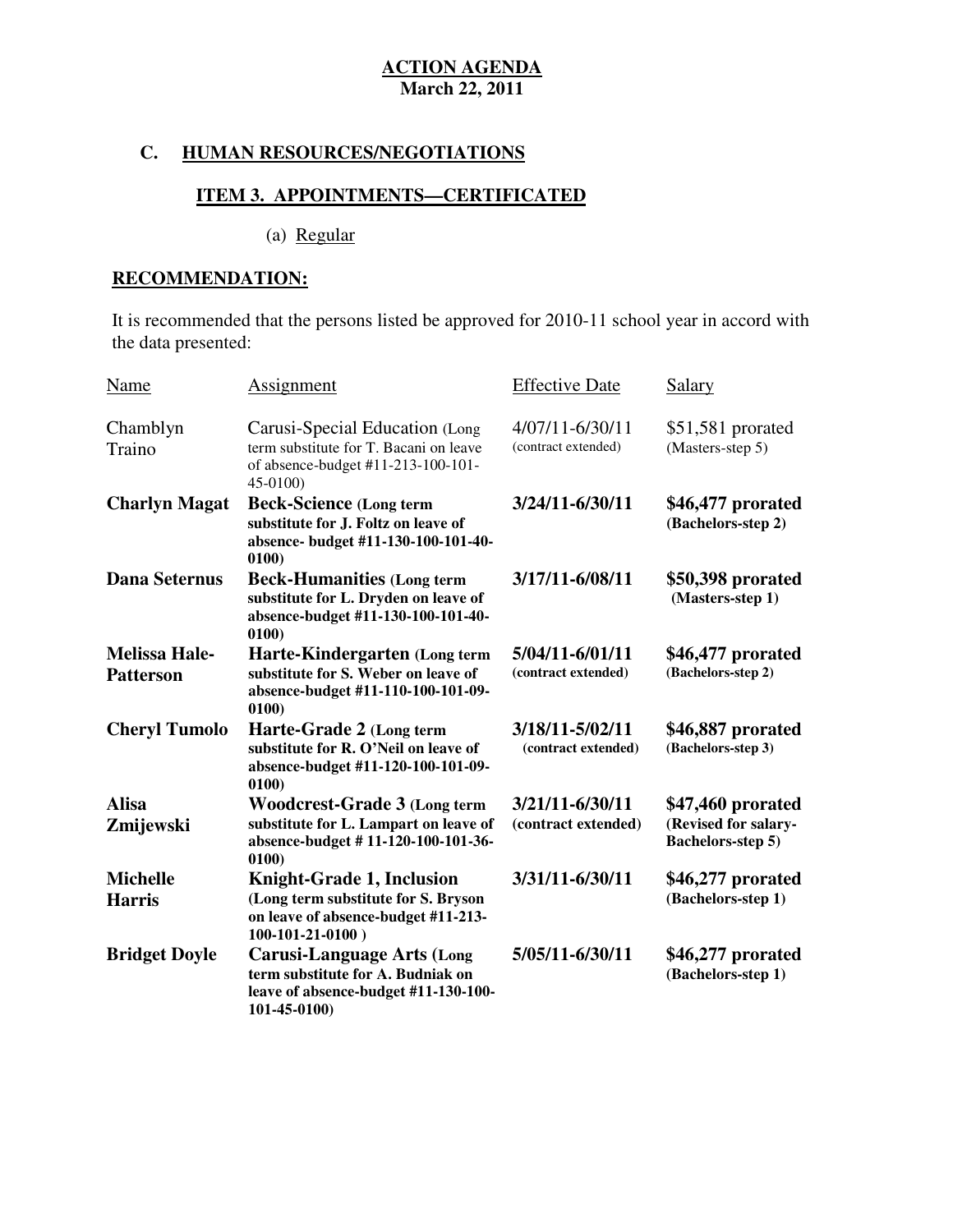# **C. HUMAN RESOURCES/NEGOTIATIONS**

# **ITEM 3. APPOINTMENTS—CERTIFICATED** - continued

(a) Regular - continued

| <b>Name</b>                         | <b>Assignment</b>                                                                                                    | <b>Effective Date</b>                      | <b>Salary</b>                             |
|-------------------------------------|----------------------------------------------------------------------------------------------------------------------|--------------------------------------------|-------------------------------------------|
| <b>Theresa</b><br><b>Klawunn</b>    | Paine-Grade 3 (Long term<br>substitute for M. Santiago on leave<br>of absence- budget #11-120-100-101-<br>$27-0100$  | 3/21/11-5/31/11<br>(revised for dates)     | \$51,581 prorated<br>(Masters-step 5)     |
| <b>Desiree</b><br><b>Schools</b>    | <b>Johnson-.5 Title I</b> (newly<br>created position-budget #20-239-<br>$100-101-12-0100$                            | 3/14/11-6/30/11                            | \$25,199 prorated (.5)<br>Masters-step 1) |
| <b>Alexandra</b><br><b>Speakman</b> | <b>Rosa-Science (Long term</b><br>substitute for S. Young on leave of<br>absence-budget #11-130-100-101-48-<br>0100) | $6/01/11 - 6/30/11$<br>(contract extended) | \$46,277 prorated<br>(Bachelors-step 1)   |

# (b) Environmental Residency Program

### **RECOMMENDATION:**

 It is recommended that the persons listed be approved for the Environmental Residency Program for Beck Middle School at Mt. Misery during the weeks of 3/29/11, 4/05/11 and 4/12/11 at the rate of \$190.98 per diem for overnight (not to exceed three nights-unless otherwise noted at a cost of \$572.94/teacher.) Monies budgeted from account #11-130-100-101-66-0101.

| Name                                                                                    | Name                                                        | Name                                                                   | Name                                                                           |
|-----------------------------------------------------------------------------------------|-------------------------------------------------------------|------------------------------------------------------------------------|--------------------------------------------------------------------------------|
| Gary Haaf<br>Amy Graves<br>Lisa Riess<br><b>Christopher Corey</b><br>Deborah Nemerofsky | Lisa Lipman<br>Ann Allen<br>Valarie McDonald<br>Louis Tortu | Ramona Bregatta<br>Linda Ascola<br>Melanie Wyckoff<br>Marissa McKinney | Karen Kuliczkowski<br>Joseph DiCarlo<br><b>Scott Klear</b><br>Danielle DiRenzo |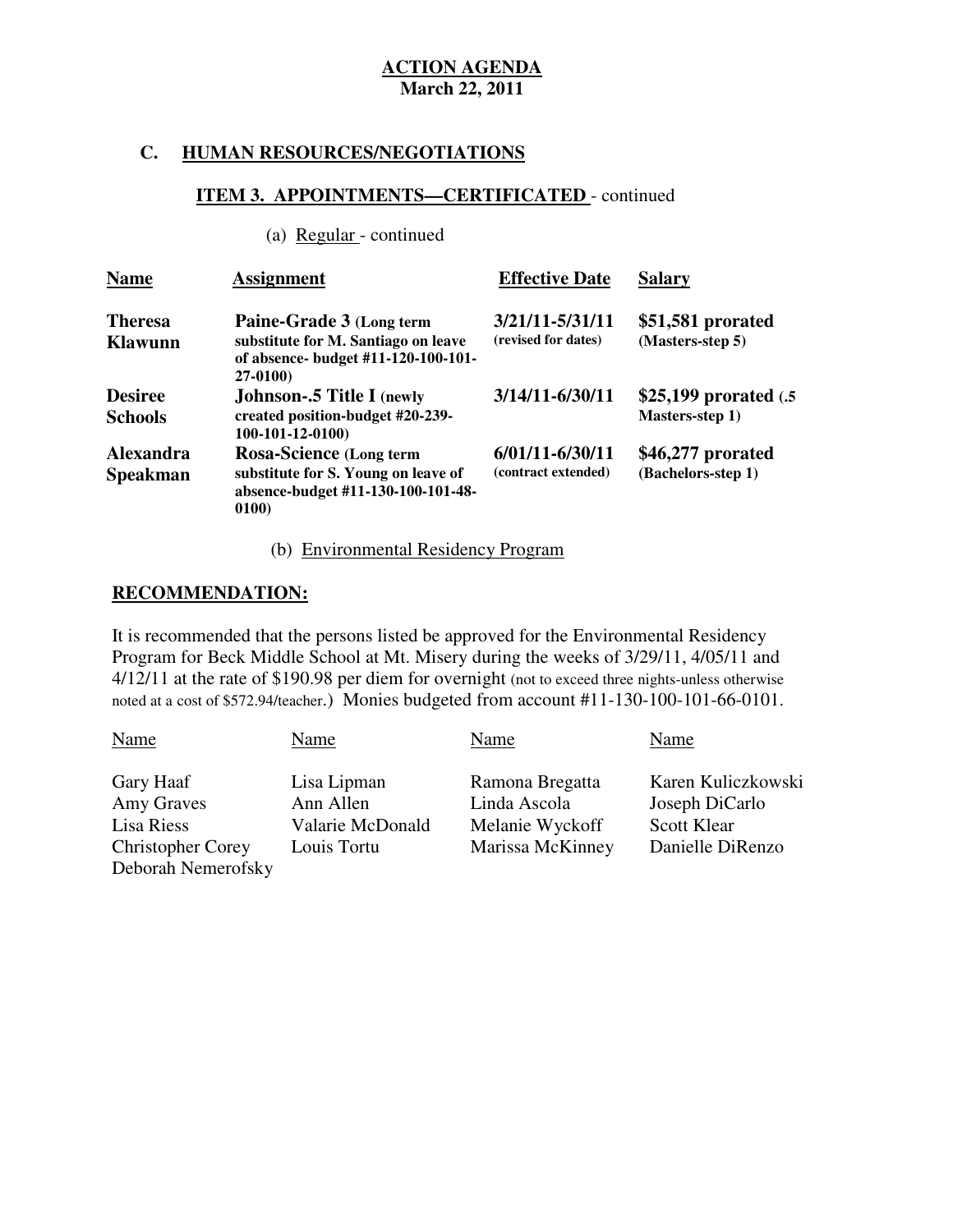# **C. HUMAN RESOURCES/NEGOTIATIONS**

# **ITEM 3. APPOINTMENTS—CERTIFICATED** - continued

## (c) Substitute Teachers/Nurse

# **RECOMMENDATION:**

 It is recommended that the persons listed be approved as substitute teachers/**nurses** for the 2010-11 school year effective 3/23/11-6/30/11. Monies budgeted from account #11-120 100-101-98-0101/11-130-100-101-98-0101/11-140-100-101-98-0101.

| Name                         | Name                       | Name                           |
|------------------------------|----------------------------|--------------------------------|
| <b>Rosemary Canuso</b>       | <b>Mallory Chase</b>       | Allyson Browning               |
| <b>Vanessa Rosa</b>          | Jessica Dombrowski         | <b>Claudine Mikanda</b>        |
| <b>Richard Lanahan</b>       | <b>Barry Lem</b>           | <b>Heather Fisher</b>          |
| <b>Jennifer Jagust Weiss</b> | <b>Kimberly Vyzaniaris</b> | <b>Kay Santos</b>              |
| Karen Iuliucci               | <b>Yasheka Satchell</b>    | <b>Melissa Eisennagel</b>      |
| <b>Judy DeAntonellis</b>     | <b>Charles Isdell</b>      | <b>Annette DiGiamberardino</b> |
| <b>Aaron Heintz</b>          | <b>Madeline Panelli</b>    | <b>Jared Willman</b>           |
| <b>Nancy Falk</b>            | <b>Christina Guerrieri</b> |                                |

(d) Classroom Observation

# **RECOMMENDATION:**

 It is recommended that Carleen Dickinson, student at Burlington County College be approved for a classroom observation at Paine Elementary School effective 2/22/11 with Allyson Little as the Cooperating Teacher.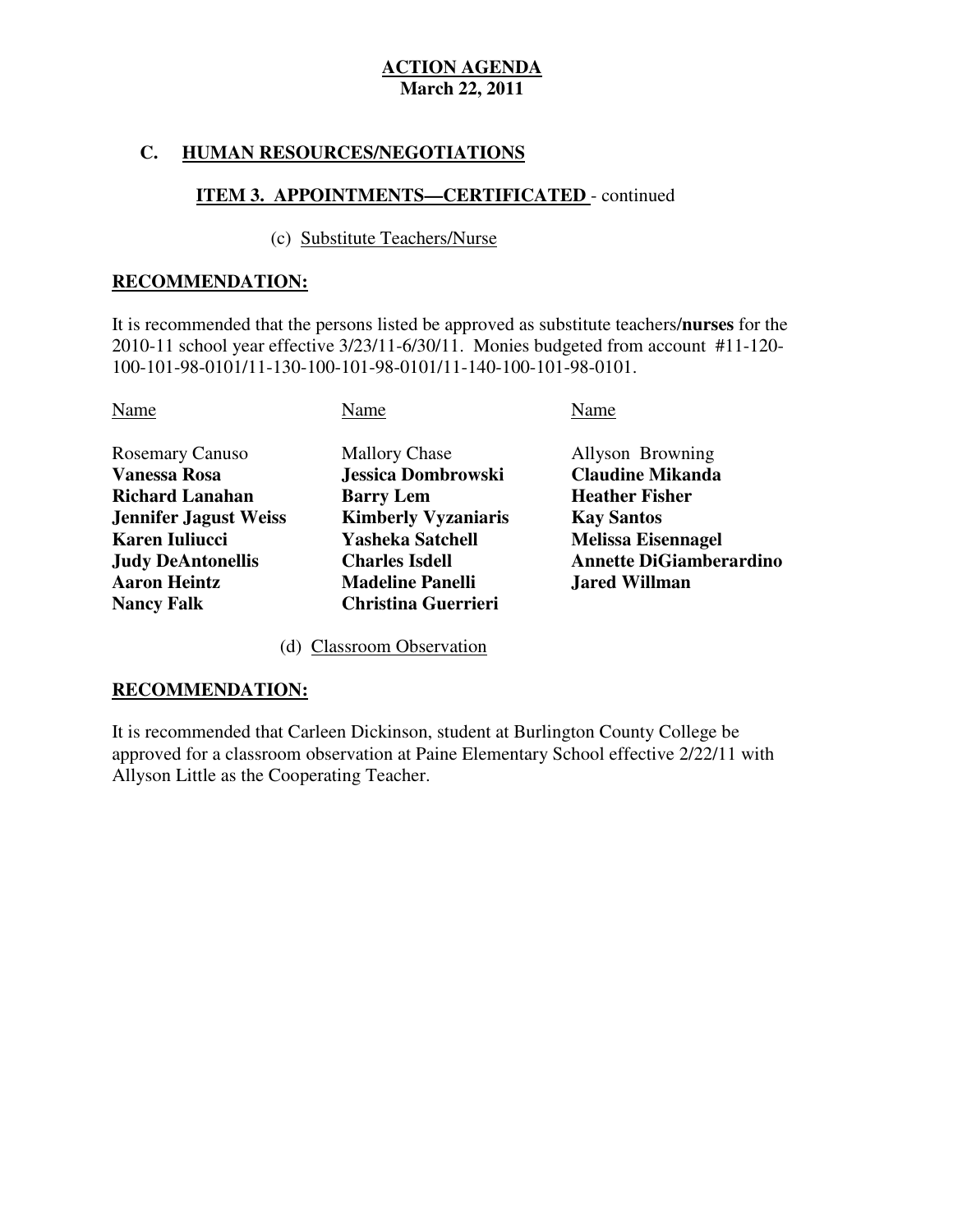# **C. HUMAN RESOURCES/NEGOTIATIONS**

# **ITEM 3. APPOINTMENTS—CERTIFICATED** – continued

# **(e) Classroom Observation**

# **RECOMMENDATION:**

 **It is recommended that Jennifer Hayes, student at Rutgers University be approved for a classroom observation at Johnson Elementary School effective 2/22/11-4/29/11 with Melissa Reitano as the Cooperating Teacher.** 

# **(f) Student Teacher**

# **RECOMMENDATION:**

 **It is recommended that Katherine Earl, student at Metropolitan State College be approved for student teaching at Knight Elementary School effective 9/01/11-12/31/11 with Estelle Sharpe as the cooperating teacher.** 

(g) Practicum Experience

# **RECOMMENDATION:**

 It is recommended that the persons listed be approved for a practicum in accord with the data presented. presented.<br>
Name College/University Effective Date Cooperating School/Teacher

| Name                | College/University   | <b>Effective Date</b> | Cooperating School/Teacher   |
|---------------------|----------------------|-----------------------|------------------------------|
| Shara Harad         | Temple               | 2/10/11-4/29/11       | Barclay                      |
| Maria Zurla         | Temple               | 2/10/11-4/29/11       | Barclay                      |
| <b>Christopher</b>  | <b>Rutgers</b>       | 5/16/11-5/26/11       | <b>Johnson/Gina Klinshaw</b> |
| <b>Focarile</b>     |                      |                       |                              |
| <b>Joanna Andre</b> | <b>Camden County</b> | 3/07/11-5/26/11       | <b>CHHS East/Thomas</b>      |
|                     |                      |                       | Howard                       |
| <b>Rory Watkins</b> | <b>Camden County</b> | 3/07/11-5/26/11       | <b>CHHS East/Timothy</b>     |
|                     |                      |                       | Locke                        |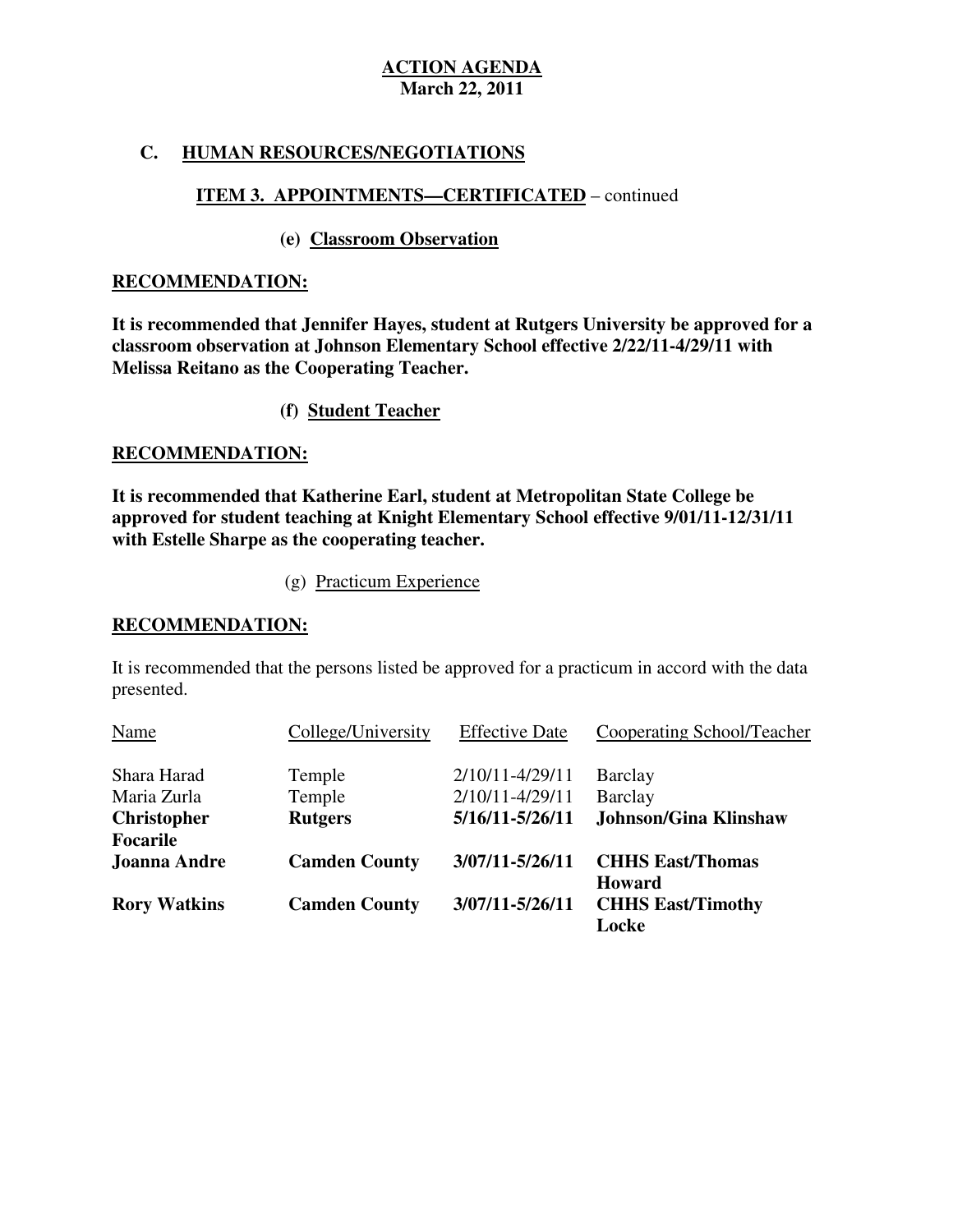# **C. HUMAN RESOURCES/NEGOTIATIONS**

# **ITEM 3. APPOINTMENTS—CERTIFICATED** – continued

# (h) Field Experience

# **RECOMMENDATION:**

 It is recommended that the persons listed be approved for a field experience in accord with the data presented:

| Name                   | College/University   | <b>Effective Date</b> | Cooperating                |
|------------------------|----------------------|-----------------------|----------------------------|
|                        |                      |                       | Teacher/School             |
| Rebecca Regan          | <b>Camden County</b> | 2/23/11-6/30/11       | Jayne Schafer/Barclay      |
| Javiera Figueroa       | <b>Camden County</b> | 2/23/11-6/30/11       | <b>Esther Alpizar/CHHS</b> |
|                        |                      |                       | East                       |
| Karen Dillon           | Fairleigh Dickinson  | 2/23/11-6/30/11       | Christine Gill-Jaynee      |
|                        |                      |                       | Brosnan/Sharp              |
| <b>Christopher</b>     | <b>Camden County</b> | 2/23/11-6/30/11       | <b>Kenneth Smith/CHHS</b>  |
| Gambino                |                      |                       | East                       |
| <b>Bridget Carroll</b> | <b>Camden County</b> | 2/23/11-6/30/11       | <b>Thomas</b>              |
|                        |                      |                       | <b>Rosenberg/CHHS East</b> |
| <b>Kayla Anderson</b>  | Rowan                | 4/06/11               | <b>Christopher Miller-</b> |
|                        |                      |                       | <b>Brian Kain-Parry</b>    |
|                        |                      |                       | <b>Barclay/Carusi</b>      |
| <b>Lance Preston</b>   | Rowan                | 4/06/11               | <b>Christopher Miller-</b> |
| <b>Bird</b>            |                      |                       | <b>Brian Kain-Parry</b>    |
|                        |                      |                       | <b>Barclay/Carusi</b>      |
| <b>Joseph Carbone</b>  | Rowan                | 4/06/11               | <b>Christopher Miller-</b> |
|                        |                      |                       | <b>Brian Kain-Parry</b>    |
|                        |                      |                       | <b>Barclay/Carusi</b>      |
| <b>Andrea Chieffo</b>  | Rowan                | 4/06/11               | <b>Christopher Miller-</b> |
|                        |                      |                       | <b>Brian Kain-Parry</b>    |
|                        |                      |                       | <b>Barclay/Carusi</b>      |
| <b>Tracy Colon</b>     | Rowan                | 4/06/11               | <b>Christopher Miller-</b> |
|                        |                      |                       | <b>Brian Kain-Parry</b>    |
|                        |                      |                       | <b>Barclay/Carusi</b>      |
| <b>Sarah Craddock</b>  | Rowan                | 4/06/11               | <b>Christopher Miller-</b> |
|                        |                      |                       | <b>Brian Kain-Parry</b>    |
|                        |                      |                       | <b>Barclay/Carusi</b>      |
| <b>Ashley Elmes</b>    | Rowan                | 4/06/11               | <b>Christopher Miller-</b> |
|                        |                      |                       | <b>Brian Kain-Parry</b>    |
|                        |                      |                       | Barclay/Carusi             |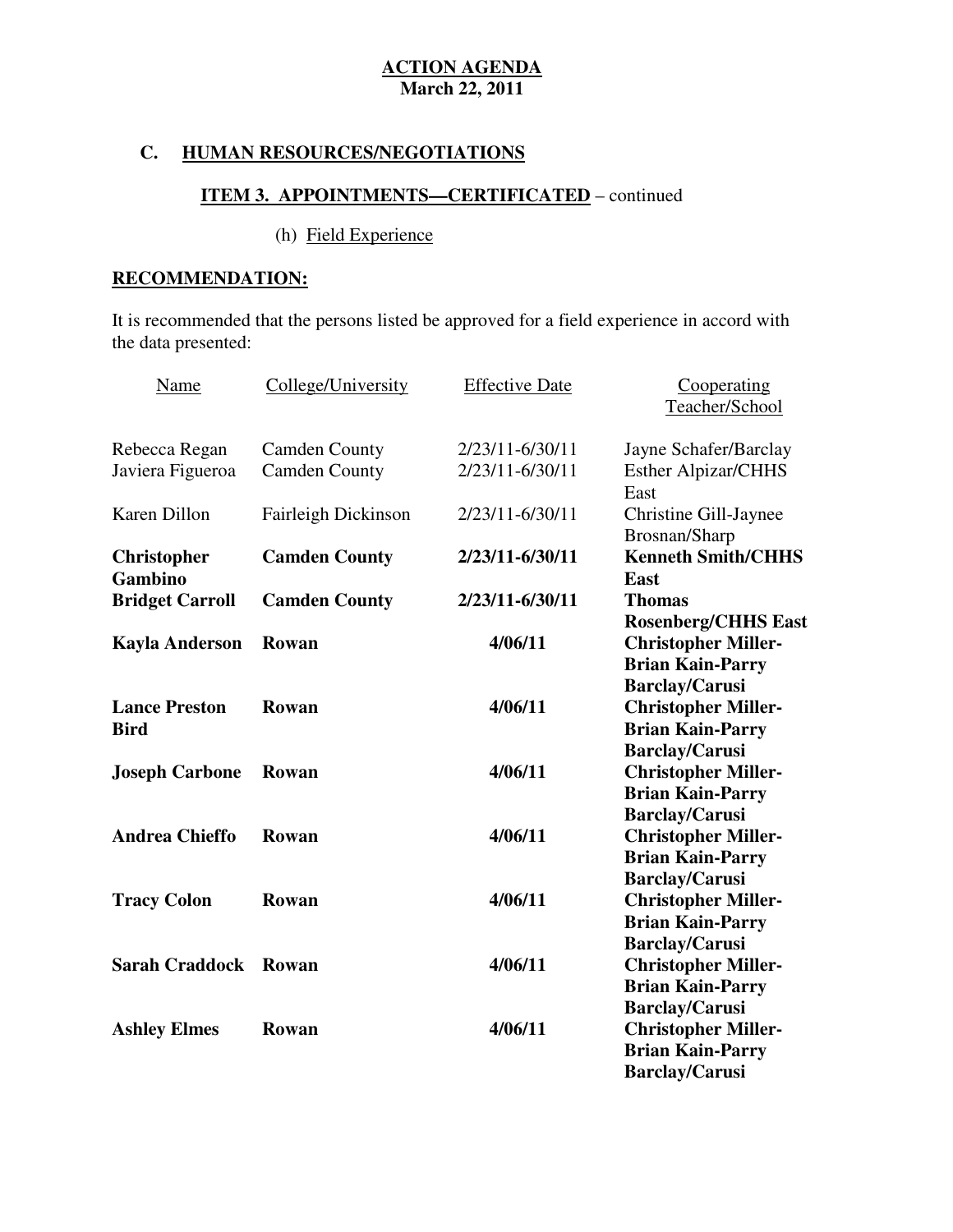# **C. HUMAN RESOURCES/NEGOTIATIONS**

# **ITEM 3. APPOINTMENTS—CERTIFICATED** – continued

# (h) Field Experience - continued

| Name                              | College/University | <b>Effective Date</b> | Cooperating<br>Teacher/School                                                                             |
|-----------------------------------|--------------------|-----------------------|-----------------------------------------------------------------------------------------------------------|
| <b>Andrew Ennis</b>               | Rowan              | 4/06/11               | <b>Christopher Miller-</b>                                                                                |
| <b>Matt Ercolani</b>              | Rowan              | 4/06/11               | <b>Brian Kain-Parry</b><br><b>Barclay/Carusi</b><br><b>Christopher Miller-</b><br><b>Brian Kain-Parry</b> |
| Annastacia<br><b>Gresko</b>       | Rowan              | 4/06/11               | <b>Barclay/Carusi</b><br><b>Christopher Miller-</b><br><b>Brian Kain-Parry</b>                            |
| <b>Christopher</b><br><b>Hess</b> | Rowan              | 4/06/11               | <b>Barclay/Carusi</b><br><b>Christopher Miller-</b><br><b>Brian Kain-Parry</b>                            |
| <b>Rebecca</b><br><b>Komperud</b> | Rowan              | 4/06/11               | <b>Barclay/Carusi</b><br><b>Christopher Miller-</b><br><b>Brian Kain-Parry</b>                            |
| <b>Michael Little</b>             | Rowan              | 4/06/11               | <b>Barclay/Carusi</b><br><b>Christopher Miller-</b><br><b>Brian Kain-Parry</b><br><b>Barclay/Carusi</b>   |
| Cassandra<br><b>Moore</b>         | <b>Rowan</b>       | 4/06/11               | <b>Christopher Miller-</b><br><b>Brian Kain-Parry</b><br><b>Barclay/Carusi</b>                            |
| <b>William Russell</b>            | Rowan              | 4/06/11               | <b>Christopher Miller-</b><br><b>Brian Kain-Parry</b><br><b>Barclay/Carusi</b>                            |
| <b>Steven Spurlock</b>            | Rowan              | 4/06/11               | <b>Christopher Miller-</b><br><b>Brian Kain-Parry</b><br><b>Barclay/Carusi</b>                            |
| <b>Melissa Stives</b>             | Rowan              | 4/06/11               | <b>Christopher Miller-</b><br><b>Brian Kain-Parry</b><br><b>Barclay/Carusi</b>                            |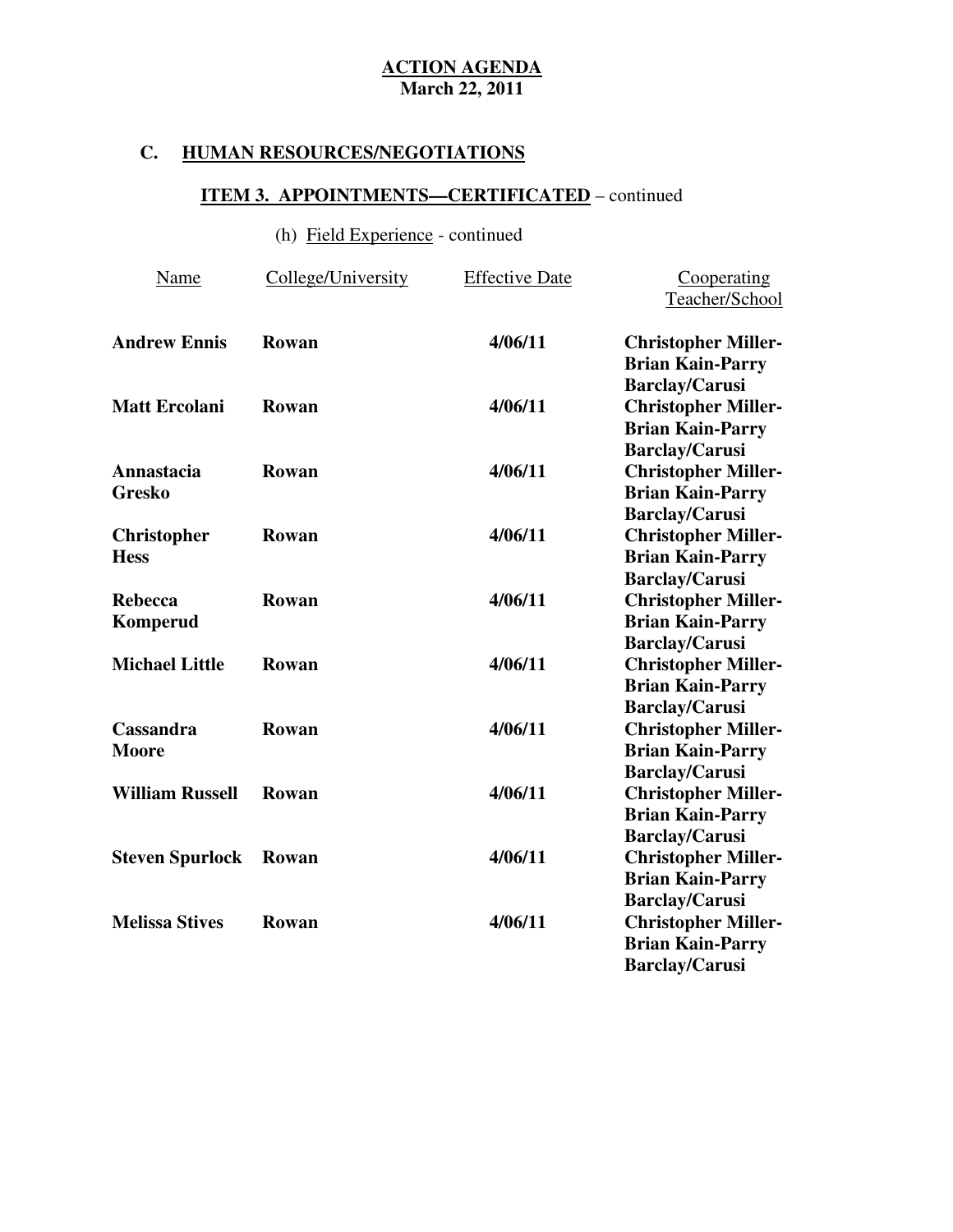# **C. HUMAN RESOURCES/NEGOTIATIONS**

## **ITEM 3. APPOINTMENTS—CERTIFICATED – continued**

## (h) Field Experience - continued

| Name                   | College/University | <b>Effective Date</b> | Cooperating<br>Teacher/School                                                                           |
|------------------------|--------------------|-----------------------|---------------------------------------------------------------------------------------------------------|
| <b>Marissa Truglio</b> | Rowan              | 4/06/11               | <b>Christopher Miller-</b><br><b>Brian Kain-Parry</b>                                                   |
| <b>John Vines</b>      | Rowan              | 4/06/11               | <b>Barclay/Carusi</b><br><b>Christopher Miller-</b><br><b>Brian Kain-Parry</b>                          |
| Dennis<br>Washington   | Rowan              | 4/06/11               | <b>Barclay/Carusi</b><br><b>Christopher Miller-</b><br><b>Brian Kain-Parry</b><br><b>Barclay/Carusi</b> |
| <b>Justin Wilson</b>   | Rowan              | 4/06/11               | <b>Christopher Miller-</b><br><b>Brian Kain-Parry</b><br><b>Barclay/Carusi</b>                          |

# **(i) Counseling Practicum**

## **RECOMMENDATION:**

 **It is recommended that Angela Raneiro, student at Rider University be approved for a counseling practicum effective 9/01/11-12/30/11 at CHHS East with Eileen Lynch as the cooperating site supervisor.** 

# **(j) Mentor Teachers**

# **RECOMMENDATION:**

 **It is recommended that the persons listed be approved as mentor teachers for the 2010 11 school year in accord with the data presented. Monies budgeted from account #11 120-100-101-98-0101/11-130-100-101-98-0101-11-140-100-101-98-0101.** 

| <b>Name</b>            | Protégé                   | <b>School</b>    | <b>Effective Date</b> | <b>Stipend</b> |
|------------------------|---------------------------|------------------|-----------------------|----------------|
| <b>Katie Kelly</b>     | <b>Matthew Charles</b>    | <b>CHHS East</b> | 3/07/11-6/30/11       | \$550 prorated |
| <b>Julie Newman</b>    | Alexandra Speakman        | <b>Rosa</b>      | 2/17/11-6/30/11       | \$550 prorated |
| <b>Brianna Morris</b>  | <b>Christopher Willey</b> | Cooper           | 12/14/10-6/30/11      | \$550 prorated |
| <b>Carrie Skey</b>     | <b>Andrew Weinberg</b>    | <b>Barton</b>    | 12/09/10-6/02/11      | \$550 prorated |
| <b>Michele Martino</b> | Jodi Bloch                | Carusi           | 10/07/10-1/03/11      | \$550 prorated |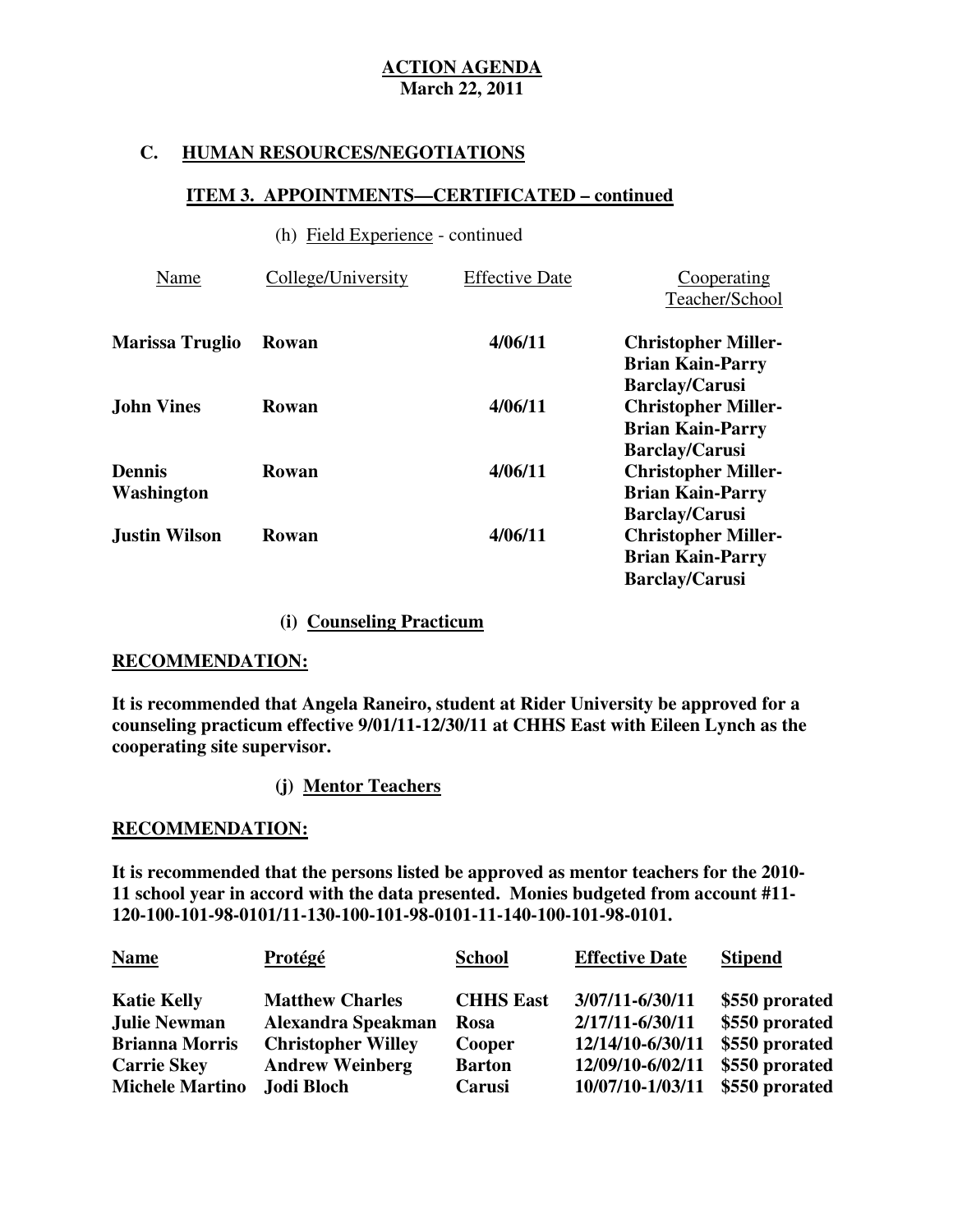# **C. HUMAN RESOURCES/NEGOTIATIONS**

# **ITEM 3. APPOINTMENTS—CERTIFICATED – continued**

# **(k) Clinical Field Experience**

### **RECOMMENDATION:**

 **It is recommended that Justin James student at Wilmington University be approved for a clinical field experience at Rosa Middle School with Gail Trocola as cooperating teacher effective 9/01/11-12/30/11.** 

# **(l) Cultural Competence CARE Training**

## **RECOMMENDATION:**

 **It is recommended that the persons listed be approved as members of the Cultural Competence CARE Training on 3/07/11 and 3/21/11 at the rate of \$35.71/hour (total of 4 hours each-not to exceed \$7284.84). Monies budgeted from account #11-000-223-110-72-0101.** 

# **Name** School **School**

| <b>Kerry Floyd</b>          | Cooper          |
|-----------------------------|-----------------|
| <b>Eileen Steidle</b>       | Cooper          |
| <b>Dawn Slaton</b>          | <b>Johnson</b>  |
| <b>Melinda Hess</b>         | <b>Johnson</b>  |
| <b>Barbara Cohen</b>        | <b>Kilmer</b>   |
| <b>Jane Murphy</b>          | <b>Kilmer</b>   |
| <b>Wanda Cousins</b>        | Knight          |
| <b>Linda Patterson</b>      | Knight          |
| <b>Kimberly Stout</b>       | <b>Mann</b>     |
| <b>June Stagliano</b>       | <b>Mann</b>     |
| <b>Dianna Morris</b>        | <b>Mann</b>     |
| <b>Michael Cheeseman</b>    | Paine           |
| <b>Linda Weiss</b>          | <b>Paine</b>    |
| <b>Jacquelyn Sleeth</b>     | <b>Sharp</b>    |
| <b>Kimberly Benica</b>      | <b>Sharp</b>    |
| <b>Lindsay Watkins</b>      | Stockton        |
| <b>Janice Linton</b>        | <b>Stockton</b> |
| <b>Susan Roussilhes</b>     | Woodcrest       |
| <b>Diane Bruce</b>          | Woodcrest       |
| <b>Kelly Hands-McKenzie</b> | <b>Beck</b>     |
| <b>Loris Gratch</b>         | <b>Beck</b>     |
|                             |                 |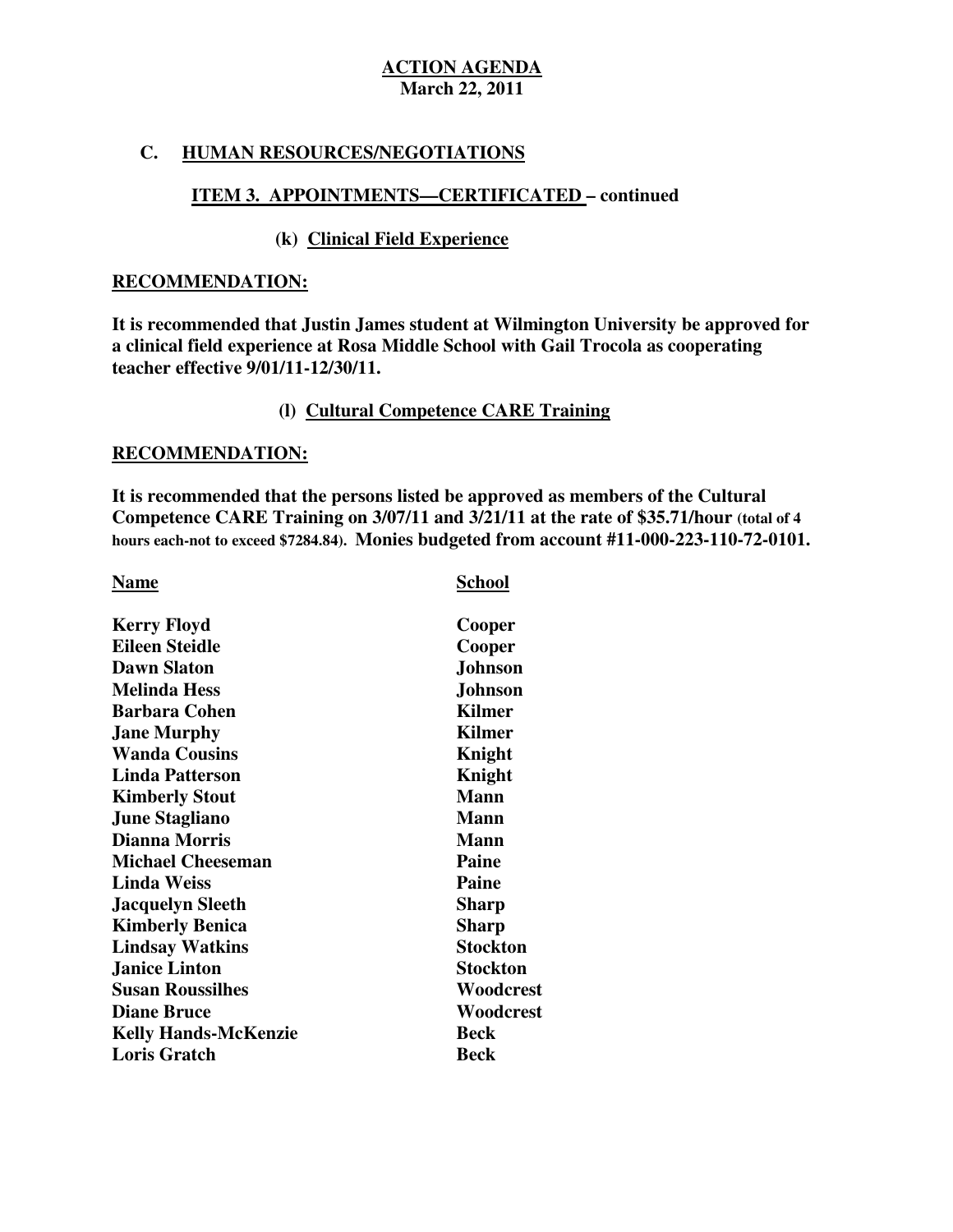### **C. HUMAN RESOURCES/NEGOTIATIONS**

# **ITEM 3. APPOINTMENTS—CERTIFICATED – continued**

# **(l) Cultural Competence CARE Training - continued**

| <b>Name</b>              | <b>School</b>                  |
|--------------------------|--------------------------------|
| <b>Lauren Miscioscia</b> | <b>Beck</b>                    |
| Ramona Bregatta          | <b>Beck</b>                    |
| <b>Marc Pierlott</b>     | Carusi                         |
| <b>Denise Santucci</b>   | Carusi                         |
| <b>Joann Negrin</b>      | Carusi                         |
| Paula Antonelli          | Carusi                         |
| <b>George Zografos</b>   | <b>CHHS East</b>               |
| <b>Kimberly Reel</b>     | <b>CHHS East</b>               |
| Jodi Rinehart            | <b>CHHS East</b>               |
| <b>Genene Barnes</b>     | <b>CHHS East</b>               |
| <b>Scott Sweeten</b>     | <b>CHHS West</b>               |
| <b>Megan Langman</b>     | <b>CHHS West</b>               |
| <b>Yusefa Hopkins</b>    | <b>CHHS West</b>               |
| <b>Angela Berlehner</b>  | <b>CHHS West</b>               |
| Samantha Vanaman         | <b>Alternative High School</b> |
| <b>Mollie Crincoli</b>   | <b>Alternative High School</b> |
| <b>Athena Langi</b>      | <b>Barton</b>                  |
| <b>Deborah Jacobs</b>    | <b>Barton</b>                  |
| <b>Jayne Schafer</b>     | <b>Barclay</b>                 |
| <b>Tracey Kennedy</b>    | <b>Barclay</b>                 |
| <b>Angela Francolino</b> | <b>Harte</b>                   |
| <b>Sharon Davis</b>      | <b>Harte</b>                   |
| <b>Erin Creek</b>        | <b>Kingston</b>                |
| <b>Shari Koonce</b>      | <b>Kingston</b>                |
| <b>Diane Zeltner</b>     | <b>Rosa</b>                    |
| <b>Alicia Lomba</b>      | Rosa                           |
|                          |                                |

# **(m) Supplemental Instructor**

# **RECOMMENDATION:**

 **It is recommended that Robert Canzanese be approved as a supplemental instructor effective 3/23/11-6/30/11 at the hourly rate of \$42.60. Monies budgeted from account #11-411-100-101-71-0100.**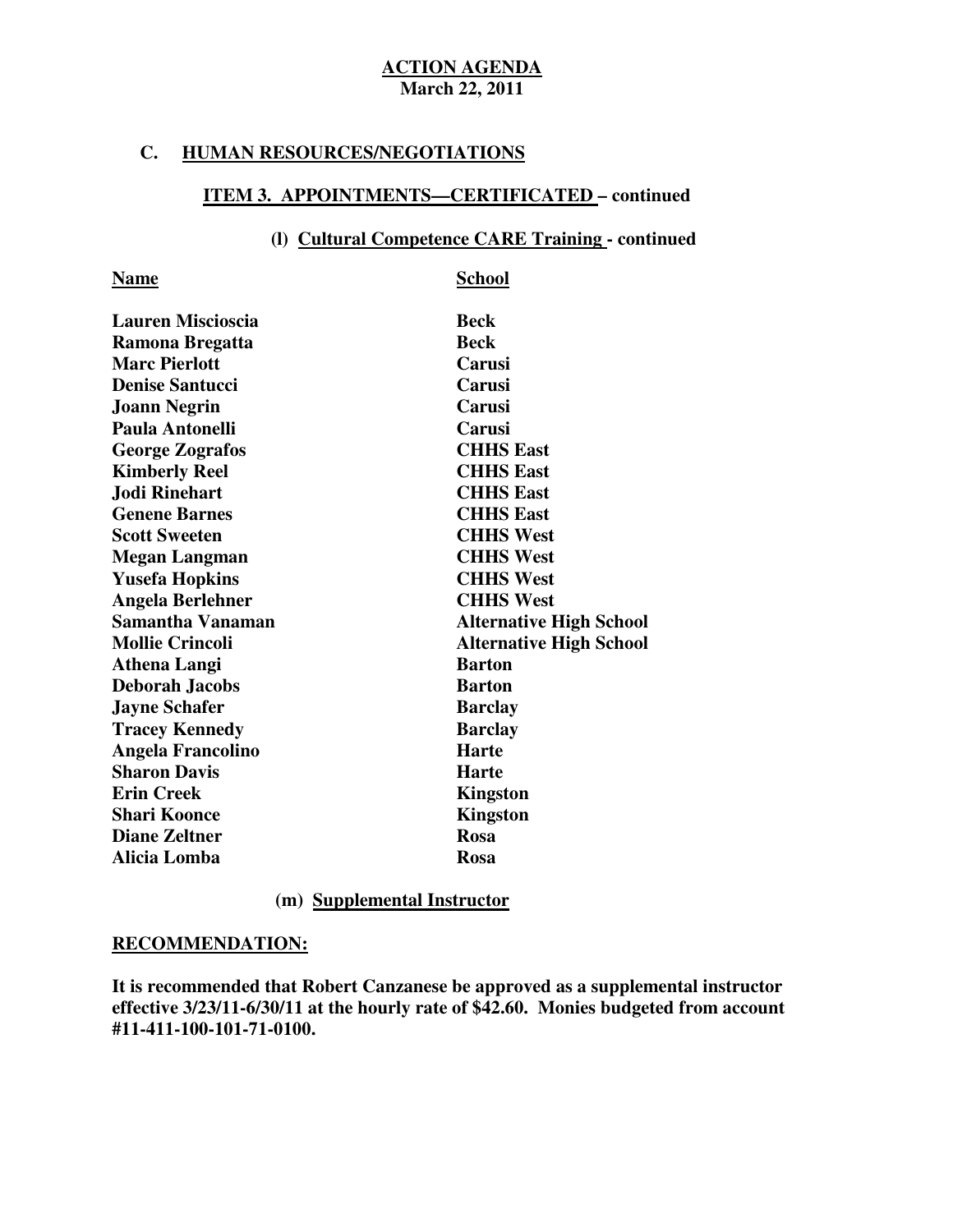# **C. HUMAN RESOURCES/NEGOTIATIONS**

# **ITEM 3. APPOINTMENTS—CERTIFICATED – continued**

# **(n) PM Learning Lab-Title I**

## **RECOMMENDATION:**

 **It is recommended that Faith Holmgren, teacher at Johnson School be approved as the Learning Lab Facilitator effective 3/15/11-6/30/11 at the rate of \$42.60/hour budget #20 239-200-101-12-0101.** 

## **(o) Title I Tutor**

## **RECOMMENDATION:**

 **It is recommended that the persons listed be approved as Title I Tutors at Johnson Elementary School effective 3/15/11-6/30/11 at the hourly rate of \$42.60. Monies budgeted from account #20-239-100-101-12-0101.** 

| <b>Name</b>                                                                             | <b>Name</b>             | <b>Name</b>                                       |
|-----------------------------------------------------------------------------------------|-------------------------|---------------------------------------------------|
| <b>Debra Miller</b><br><b>Raymond Anderson (substitute)</b> Donna Friedman (substitute) | <b>Charlotte Burton</b> | <b>Rose McCrossan</b><br>Dawn Slaton (substitute) |

**(p) Curriculum Committee** 

### **RECOMMENDATION:**

 **It is recommended that the persons listed be approved as members of the PreK-12 Mathematics Curriculum Committee to meet during the school year 2010-11 for a total not to exceed 10 hours each at the rate of \$35.71/hour. Cost not to exceed a total of \$1428.40. Monies budgeted from account #11-000-221-110-72-0101.** 

| <b>Name</b>                    | <b>School</b>    | <b>Name</b>              | <b>School</b> |
|--------------------------------|------------------|--------------------------|---------------|
| <b>Kevin Pedrick</b>           | <b>CHHS East</b> | <b>Kathleen Connelly</b> | Carusi        |
| Patricia Hosgood               | Beck             | <b>Sarah Anderson</b>    | <b>Sharp</b>  |
| <b>Stephanie Ramos-Dominko</b> | <b>Barclay</b>   |                          |               |
| (replacing L. Sacharow)        |                  |                          |               |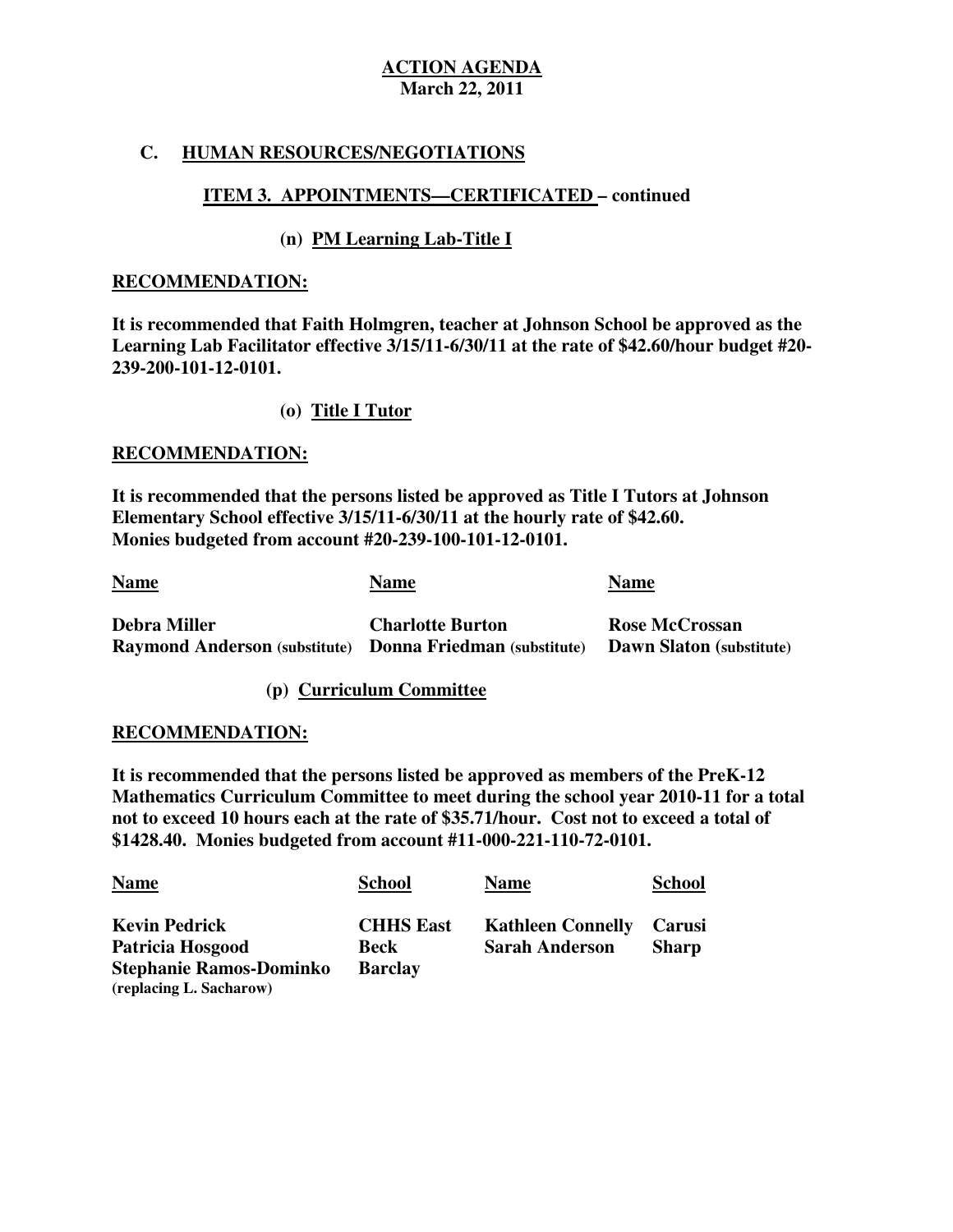# **C. HUMAN RESOURCES/NEGOTIATIONS**

# **ITEM 3. APPOINTMENTS—CERTIFICATED – continued**

# **(q) Curriculum Committee**

## **RECOMMENDATION:**

 **It is recommended that the persons listed be approved as members of the Science Blueprint Curriculum Committee to meet during the school year 2010-11 for a total not to exceed 20 hours each at the rate of \$35.71/hour. Cost not to exceed a total of \$714.20. Monies budgeted from account #11-000-221-110-72-0101.** 

| <b>Name</b>                                          | <b>School</b>     | <b>Name</b> | <b>School</b> |
|------------------------------------------------------|-------------------|-------------|---------------|
| <b>Kevin Pedrick CHHS East Debra Orrio CHHS West</b> |                   |             |               |
|                                                      | (r) Title I Tutor |             |               |

## **RECOMMENDATION:**

 **It is recommended that the persons listed be approved as Title I Tutors at Kilmer Elementary School effective 3/15/11-6/10/11 at the hourly rate of \$42.60 (not to exceed \$605.50/teacher.) Monies budgeted from account #20-239-100-101-15-0101.** 

| <b>Name</b>           | Name                 | <b>Name</b>             |
|-----------------------|----------------------|-------------------------|
| <b>Carol Bastian</b>  | <b>Denise Roskey</b> | <b>Lynnette Brenner</b> |
| <b>Eleanor Smith</b>  | <b>Tara Kershner</b> | <b>Caryn Cutler</b>     |
| <b>Judith Cunning</b> | <b>Laura Barker</b>  |                         |

### **(s) Co-Curricular**

### **RECOMMENDATION:**

 **It is recommended that the persons listed be approved for co-curricular positions in accord with the data presented:** 

| <b>Name</b>        | <b>Assignment</b>          | <b>Effective Date</b> | <b>Stipend</b> |
|--------------------|----------------------------|-----------------------|----------------|
| <b>Jennah Delp</b> | <b>CHHS West-Director,</b> | 3/04/11-6/30/11       | \$537          |
|                    | Men of Note (budget        |                       |                |
|                    | #11-401-100-100-55-0101)   |                       |                |
| <b>Jennah Delp</b> | <b>CHHS West-Director,</b> | 3/04/11-6/30/11       | \$537          |
|                    | <b>Chamber Singers</b>     |                       |                |
|                    | (budget #11-401-100-100-   |                       |                |
|                    | $55-0101$                  |                       |                |
|                    |                            |                       |                |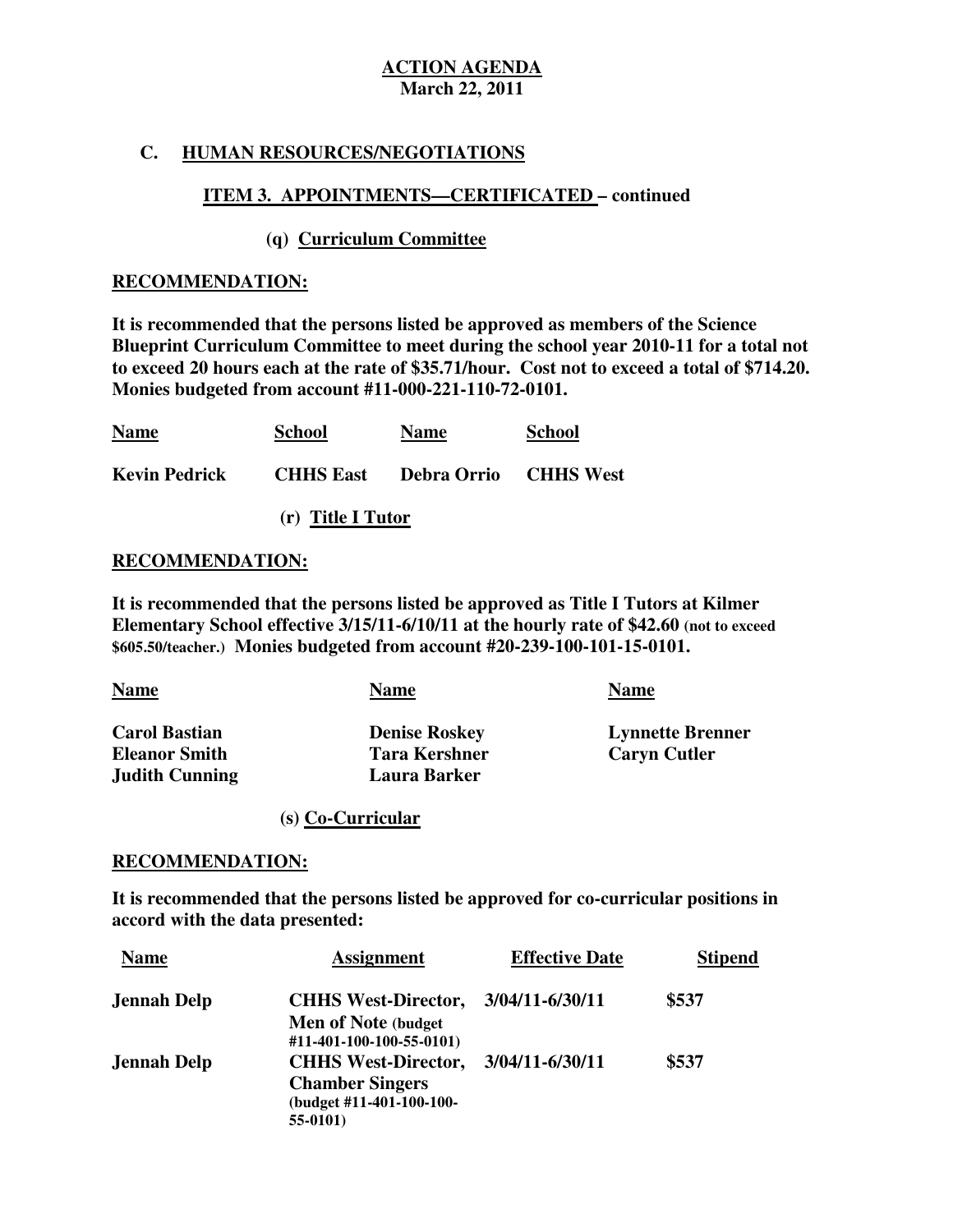# **C. HUMAN RESOURCES/NEGOTIATIONS**

### **ITEM 4. APPOINTMENTS—NON-CERTIFICATED**  ٦

(a) Regular

## **RECOMMENDATION:**

 **It is recommended that the person listed be approved for 2010-11 school year in accord with the data presented:** 

| <b>Name</b>             | <b>Assignment</b>                                                                   | <b>Effective Date</b> | <b>Hourly Rate/Salary</b> |
|-------------------------|-------------------------------------------------------------------------------------|-----------------------|---------------------------|
| Amanda<br><b>Hudson</b> | <b>District-Substitute Teacher</b><br>II, SACC (budget #60-990-<br>320-101-58-0001) | 3/23/11-6/30/11       | \$11.00                   |

(b) Substitute Educational Assistants/Secretaries

# **RECOMMENDATION:**

 It is recommended that the persons listed be approved as substitute educational assistants/exceptional educational assistants/secretaries in accord with the data presented effective  $3/23/11$ -6/30/11 (unless otherwise noted). Monies budgeted from account #11-120-100-101-98-0101/11-130-100-101-98-0101/11-40-100-101-98-0101.

| Name                 | Name                                            | Name                 |
|----------------------|-------------------------------------------------|----------------------|
| Katie White          | Barbara McCaffery (secretary-effective 7/01/11) | Marlene Goldhagen    |
| <b>Carol DaSilva</b> | <b>Claudine Mikanda</b>                         | Jessica Dombrowski   |
| <b>Lindsay Grove</b> | <b>Yasheka Satchell</b>                         | <b>Jared Willman</b> |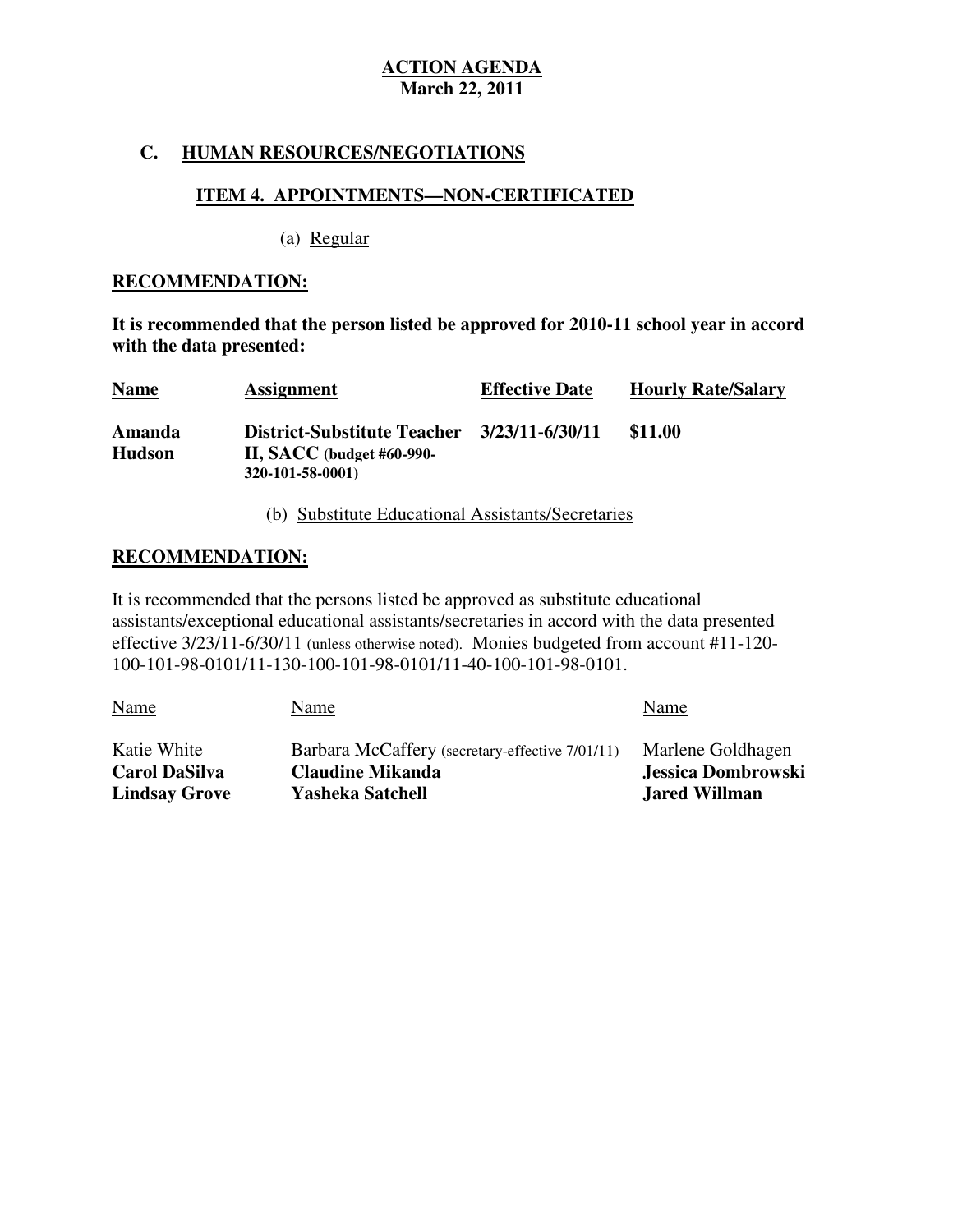# **C. HUMAN RESOURCES/NEGOTIATIONS**

# **ITEM 4. APPOINTMENTS—NON-CERTIFICATED** - continued

# **(c) Cultural Competence CARE Training**

# **RECOMMENDATION:**

 **It is recommended that the persons listed be approved as members of the Cultural Competence CARE Training on 3/07/11 and 3/21/11 for a total of 4 hours each. Monies budgeted from account #11-000-223-110-72-0101.** 

| <u>Name</u>         | <b>School</b> | <b>Hourly Rate</b>               |
|---------------------|---------------|----------------------------------|
| <b>Rose Casey</b>   | <b>Beck</b>   | \$10.65 (not to exceed \$42.60)  |
| <b>Eric Stinson</b> | Carusi        | $$12.28$ (not to exceed \$49.12) |

**(d) Family Friendly Program** 

### **RECOMMENDATION:**

 **It is recommended that Patricia Robey be approved as a teacher for the Family Friendly program at Paine Elementary School effective 3/09/11-6/20/11 at the hourly rate of \$22.46. Monies budgeted from account #60-990-320-107-58-0000.**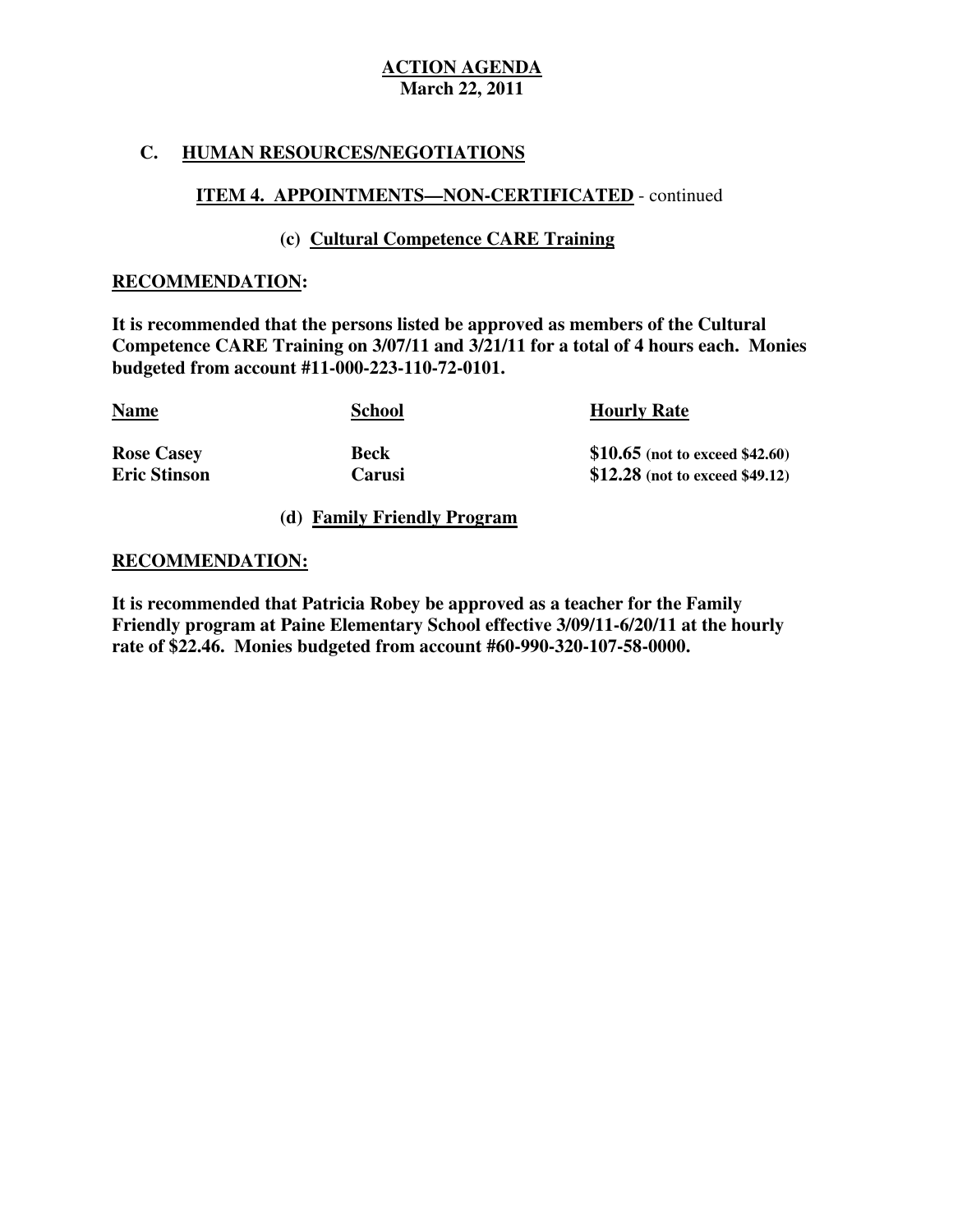# **C. HUMAN RESOURCES/NEGOTIATIONS**

# **ITEM 5. LEAVES OF ABSENCE—CERTIFICATED**

(a) Leave of Absence, With/Without Pay

# **RECOMMENDATION:**

 It is recommended that the persons listed be approved for a leave of absence, with/without pay in accord with the data presented:

| Name                     | Assignment                              | <b>Effective Date</b>                                                                 |
|--------------------------|-----------------------------------------|---------------------------------------------------------------------------------------|
| Nina Israel-Zucker       | Harte-Spanish                           | Leave with pay 2/08/11-2/15/11<br>(revised for dates)                                 |
| Lorraine Conklin         | Sharp/Mann-Art                          | Leave with pay 1/18/11 p.m.-<br>$2/25/11$ (leave extended)                            |
| Tara Bacani              | Carusi-Special Education                | Leave without pay 3/03/11-6/30/11<br>(leave extended)                                 |
| Michelle<br>Kosmaczewski | Barton-Grade 1                          | Leave without pay 12/8/10-3/15/11<br>(leave extended)                                 |
| <b>Christine Bass</b>    | <b>CHHS West-Music</b>                  | Leave with pay 1/3/11-3/25/11<br>(leave extended)                                     |
| Leah Dryden              | <b>Beck-Humanities</b>                  | Leave without pay 5/23/11-6/3/11<br>(leave extended)                                  |
| <b>Linda Makris</b>      | <b>Sharp-Nurse</b>                      | Leave with pay 3/02/11-3/22/11                                                        |
| <b>Katherine Martin</b>  | Johnson-Psychologist                    | Leave with pay 2/14/11-2/18/11                                                        |
| <b>Carla Smith</b>       | Harte-.5 Music                          | Intermittent leave with pay                                                           |
|                          |                                         | 1/03/11-until a determination is<br>made regarding a return to work<br>date           |
| <b>Robert Coligan</b>    | <b>CHHS West-Assistant</b><br>Principal | Leave with pay $1/11/11-2/28/11$<br>(leave extended)                                  |
| <b>Anne McCaffery</b>    | <b>CHHS East-English</b>                | Leave with pay 3/07/11-4/15/11;<br>without pay 4/18/11-6/30/11<br>(revised for dates) |
| <b>Annmarie Budniak</b>  | <b>Carusi-Language Arts</b>             | Leave with pay 5/09/11-6/20/11                                                        |
| <b>Kelly Hoyle</b>       | <b>CHHS East-English</b>                | Leave with pay 4/25/11-5/16/11;<br>without pay 5/17/11-6/30/11                        |
| <b>Robin Schwartz</b>    | <b>CHHS West-Science</b>                | Leave with pay 2/28/11-3/11/11                                                        |
| <b>Jamie Grayson</b>     | <b>Paine-Special Education</b>          | Leave without pay 3/14/11-3/25/11                                                     |
| <b>Sara Weber</b>        | <b>Harte-Kindergarten</b>               | Leave without pay 4/05/11-5/30/11<br>(leave extended)                                 |
| <b>Jamie Grenier</b>     | <b>Carusi-Special Education</b>         | Leave with pay 5/02/11-5/27/11;<br>without pay 6/01/11-6/20/11                        |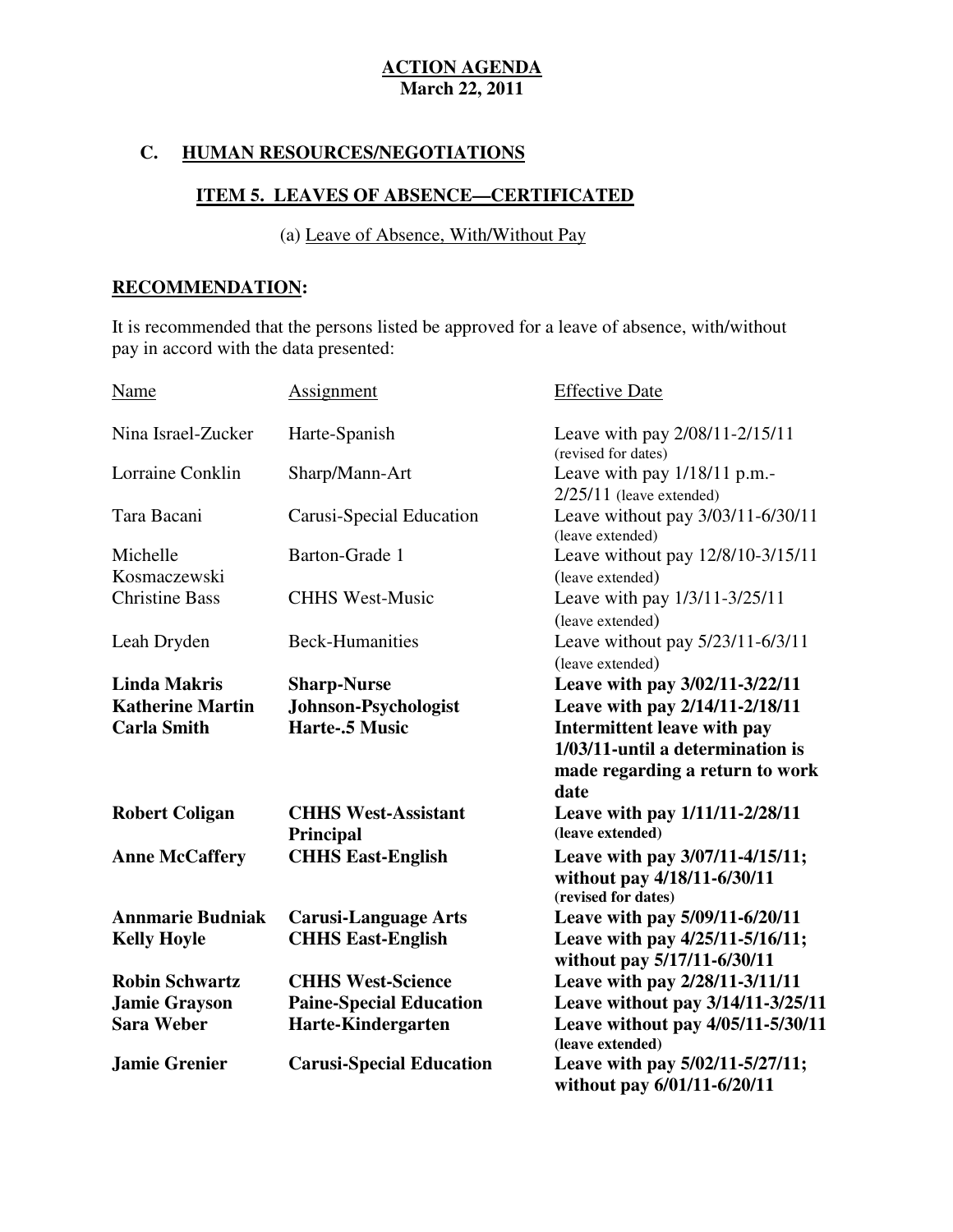# **C. HUMAN RESOURCES/NEGOTIATIONS**

# **ITEM 5. LEAVES OF ABSENCE—CERTIFICATED** - continued

(a) Leave of Absence, With/Without Pay - continued

| <b>Name</b>             | <b>Assignment</b>         | <b>Effective Date</b>                                          |
|-------------------------|---------------------------|----------------------------------------------------------------|
| Maria Campagna          | <b>Kingston-ESL</b>       | Leave with pay 5/09/11-6/06/11;<br>without pay 6/07/11-6/30/11 |
| <b>Melissa Santiago</b> | <b>Paine-Grade 3</b>      | Leave with pay 3/21/11-5/10/11;<br>without pay 5/11/11-5/27/11 |
| <b>Patricia Michael</b> | <b>Kilmer-Nurse</b>       | Leave with pay 3/07/11-3/14/11                                 |
| <b>Susan Young</b>      | <b>Rosa-Science</b>       | Leave without pay 4/18/11-6/30/11<br>(leave extended)          |
| <b>Charles Belinsky</b> | Woodcrest/Sharp-          | Leave without pay on or about                                  |
|                         | Health & P.E.             | 4/11/11-4/15/11                                                |
| <b>Bridget Garrity-</b> | <b>CHHS West-Resource</b> | Leave without pay 5/02/11-6/30/11                              |
| <b>Bantle</b>           | <b>Room</b>               |                                                                |
| <b>Alexis Henderson</b> | <b>Music</b>              | Barton/Johnson/Kilmer- Leave without pay 5/02/11-6/30/11       |

# **ITEM 6. LEAVES OF ABSENCE—NON-CERTIFICATED**

(a) Leave of Absence, With/Without Pay

### ٦ **RECOMMENDATION:**

 It is recommended that the persons listed be approved for leave of absence, with/without pay in accord with the data presented:

| Name                                   | Assignment                                                       | <b>Effective Date</b>                                                                      |
|----------------------------------------|------------------------------------------------------------------|--------------------------------------------------------------------------------------------|
| <b>Cheryl Shreeves</b><br>Juan Santana | <b>Barclay-Educational Assistant</b><br><b>CHHS East-Cleaner</b> | Leave with pay 2/07/11-2/11/11<br>Leave without pay 2/11/11-2/22/11                        |
| <b>Tammy Danfield</b>                  | Kilmer-Educational Assistant                                     | Leave without pay 2/21/11-3/08/11                                                          |
| Timika Smalls                          | Kilmer-Educational Assistant                                     | Leave with pay 1/31/11-until a<br>determination is made regarding a return<br>to work date |
| Jacquelyn Rocks                        | Malberg-Administrative<br>Assistant                              | Leave with pay 2/10/11-2/18/11                                                             |
| James Wood                             | <b>CHHS East-Campus Police</b>                                   | Leave with pay 3/23/11-4/19/11                                                             |
| Rosa Acevedo                           | <b>Cooper-Lead Cleaner</b>                                       | Leave with pay 2/15/11-3/01/11;<br>without pay 3/02/11-3/15/11                             |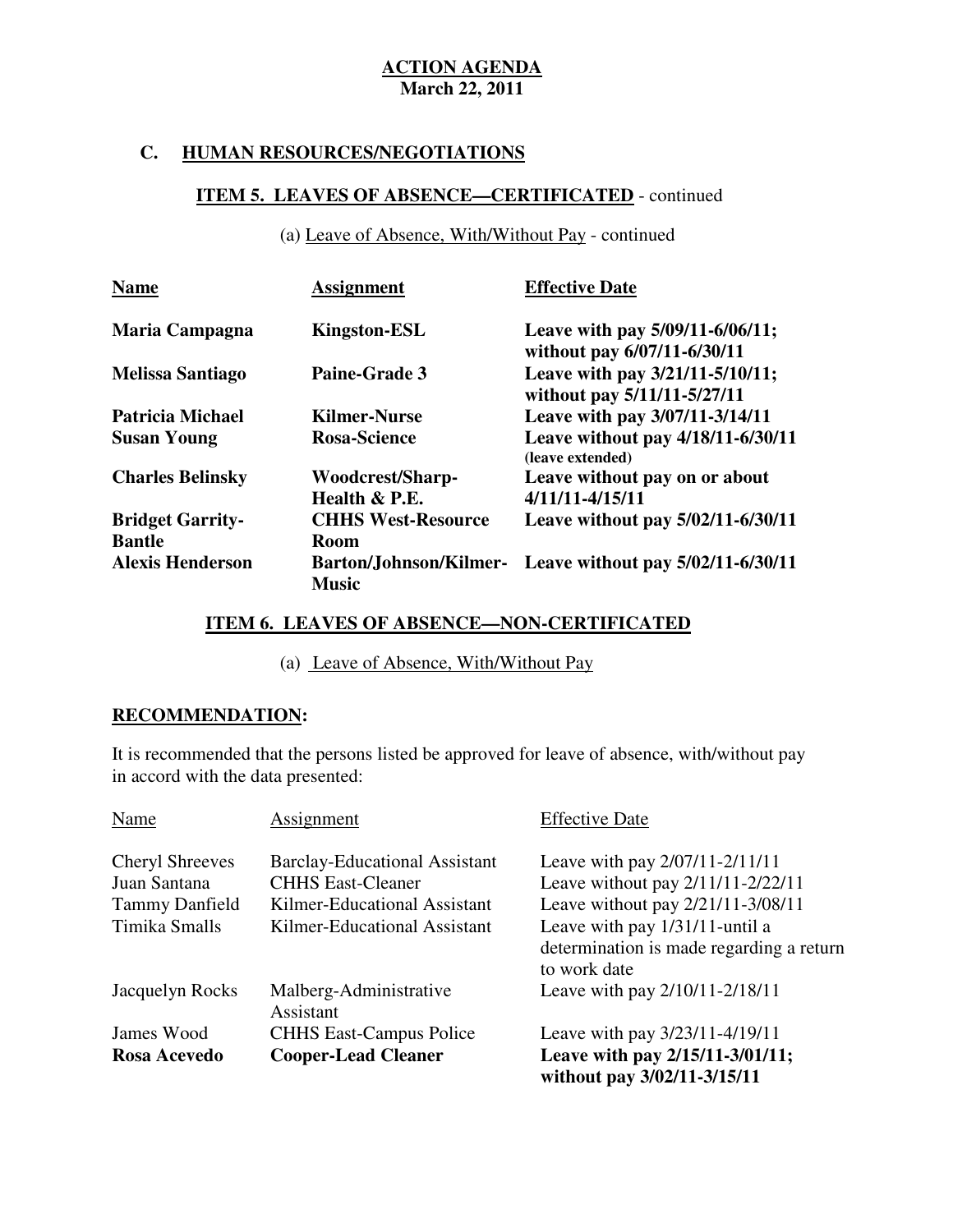# **C. HUMAN RESOURCES/NEGOTIATIONS**

# **ITEM 6. LEAVES OF ABSENCE—NON-CERTIFICATED** – continued

(a) Leave of Absence, With/Without Pay - continued

| Name                    | <b>Assignment</b>                    | <b>Effective Date</b>                                          |
|-------------------------|--------------------------------------|----------------------------------------------------------------|
| <b>Daniel Culligan</b>  | <b>Stockton-Head Custodian</b>       | Leave with pay 2/14/11-2/18/11                                 |
| <b>Maryann</b>          | <b>Alternative High School-</b>      | Leave with pay 2/21/11-2/25/11                                 |
| <b>DelRossi</b>         | <b>Educational Assistant</b>         |                                                                |
| <b>Vivian Gano</b>      | <b>Paine-Educational Assistant</b>   | Leave without pay 3/04/11-3/17/11                              |
| <b>Michele Litteral</b> | <b>CHHS West-Secretary</b>           | Leave with pay 2/14/11-2/18/11                                 |
| Georgia Farbiarz        | <b>Marlkress-Accounts Payable</b>    | Leave with pay 1/03/11-1/07/11                                 |
|                         | <b>Clerk</b>                         |                                                                |
| <b>Cindy Velazquez</b>  | <b>Carusi-Educational Assistant</b>  | Leave without pay 1/03/11-3/04/11<br>(leave extended)          |
| <b>Linda Brunetti</b>   | <b>Paine-Educational Assistant</b>   | Leave without pay 3/03/11-4/01/11                              |
| <b>Denise Pyle</b>      | <b>Kilmer-Educational Assistant</b>  | Leave with pay 3/24/11-4/22/11                                 |
| <b>Dragica Lucic</b>    | <b>CHHS West-Cleaner</b>             | Leave with pay 2/25/11-3/04/11                                 |
| <b>Stephanie Stahl</b>  | <b>Barclay-Educational Assistant</b> | Leave with pay 3/03/11-4/01/11                                 |
| <b>Allison Flanigan</b> | <b>CHHS East-Cleaner</b>             | Leave with pay 2/28/11-3/21/11;<br>without pay 3/22/11-4/05/11 |
| Julia Hampshire         | <b>CHHS West-Educational</b>         | Leave without pay 3/11/11-3/18/11                              |
|                         | <b>Assistant</b>                     |                                                                |
| <b>Saundra Page</b>     | <b>Rosa-Educational Assistant</b>    | Leave without pay 3/15/11-until<br>return to work date         |

# **ITEM 7. ASSIGNMENT/SALARY CHANGE—CERTIFICATED**

(a) Salary Adjustment—Credits Earned

# **RECOMMENDATION:**

 It is recommended that the persons listed be approved for a prorated salary adjustment for credits earned effective  $2/01/11-6/30/11$ :

| Name             | School           | From<br>Column | <b>Step</b> | Salary   | Tο<br>Column | <b>Step</b> | Salary   |
|------------------|------------------|----------------|-------------|----------|--------------|-------------|----------|
| David Allen      | <b>CHHS East</b> | Ε              | 14          | \$71,379 | G            | 14          | \$75,270 |
| Danielle DiRenzo | <b>Beck</b>      | F              | 17          | \$94,900 | G            | 17          | \$96,960 |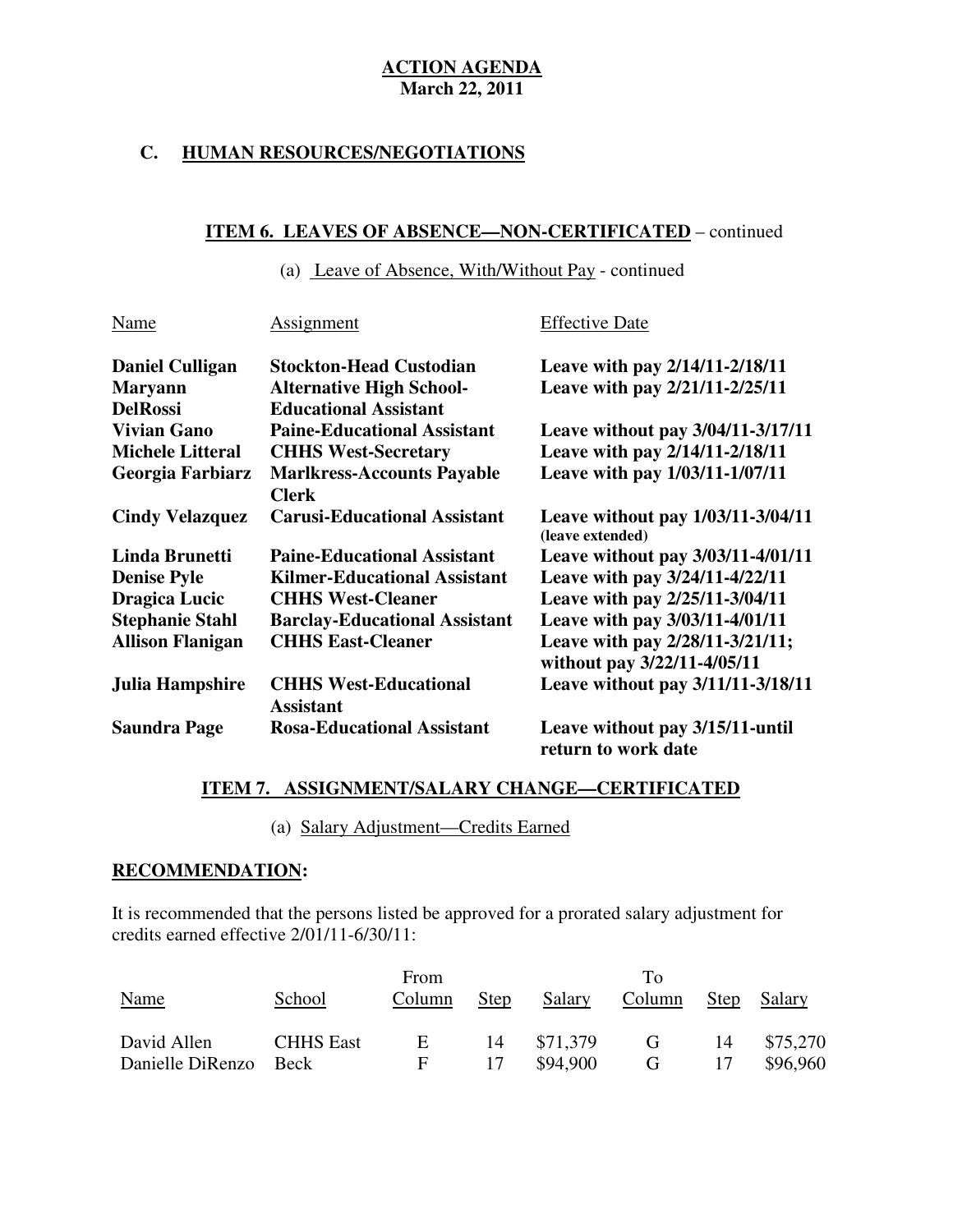# **C. HUMAN RESOURCES/NEGOTIATIONS**

# **ITEM 7. ASSIGNMENT/SALARY CHANGE—CERTIFICATED**

## **(b) Reassignment**

## **RECOMMENDATION:**

 **It is recommended that the reassignment of the person listed be extended for the 2010-11 school year at the same salary previously approved for the 2010-11 school year in accord with the data presented:** 

| <b>Name</b>           | From                                               | <u>To</u>                                                                                                                                 | <b>Effective Date</b> |
|-----------------------|----------------------------------------------------|-------------------------------------------------------------------------------------------------------------------------------------------|-----------------------|
| <b>Nicole Overbey</b> | Harte-Grade 3 (budget)<br>#11-120-100-101-09-0100) | <b>Harte-ISS Teacher</b><br><i>(temporary)</i><br>reassignment-K. Kiehner<br>on leave of absence-<br>budget #11-230-100-101-<br>$09-0100$ | 3/18/11-5/02/11       |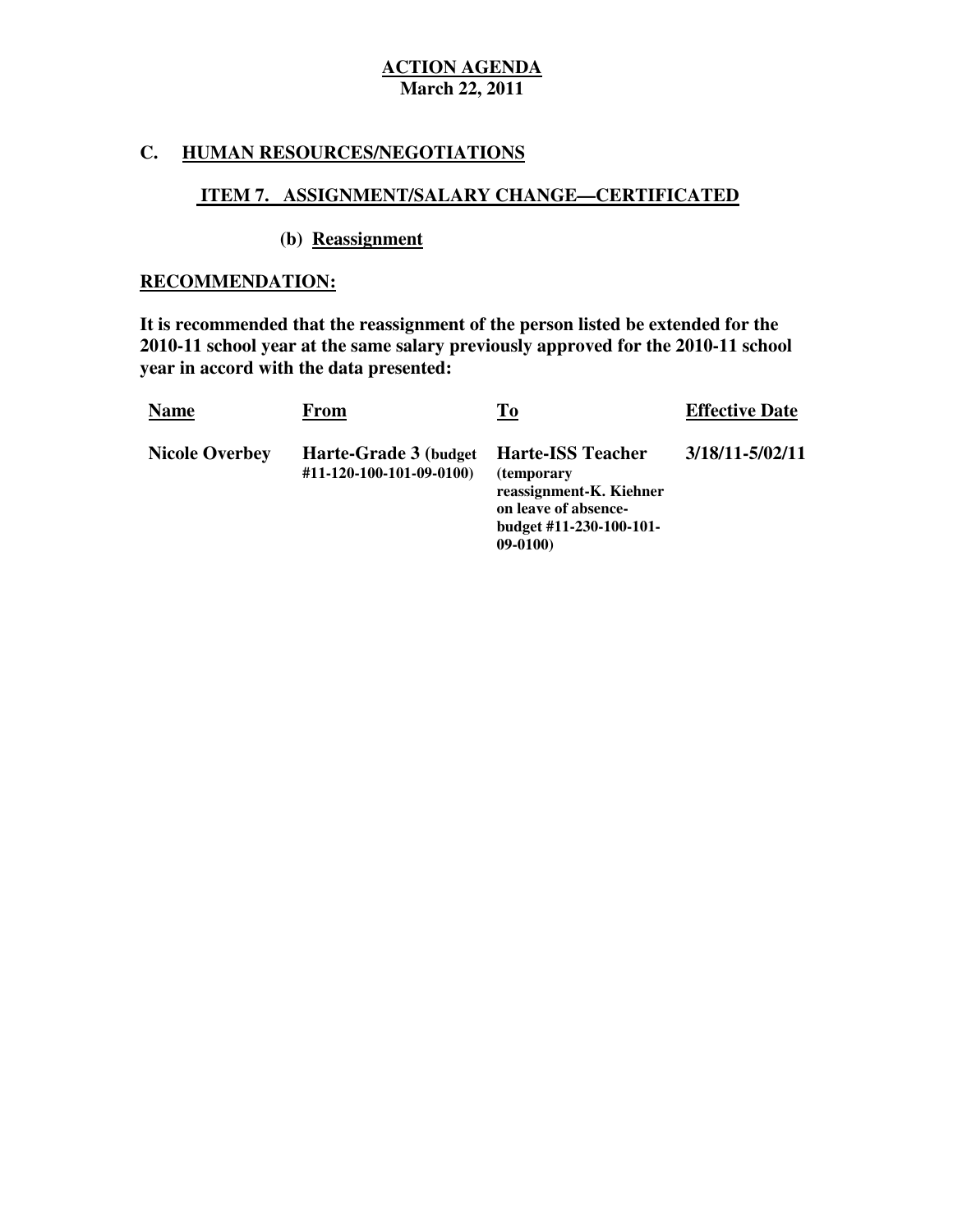# **C. HUMAN RESOURCES/NEGOTIATIONS**

# **ITEM 8. ASSIGNMENT/SALARY CHANGE—NON-CERTIFICATED**

## (a) Reassignment

# **RECOMMENDATION:**

 It is recommended that the persons listed be reassigned to the positions indicated for the 2010-11 school year and in accord with the data presented:

| Name                             | From                                                                                              | To                                                                                                                                                              | <b>Effective Date</b> | Salary/Hourly<br><u>Rate</u> |
|----------------------------------|---------------------------------------------------------------------------------------------------|-----------------------------------------------------------------------------------------------------------------------------------------------------------------|-----------------------|------------------------------|
| Jerrel<br>Hamilton               | Johnson-Teacher II,<br><b>SACC</b> (23.75 hrs/wk-<br>budget #60-990-320-<br>$101 - 58 - 0001$     | Johnson-<br>Teacher II,<br><b>SACC</b> (10<br>hrs/wk-budget<br>#60-990-320-101-<br>58-0001)                                                                     | 2/28/11-4/02/11       | \$11.55                      |
| <b>Susan</b><br><b>Dougherty</b> | <b>Stockton-Teacher</b><br><b>II, SACC</b> (budget<br>#60-990-320-101-58-<br>0001)                | District-<br><b>Substitute</b><br>Teacher II,<br><b>SACC</b> (budget<br>#60-990-320-101-<br>58-0001)                                                            | 3/07/11-6/30/11       | \$11.00                      |
| <b>Jeanine</b><br><b>DiNoia</b>  | Stockton-<br><b>Educational</b><br>Assistant (32.5)<br>hr/wk-budget #11-204-<br>$100-106-33-0100$ | <b>Barclay-</b><br><b>Educational</b><br><b>Assistant</b> (30<br>hrs/wk-revised<br>for budget #'s-<br><b>IDEA</b> Grant-<br>budget #20-250-<br>100-100-99-0000) | 1/03/11-6/30/11       | \$9.17                       |

(b) Salary Adjustment—Boiler License

# **RECOMMENDATION:**

 It is recommended that the salary of Dolores Rodriguez, cleaner at Beck Middle School be adjusted effective  $2/24/11 - 6/30/11$  from \$25,891 to \$26,235 prorated for obtaining a boiler license.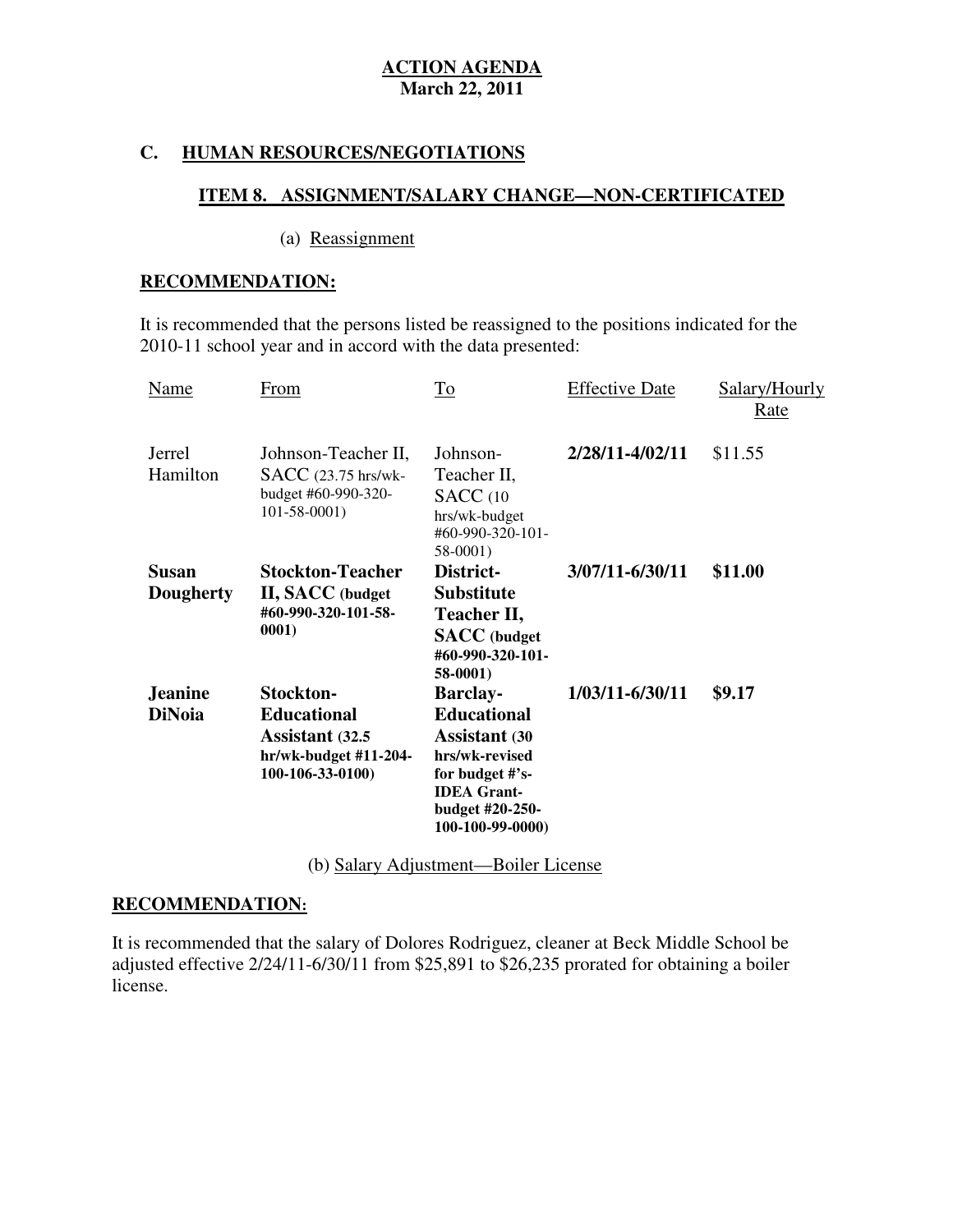# **C. HUMAN RESOURCES/NEGOTIATIONS**

# **ITEM 8. ASSIGNMENT/SALARY CHANGE—NON-CERTIFICATED** – continued

# (c) Salary Adjustment

# **RECOMMENDATION:**

 It is recommended that the salary of Tracy Redmond, secretary to the principal at Sharp Elementary School be adjusted from \$31,319 (Level -1-step 1) to \$33,791 (Level- 3-step 9) due to verification of previous experience.

# **ITEM 9. OTHER COMPENSATION—CERTIFICATED**

# (a) Payment to Presenters

# **RECOMMENDATION:**

 It is recommended that the person listed be approved to present an after school workshops to teachers effective  $1/25/11-6/24/11$  at the rate of \$53.56.42/hr (not to exceed 6 hours) and \$71.42/hr (not to exceed 2 hours). Monies budgeted from account #20-275-200-100-99-0103.

# Name

Maria Alejandra Rivas-Mintz

# **(b) Parent Son/Daughter Human Growth And Development**

# **RECOMMENDATION:**

 **It is recommended that the staff member listed be paid the sum of \$35.00 for conducting a Parent Son/Daughter Program in an elementary school in conjunction with the course on Human Development:** 

| <b>Name</b><br>$\sim$ $\sim$ | <b>School</b> | Date    |
|------------------------------|---------------|---------|
| <b>Therese DiMedio</b>       | <b>Harte</b>  | 2/10/11 |
|                              |               | 3/10/11 |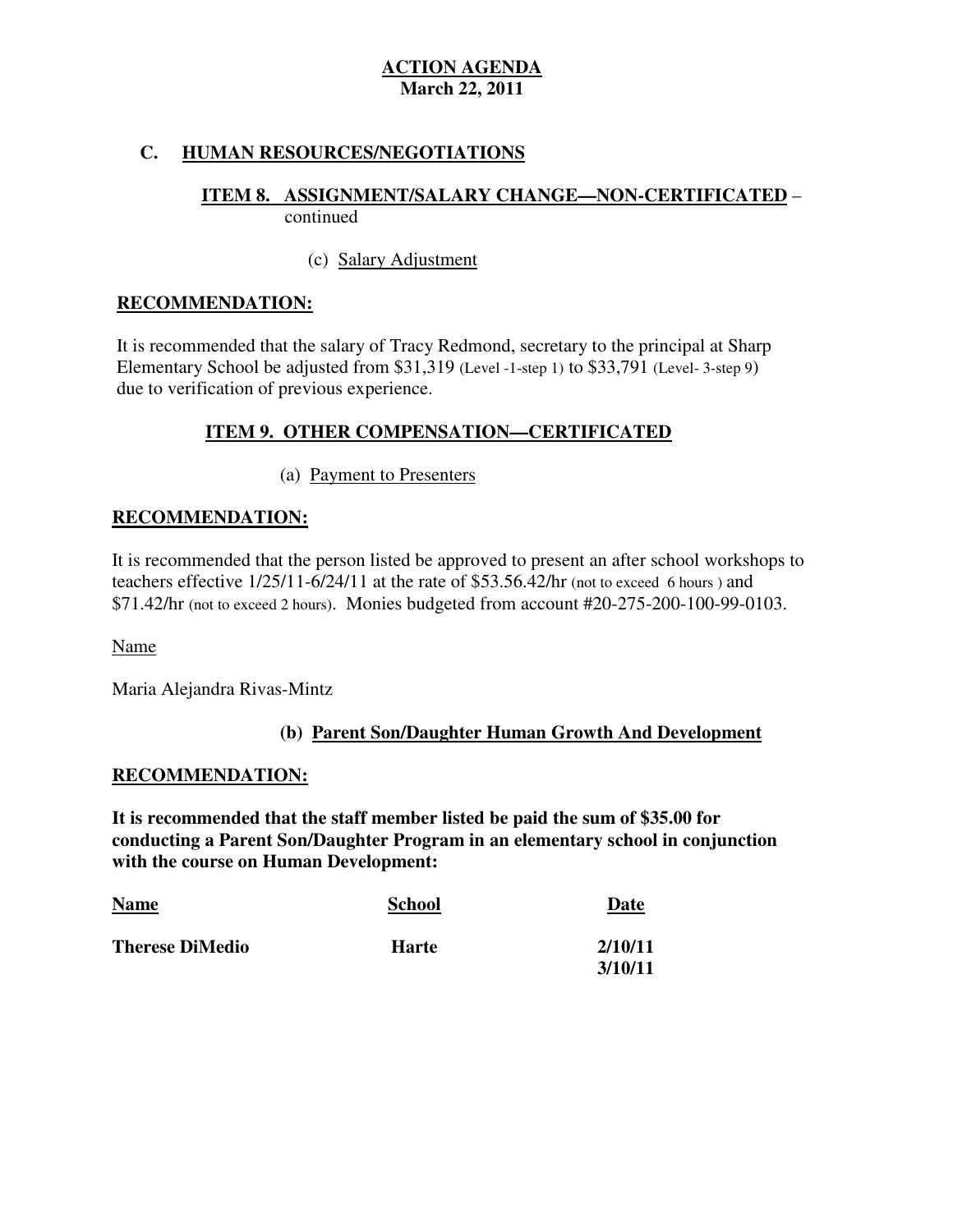# **C. HUMAN RESOURCES/NEGOTIATIONS**

# **ITEM 9. OTHER COMPENSATION—CERTIFICATED** – continued

# **(c) Payment to Presenters**

# **RECOMMENDATION:**

 **It is recommended that the persons listed be approved for preparing for a building level in-service on 3/18/11 at the rate of \$35.71/hour (not to exceed 2 hours total per person-\$71.42) and at the rate of \$53.56/hour for the presentation (not to exceed 1 hour). Monies budgeted from account #11-140-100-101-55-0101.** 

**Name Name** 

**Mary Powelson Sean Wolosin** 

| Motion | Second | Vote |
|--------|--------|------|
|        |        |      |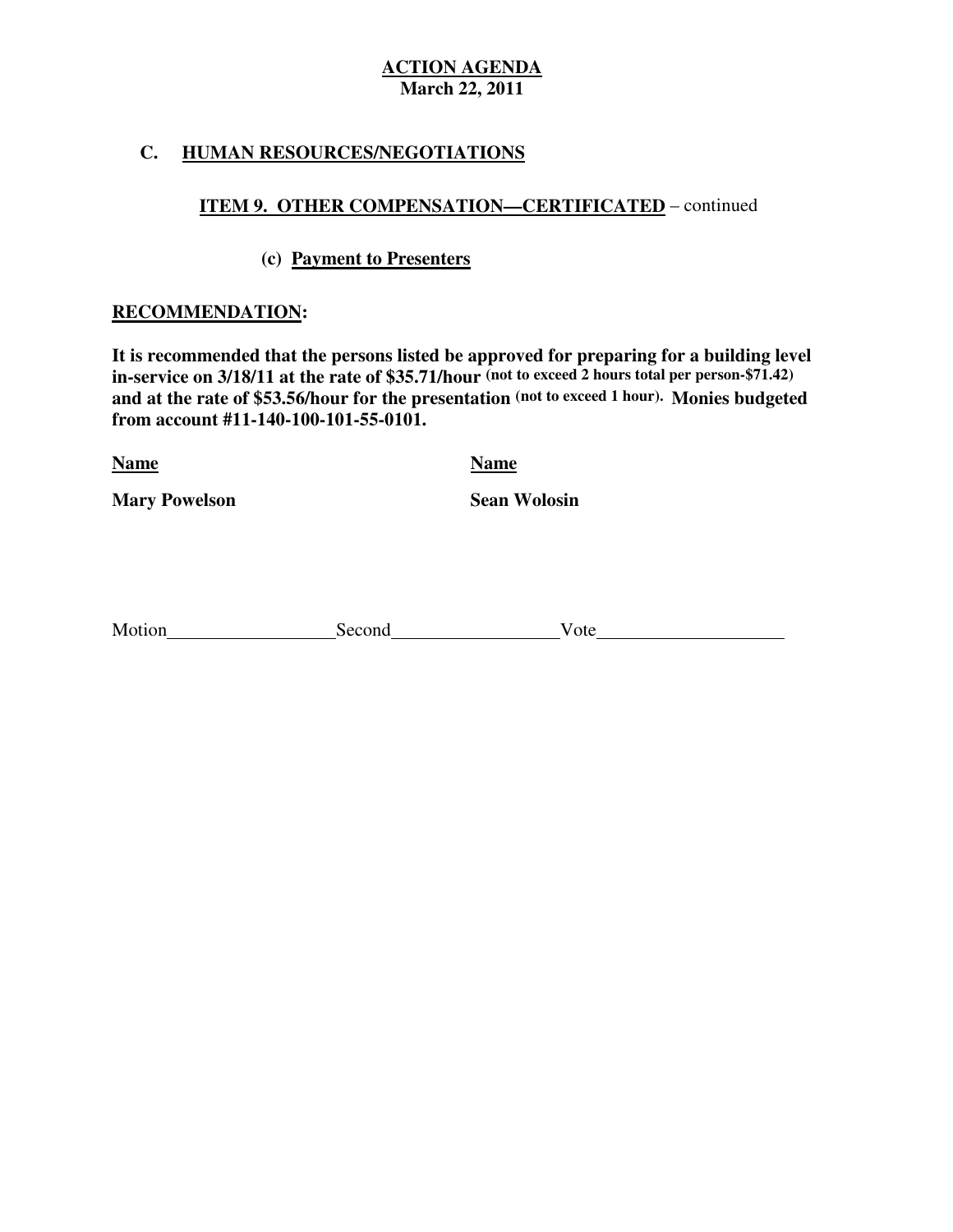# **D. POLICIES & LEGISLATION COMMITTEE**

 *Long Range Plan Goals:* 

 *"Board of Education members, administrators, teachers, parents and the community work together to ensure all students are provided with academic, social and emotional support necessary to create optimal conditions for high achievement, continued growth and personal development."* 

No Items